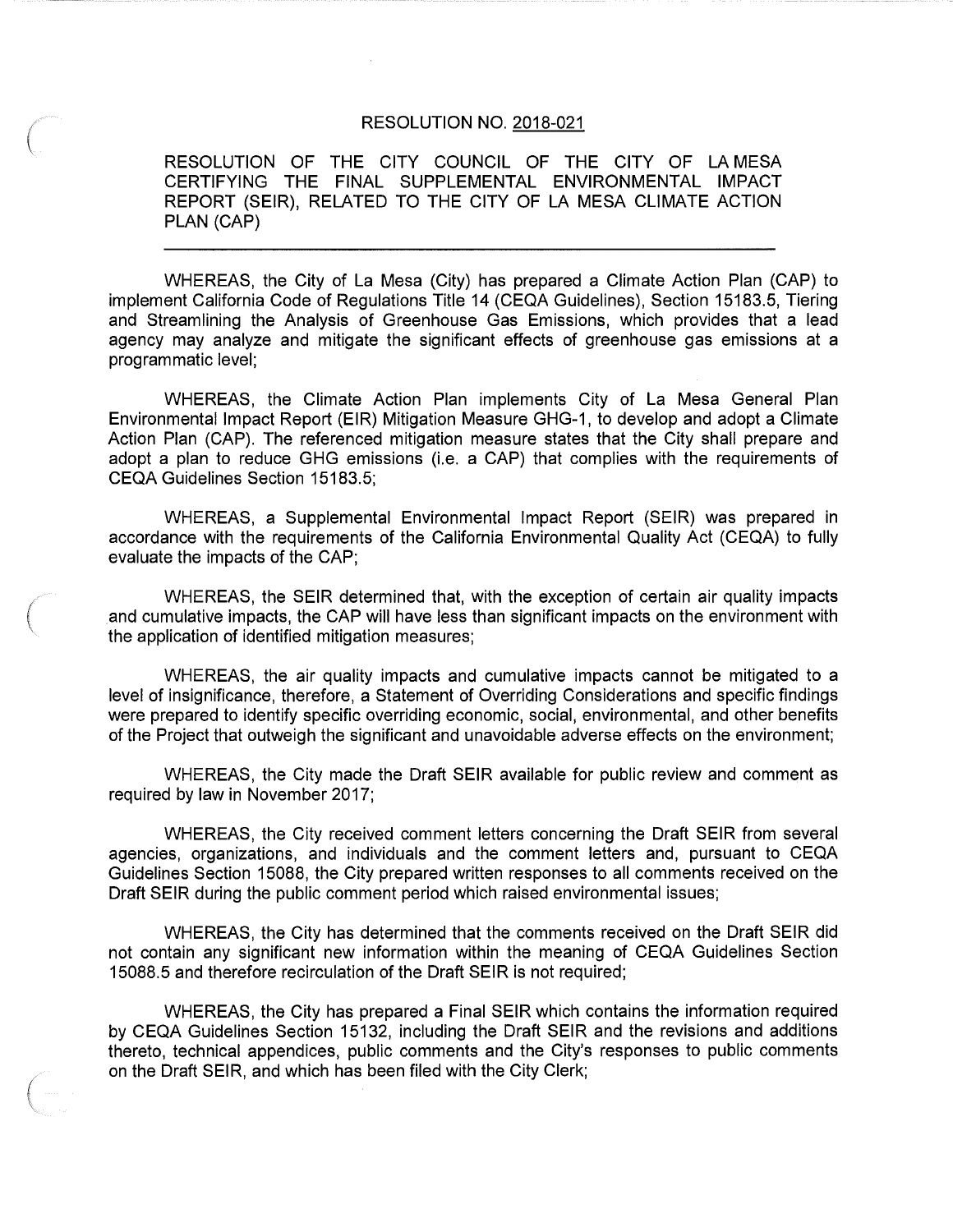WHEREAS, pursuant to CEQA Guidelines Sections 15091, 15093 and 15097, the City has prepared Findings of Fact and a Statement of Overriding Considerations and a Mitigation Monitoring and Reporting Program, which have been filed with the City Clerk;

WHEREAS, the Environmental Sustainability Commission of the City held a duly noticed public hearing on January 16, 2018, and invited public testimony in considering the Draft CAP and the related environmental review documentation, and recommended that the Planning Commission recommend City Council adoption of the Draft CAP;

WHEREAS, the Planning Commission of the City held duly noticed public hearings on February 7, 2018, and February 21, 2018, received a staff report, considered public testimony and the written record for the Draft CAP, the SEIR, and related documents, and recommended that the City Council certify the SEIR, adopt a Statement of Overriding Considerations, adopt the Mitigation Monitoring and Reporting Program, and adopt the Draft CAP;

WHEREAS, the City Council of the City of La Mesa held a duly noticed public hearing on March 13, 2018, and invited public testimony in considering the Draft CAP and the related environmental review documentation; and

WHEREAS, having reviewed and considered all testimony and materials made available to the City Council, including but not limited to the Final SEIR, the staff reports and all the testimony and evidence in the record of the proceedings with respect to the Draft CAP, the City Council took the actions hereinafter set forth.

NOW, THEREFORE, BE IT AND IT IS HEREBY RESOLVED, BY THE CITY COUNCIL OF THE CITY OF LA MESA AS FOLLOWS:

- 1. The foregoing findings of fact and determinations are true and hereby made a part thereof.
- 2. Pursuant to CEQA Section 15090, the City Council hereby certifies that:
	- a) The Final SEIR has been completed in compliance with CEQA;
	- b) The Final SEIR was presented to the City Council and the City Council reviewed and considered the information contained in the Final SEIR prior to approving the project; and
	- c) The Final SEIR reflects the City Council's independent judgment and analysis.
- 3. The City Council further finds and determines that the proposed Climate Action Plan is approved despite the existence of certain significant environmental effects identified in the Final SEIR and, pursuant to Public Resources Code Section 21081 and CEQA Guidelines Section 15091, the City Council hereby makes and adopts the findings with respect to each significant environmental effect as set forth in the Findings of Fact, appended hereto as Exhibit "A" and made a part hereof by this reference, and declares that it considered the evidence described in connection with each such finding.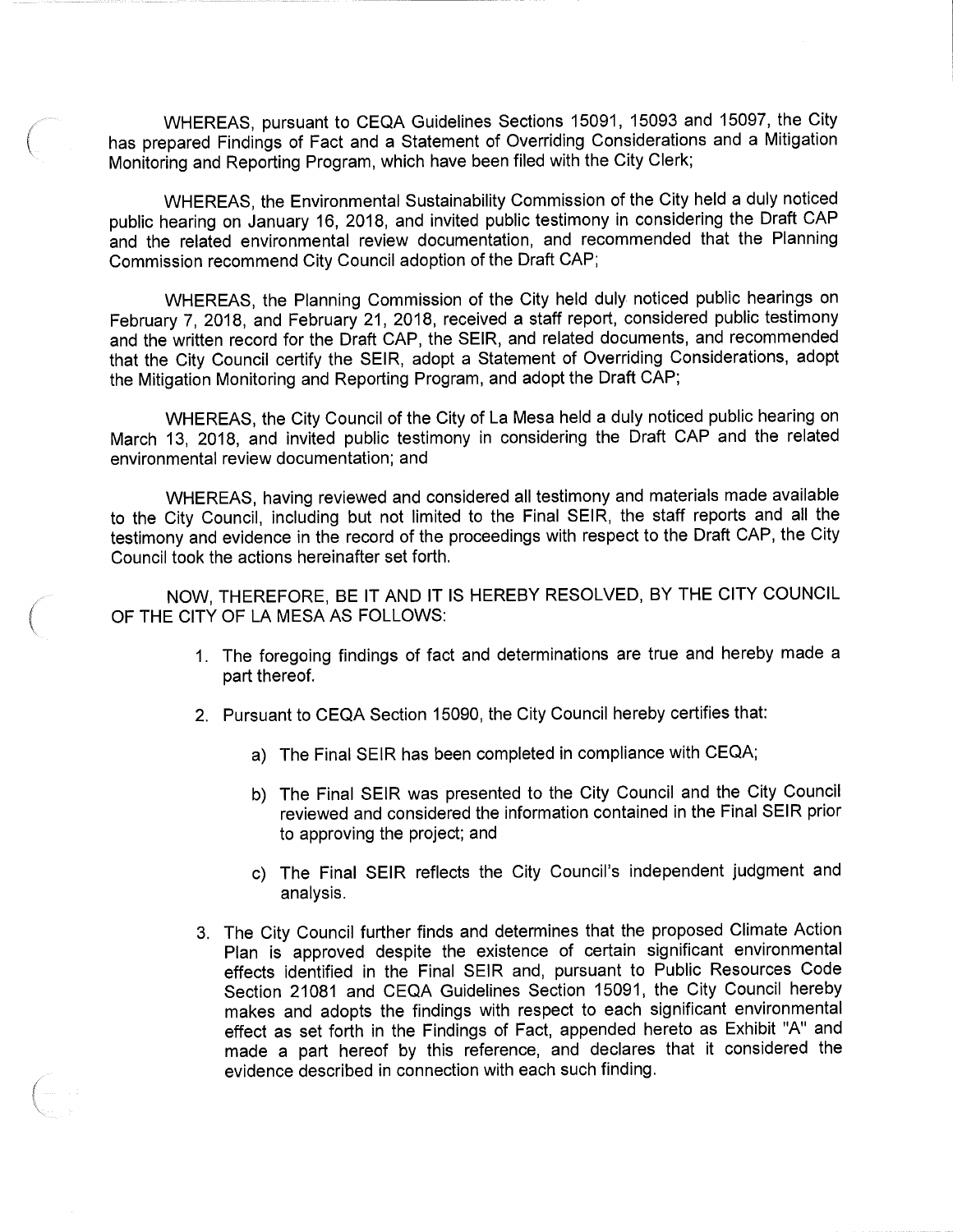- 4. The City Council further finds and determines that the Climate Action Plan is approved despite the existence of certain unavoidable significant environmental effects identified in the Final SEIR, and, pursuant to Public Resources Code Section 21081(b) and CEQA Guidelines Section 15093, the City Council hereby makes and adopts the Statement of Overriding Considerations appended hereto as Section 5 of Exhibit "A" and made part hereof by this reference, and finds that such effects are considered acceptable because the benefits of the Climate Action Plan outweigh the unavoidable environmental effects.
- 5. Pursuant to Public Resources Code Section 21081.6 and CEQA Guidelines Section 15091(d), the City Council hereby adopts and approves the Mitigation Monitoring and Reporting Program, which is appended hereto as Exhibit "B" and is made a part hereof by this reference, with respect to the significant environmental effects identified in the Final SEIR, and hereby makes and adopts the provisions of the Mitigation Monitoring and Reporting Program as conditions of approval for the Climate Action Plan.
- 6. Pursuant to Public Resources Code Section 21152 and CEQA Guidelines Section 15094, the City Clerk shall cause a Notice of Determination to be filed with the Clerk of the County of San Diego with respect to the Final SEIR and the Climate Action Plan.
- 7. The records of the CEQA proceedings upon which this decision is based shall be kept at the City of La Mesa's offices located at 8130 Allison Avenue, La Mesa, CA 91942 and the custodian of such records shall be the City Clerk.

PASSED AND ADOPTED at a Regular meeting of the City Council of the City of La Mesa, California held the 13th day of March, 2018, by the following vote, to wit:

- Councilmembers Alessio, Baber, McWhirter, Parent and Mayor Arapostathis AYES:
- **NOES: None**
- ABSENT: None

#### **CERTIFICATE OF CITY CLERK**

I, MEGAN WIEGELMAN, City Clerk of the City of La Mesa, California, do hereby certify the foregoing to be a true and exact copy of Resolution No. 2018-021, duly passed and adopted by the City Council of said City on the date and by the vote therein recited.

MEGAN WIEGELMAN, CMC, City Clerk

(SEAL OF CITY)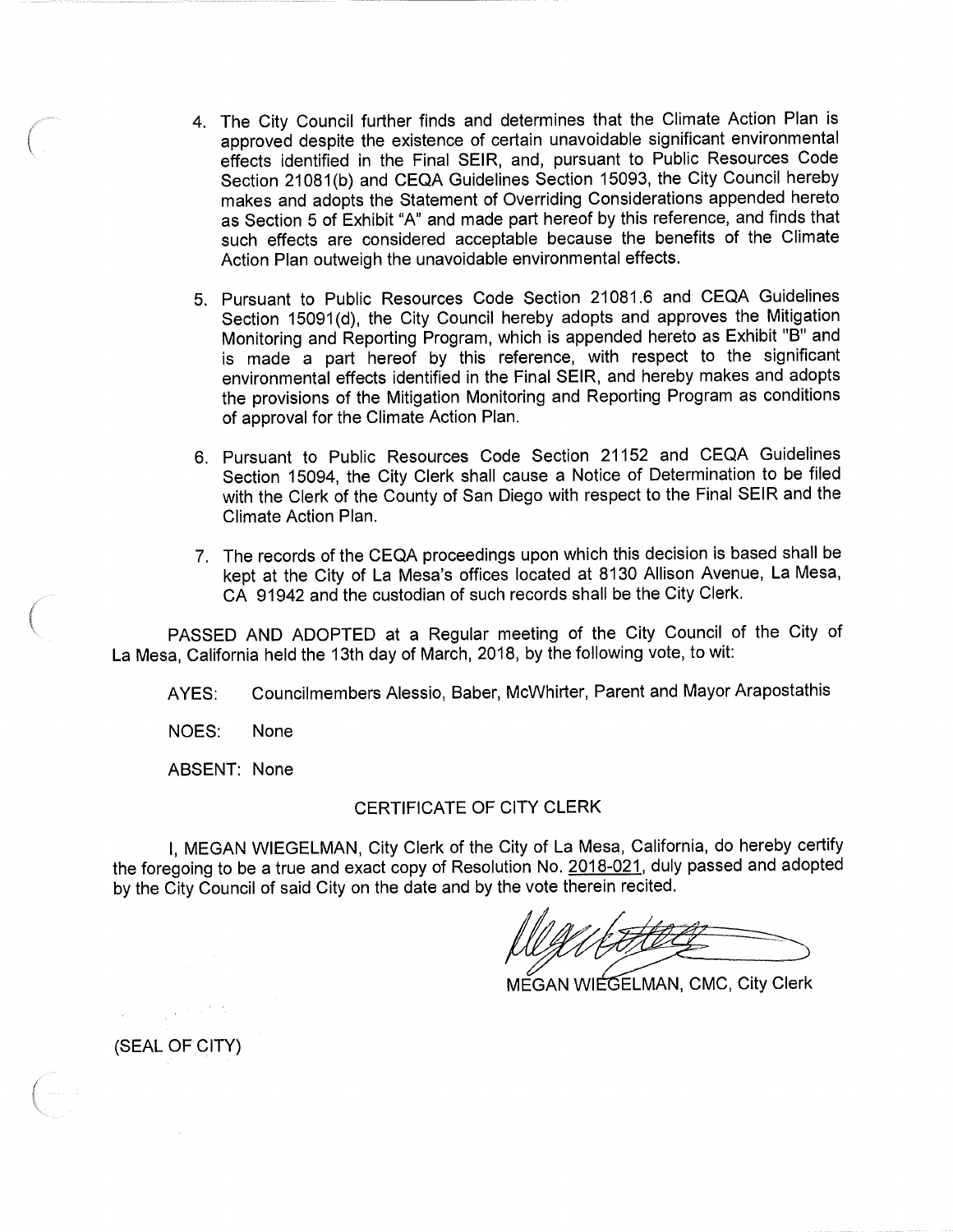# **EXHIBIT A**

# **CEQA Findings of Fact and**

**Statement of Overriding Considerations of the Climate Action Plan** 

**Supplemental Environmental Impact Report**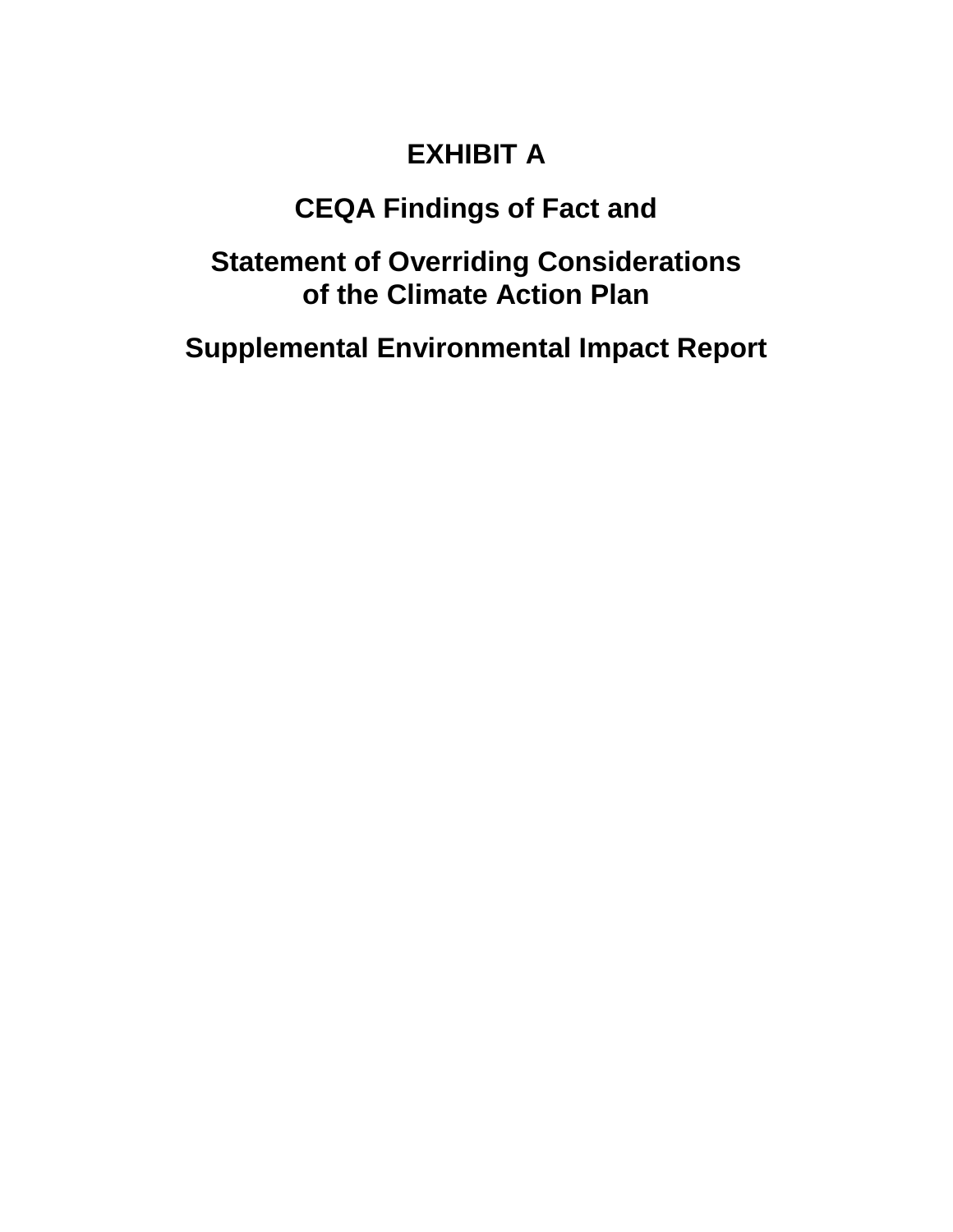# **TABLE OF CONTENTS**

| $\mathbf{1}$            |        |       |                                                                                |  |  |
|-------------------------|--------|-------|--------------------------------------------------------------------------------|--|--|
|                         | $1\,1$ |       |                                                                                |  |  |
|                         | 1.2    |       |                                                                                |  |  |
| $\overline{2}$          |        |       |                                                                                |  |  |
|                         | 2.1    |       |                                                                                |  |  |
|                         | 2.2    |       |                                                                                |  |  |
|                         | 2.3    |       |                                                                                |  |  |
|                         |        | 2.3.1 |                                                                                |  |  |
|                         |        | 2.3.2 |                                                                                |  |  |
| $\overline{\mathbf{3}}$ |        |       |                                                                                |  |  |
|                         | 3.1    |       |                                                                                |  |  |
|                         |        | 3.1.1 |                                                                                |  |  |
|                         |        | 3.1.2 | Findings Regarding Less-than-Significant Impacts (No Mitigation Required)  3-3 |  |  |
|                         |        | 3.1.3 | Findings Regarding Significant Environmental Impacts Mitigated to a Less-than- |  |  |
|                         |        |       |                                                                                |  |  |
|                         |        | 3.1.4 | Findings Regarding Significant and Unavoidable Environmental Impacts  3-15     |  |  |
|                         |        | 3.1.5 |                                                                                |  |  |
| $\overline{\mathbf{4}}$ |        |       |                                                                                |  |  |
|                         | 4.1    |       |                                                                                |  |  |
|                         | 4.2    |       |                                                                                |  |  |
|                         | 4.3    |       |                                                                                |  |  |
|                         | 4.4    |       |                                                                                |  |  |
| 5                       |        |       |                                                                                |  |  |
| 6                       |        |       |                                                                                |  |  |

## **LIST OF TABLES**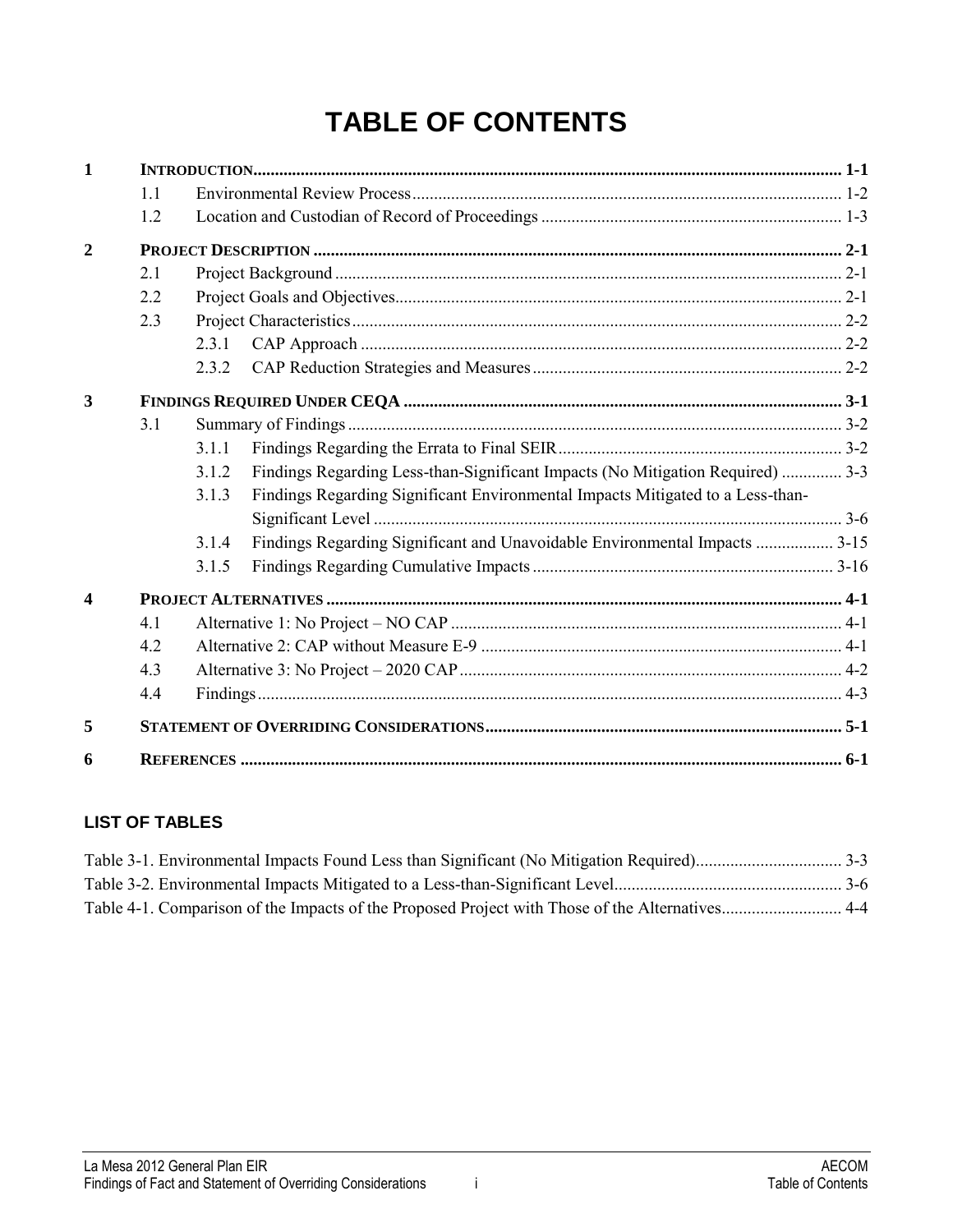# **ACRONYMS AND ABBREVIATIONS**

| AB                    | <b>Assembly Bill</b>                                                              |
|-----------------------|-----------------------------------------------------------------------------------|
| <b>ARB</b>            | California Air Resources Board                                                    |
| CAP                   | <b>Climate Action Plan</b>                                                        |
| <b>CCA</b>            | community choice aggregation                                                      |
| <b>CEQA</b>           | California Environmental Quality Act                                              |
| City                  | City of La Mesa                                                                   |
| <b>CNEL</b>           | community noise equivalent level                                                  |
| CO                    | carbon monoxide                                                                   |
| CO                    | carbon monoxide                                                                   |
| <b>CRHR</b>           | California Register of Historical Resources                                       |
| dBA                   | A-weighted sound levels                                                           |
| <b>ZNE</b>            | Zero Net Energy Construction                                                      |
| CCA Program           | Community Choice Aggregation Program                                              |
| EIR                   | <b>Environmental Impact Report</b>                                                |
| <b>Final SEIR</b>     | Final Supplemental Environmental Impact Report                                    |
| General Plan          | La Mesa Centennial General Plan                                                   |
| General Plan EIR      | General Plan Final Environmental Impact Report                                    |
| <b>GHG</b>            | greenhouse gas                                                                    |
| Local CEQA Guidelines | City of La Mesa Local Guidelines for the Implementation of the California         |
|                       | <b>Environmental Quality Act</b>                                                  |
| <b>MMRP</b>           | mitigation monitoring and reporting program                                       |
| MT CO <sub>2</sub> e  | metric tons of carbon dioxide equivalent                                          |
| <b>NAHC</b>           | Native American Heritage Commission                                               |
| <b>NOP</b>            | notice of preparation                                                             |
| NO <sub>X</sub>       | nitrogen oxides                                                                   |
| <b>NRHP</b>           | National Register of Historic Places                                              |
| PM                    | particulate matter                                                                |
| $PM_{10}$             | respirable particulate matter with an aerodynamic diameter of 10 microns or less  |
| PM <sub>2.5</sub>     | respirable particulate matter with an aerodynamic diameter of 2.5 microns or less |
| RAQS                  | <b>Regional Air Quality Strategy</b>                                              |
| <b>ROG</b>            | reactive organic gases                                                            |
| <b>RPS</b>            | Renewable Portfolio Standard                                                      |
| <b>RTP</b>            | Regional Transportation Plan                                                      |
| <b>SANDAG</b>         | San Diego Association of Government                                               |
| <b>SB</b>             | Senate Bill                                                                       |
| <b>SDAPCD</b>         | San Diego Air Pollution Control District                                          |
| SDG&E                 | San Diego Gas and Electric Company                                                |
| <b>SEIR</b>           | Supplemental Environmental Impact Report                                          |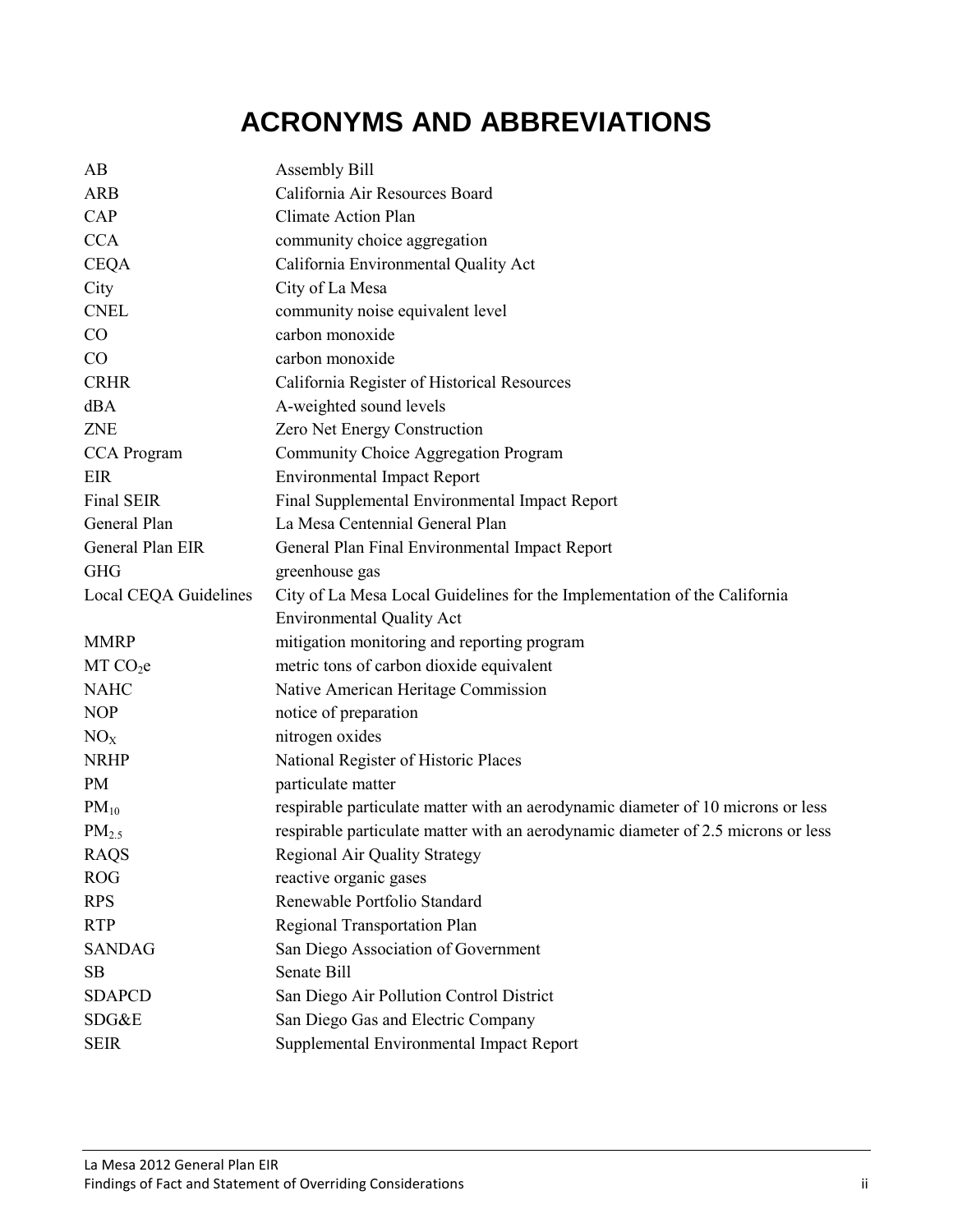# **1 INTRODUCTION**

<span id="page-6-0"></span>The purpose of these findings is to satisfy the requirements of Sections 15091, 15092, and 15093 of the California Environmental Quality Act (CEQA) Guidelines, associated with approval of the *City of La Mesa Climate Action Plan* (CAP), referred hereafter as the proposed project.

The CEQA Statutes (California Public Resources Code Sections 21000, et seq.) and Guidelines (California Code of Regulations, Title 14, Sections 15000, et seq.) state that if it has been determined that a project may or will have significant impacts on the environment, then an Environmental Impact Report ("EIR") must be prepared. Prior to approval of the project, the EIR must be certified pursuant to CEQA Guidelines Section 15090. When an EIR has been certified which identifies one or more significant environmental impacts, the approving agency must make one or more of the following findings, accompanied by a brief explanation of the rationale, pursuant to CEQA Guidelines Section 15091, for each identified significant impact:

- 1. Changes or alterations have been required in, or incorporated into, such project which avoid or substantially lessen the significant environmental effect as identified in the final environmental impact report.
- 2. Such changes or alterations are within the responsibility and jurisdiction of another public agency and not the agency making the finding. Such changes have been adopted by such other agency, or can and should be adopted by such other agency.
- 3. Specific economic, legal, social, technological, or other considerations, including provision of employment opportunities for highly trained workers, make infeasible the mitigation measures or project alternatives identified in the environmental impact report.

CEQA Guidelines Section 15092 states that after consideration of an EIR, and in conjunction with making the Section 15091 findings identified above, the lead agency may decide whether or how to approve or carry out the project. A project that would result in a significant environmental impact cannot be approved if feasible mitigation measures or feasible alternatives can avoid or substantially lessen the impact.

However, in the absence of feasible mitigation, an agency may approve a project with significant and unavoidable impacts, if there are specific economic, legal, social, technological, or other considerations that outweigh the unavoidable adverse environmental effects. Section 15093 requires the lead agency to document and substantiate any such determination in a "statement of overriding considerations" as a part of the record.

The Final Supplemental Environmental Impact Report (State Clearinghouse No. 2012061053) (Final SEIR) for the City of La Mesa CAP, which is incorporated by reference as if fully set forth herein, identifies significant environmental impacts which, prior to mitigation, may occur as a result of implementing the CAP and subsequent actions consistent with the CAP. Thus, in accordance with the provisions of CEQA, the CEQA Guidelines, and the City of La Mesa Local Guidelines for the Implementation of the California Environmental Quality Act ("Local CEQA Guidelines"), the City hereby adopts these Findings of Fact.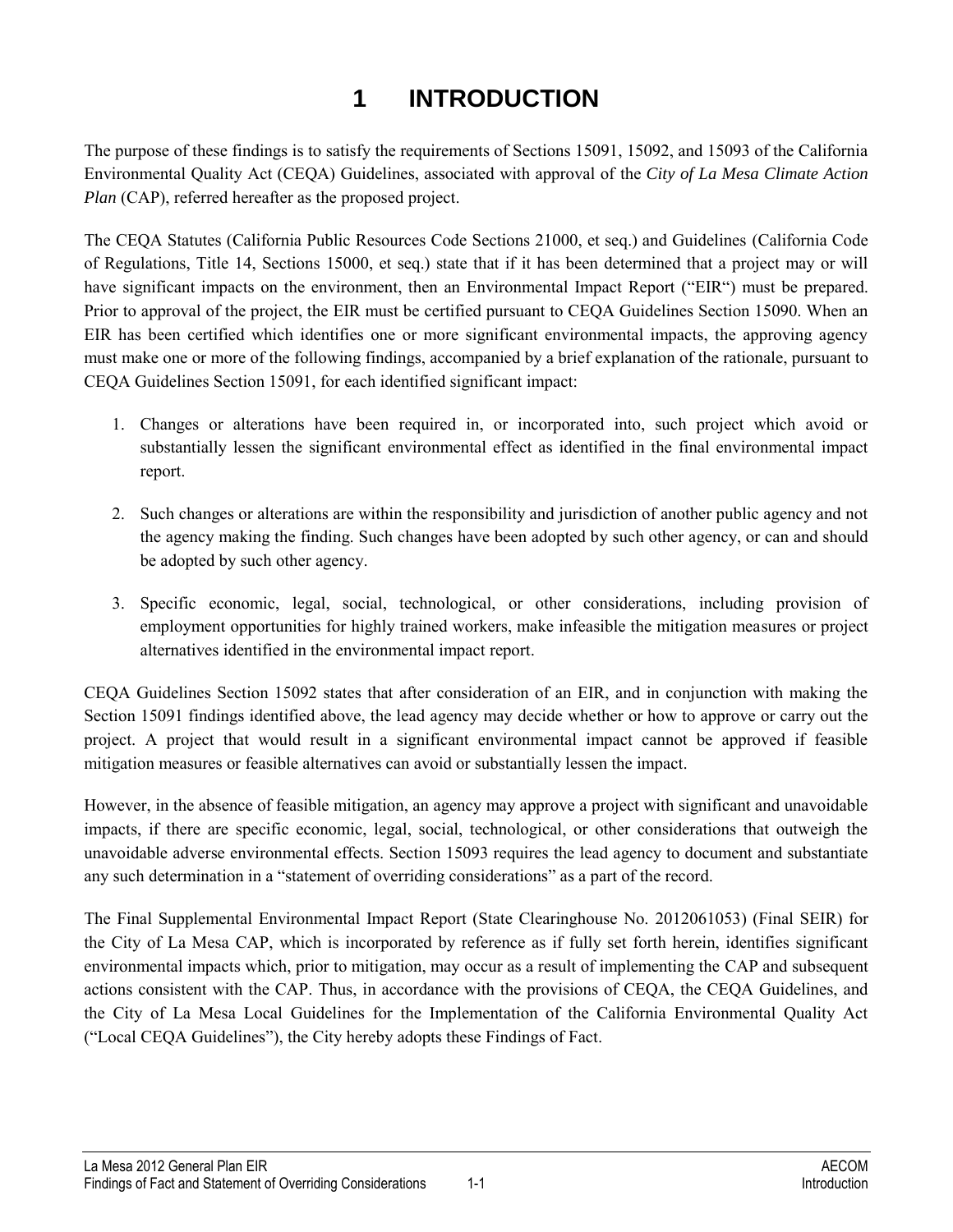## <span id="page-7-0"></span>**1.1 ENVIRONMENTAL REVIEW PROCESS**

On July 9, 2013, the City of La Mesa (City) adopted the *La Mesa Centennial General Plan* (General Plan) and certified the *City of La Mesa 2012 General Plan Final Environmental Impact Report* (State Clearinghouse Number 2012061053) (General Plan EIR), which assessed the potential environmental impacts of implementing the City General Plan. The SEIR supplements the previously certified General Plan EIR per CEQA Guidelines Sections 15162 and 15163. This includes changes in the environmental and regulatory setting, potential environmental effects associated with the City's CAP as implementation of the General Plan, and the application of the General Plan Mitigation Measure GHG-1 to a longer-term reduction target consistent with the City's General Plan and relevant State guidance.

A notice of preparation (NOP) on the SEIR was prepared that requested comments from affected agencies and the public regarding the scope and content of the SEIR. The City of La Mesa circulated an NOP for this SEIR starting on May 11, 2017 and ending on June 12, 2017.

In addition, the City invited additional comments on the scope of the SEIR at public meeting held on May 31, 2017 at 6:00 p.m. in the City Council Chambers at the La Mesa City Hall, 8130 Allison Avenue in La Mesa. Appendix A of the Draft SEIR includes each comment received on the NOP, along with comments received at the scoping meeting. Comments are summarized in Chapter 1, "Introduction," of the Draft SEIR along with a description of how relevant comments have been incorporated into the CAP and SEIR.

The City contacted the Native American Heritage Commission (NAHC), and requested a tribal consultation list. In their response dated July 25, 2017, the NAHC provided a list of Native American tribes that might have knowledge of any traditional lands or cultural resources in the city, including Tribal Cultural Resources. After describing the nature of the CAP, Native American representatives indicated that they do not have further comment.

The Draft SEIR (original State Clearinghouse Number 2012061053) was received by the State Clearinghouse and circulated for a 45-day public review period from November 30, 2017 until January 17, 2018. The City received five written letters on the circulated SEIR. Chapter 2, "Responses to Comments on the Draft SEIR" of the Final SEIR includes responses to all comments (as required by the CEQA Guidelines Section 15132).

A mitigation monitoring and reporting program (MMRP) was prepared for the proposed project, and approved by Resolution No. 2018-021 (see Public Resources Code Section 21081.6, subd. [a][1]; CEQA Guidelines Section 15097). The City of La Mesa will use the MMRP to track compliance with mitigation measures. The MMRP will remain available for public review during the compliance period.

The Final SEIR was released on February 21, 2018. The Final SEIR consists of the Draft EIR dated November 30, 2017; Comments and Responses to Comments on the Draft SEIR, dated February 2018; an Errata to the Draft SEIR; and a Mitigation Monitoring and Reporting Program.

As required by CEQA Guidelines Section 15088(b), public agencies that commented on the Draft EIR and Recirculated Draft EIR were provided at least 10 days to review the proposed responses prior to the date for consideration of the Final SEIR for certification. A hearing to certify the Final SEIR was held on March 13, 2018.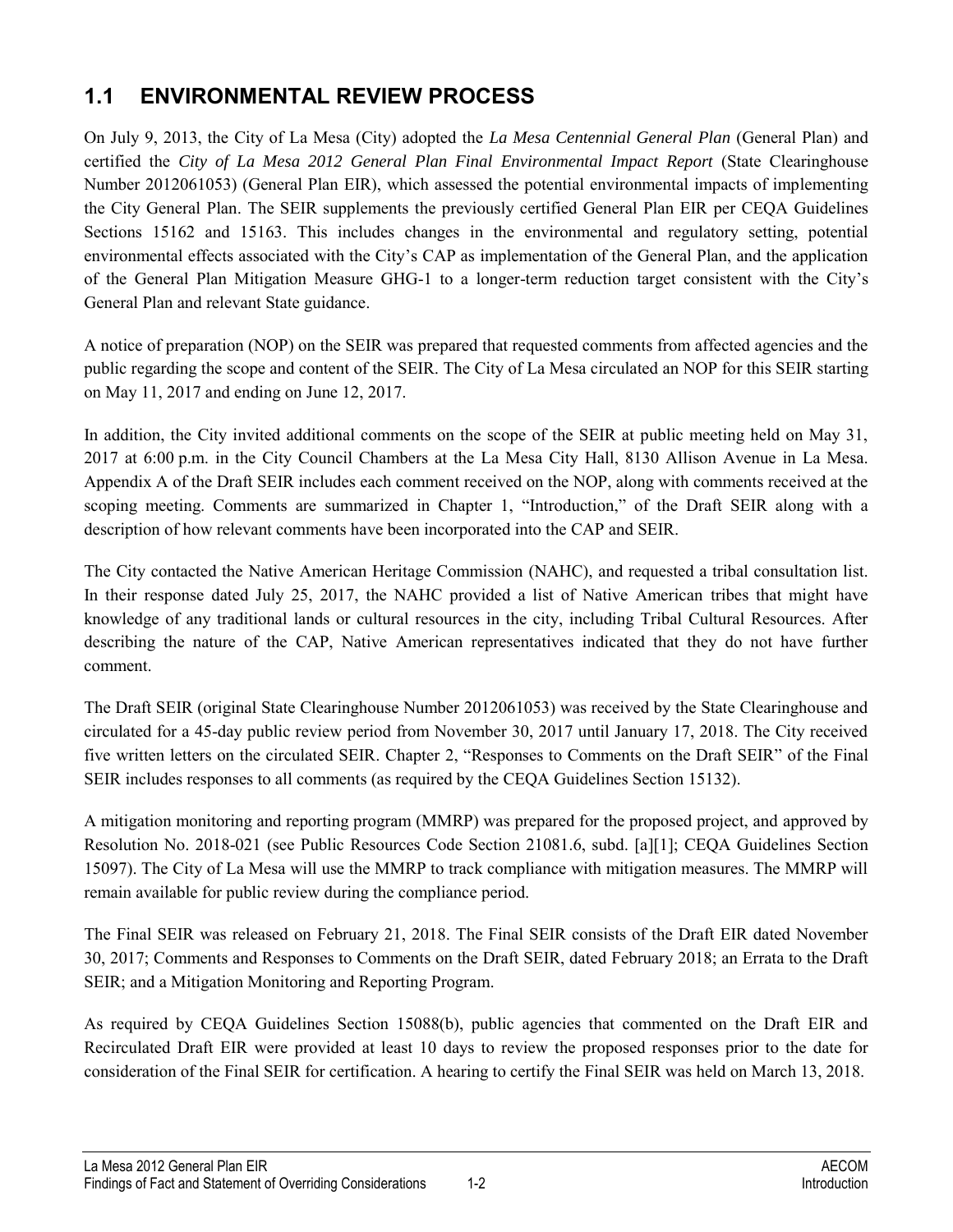## <span id="page-8-0"></span>**1.2 LOCATION AND CUSTODIAN OF RECORD OF PROCEEDINGS**

The custodian of the documents and other materials that constitute the record of proceedings is the City of La Mesa City Clerk, located at 8130 Allison Avenue, La Mesa, CA 91942. Copies of all these documents, which constitute the record of proceedings upon which the City's decision is based, are, and at all relevant times have been, available upon request at the offices of the City, the custodian for such documents.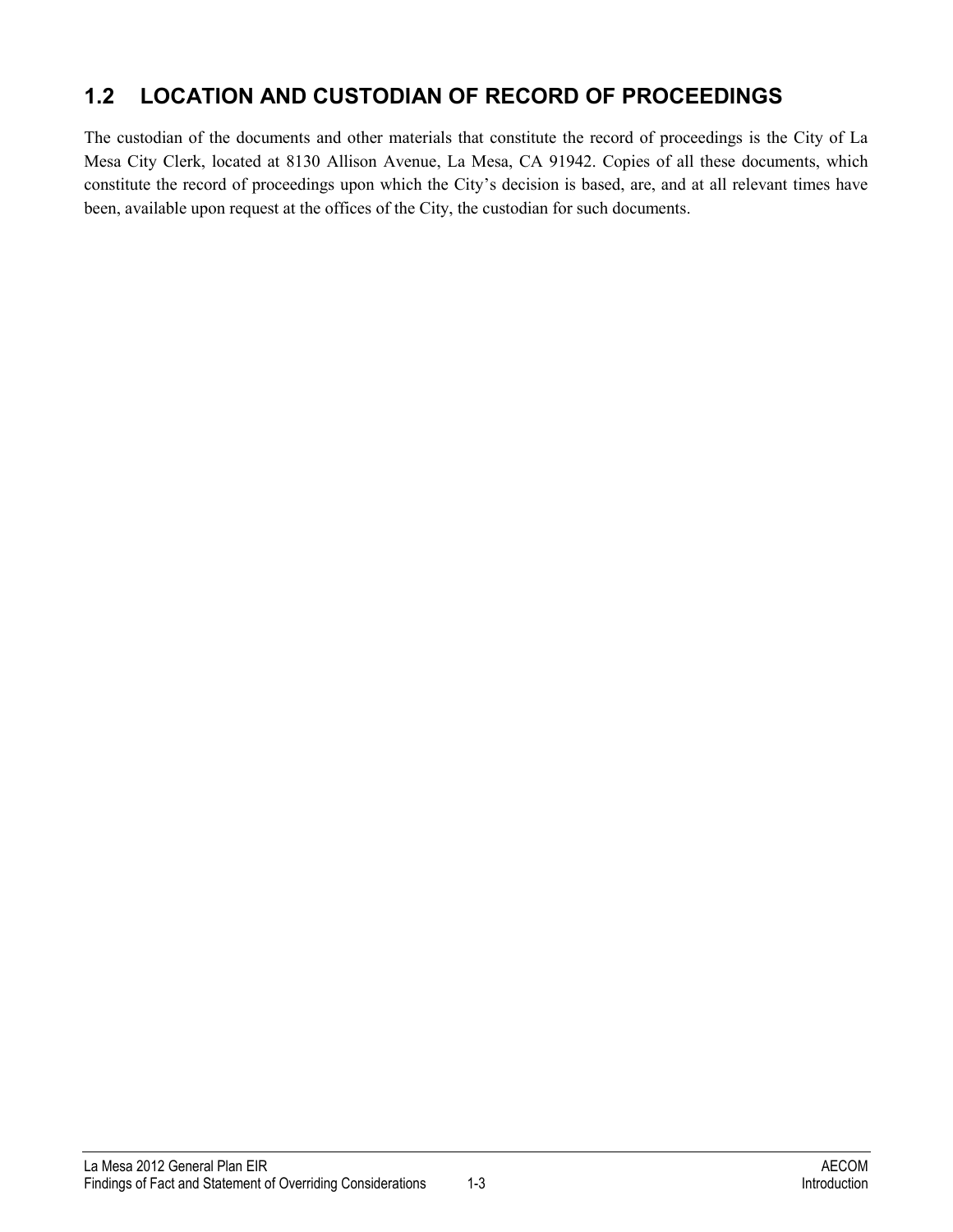This page intentionally left blank.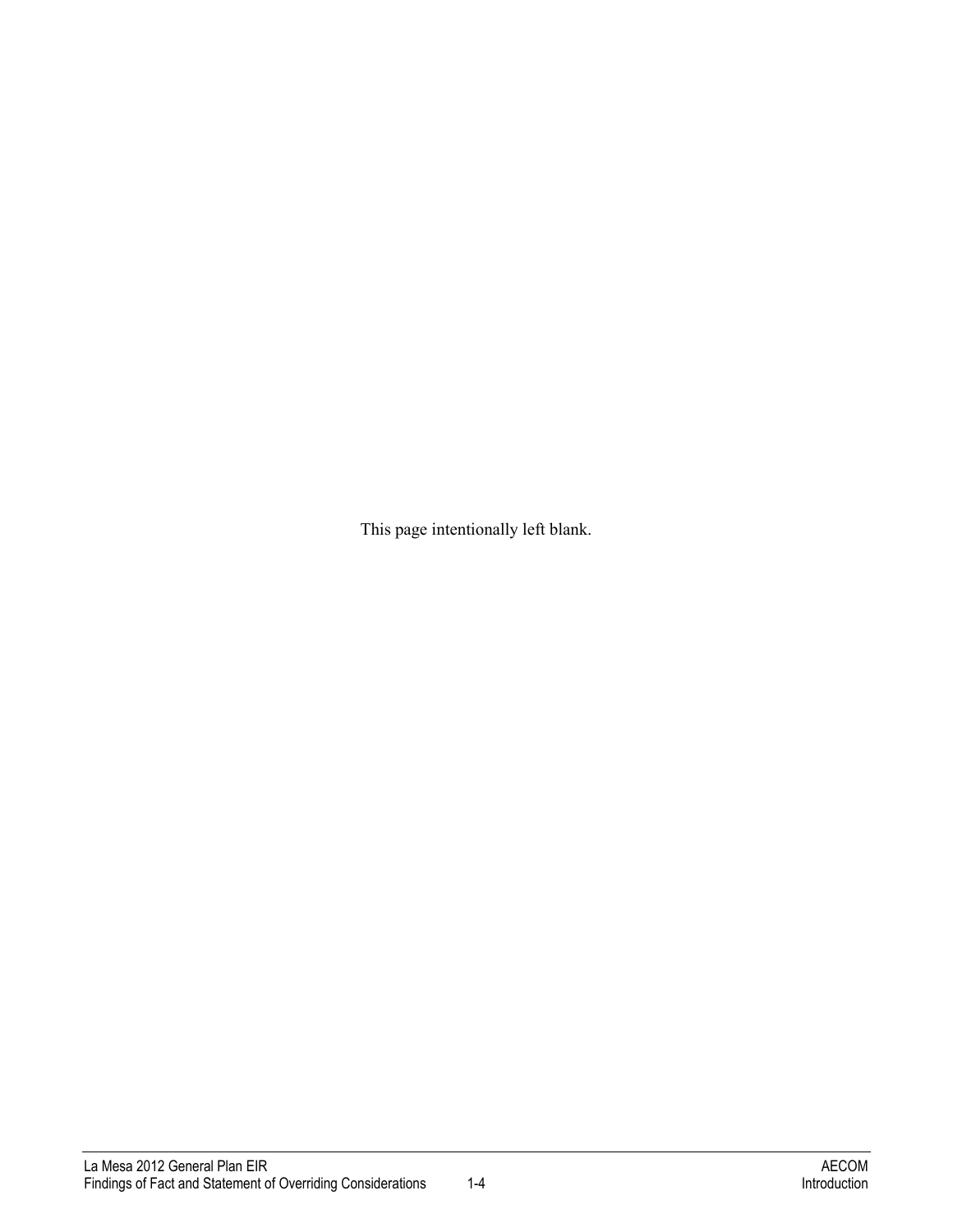# **2 PROJECT DESCRIPTION**

## <span id="page-10-1"></span><span id="page-10-0"></span>**2.1 PROJECT BACKGROUND**

In June 2015, a draft 2020 CAP was presented to the City's Planning Commission. The Planning Commission directed staff to conduct additional community outreach on potential measures to mitigate climate change. The City conducted additional public outreach through an online survey and the City's Connect La Mesa Block Party in November 2015.

The City decided to additionally pursue a 2035 GHG reduction strategy to coincide with the General Plan planning horizon, as well as demonstrate consistency with the State's own longer-term reduction targets. In March 2016, the City Council approved additional funds to revise the CAP to consider the following additions:

- Estimate community-wide emissions through a 2035 horizon year to align with buildout of the City's General Plan and demographic growth estimates included in San Diego Association of Governments' (SANDAG's) Regional Transportation Plan.
- ► Provide revised emissions inventory that includes 2035 business-as-usual forecast calculations and supporting assumptions.
- ► Estimate state-wide reductions through the 2035 horizon year to demonstrate progress towards the City's 2035 emissions target. The projection of emissions to this future year will allow the City to compare local emissions and reduction targets to longer-term statewide target years.
- Develop assumptions to estimate the reduction benefits of statewide measures beyond 2020 through the 2035 horizon year based on new information made available by the California Air Resources Board.
- ► Develop new reduction measures, as well as identify any appropriate revisions to existing draft measures to increase their long-term reduction potential.

A series of public presentations were held in August and September of 2016 to solicit input from its residents, employees, and businesses.

## <span id="page-10-2"></span>**2.2 PROJECT GOALS AND OBJECTIVES**

The City's CAP represents a roadmap by which La Mesa can reduce its contributions of GHG emissions through the development of strategies that are informed by the community's goals, values, and priorities. Throughout California, communities are developing CAPs to support the State's broad climate protection efforts, while simultaneously advancing local initiatives to improve community health and safety, reduce transportation and utility costs, facilitate locally beneficial development projects, and enhance collaboration on regional planning strategies.

The purpose of the CAP is to comprehensively describe the City's strategy to reduce GHG emissions. The CAP presents reduction targets, specific reduction strategies and measures the City will undertake, and quantification of CAP emissions reductions. The CAP allows the City to demonstrate that the local reduction targets are consistent with the State's own GHG emission goals. These goals for the State to implement are embodied in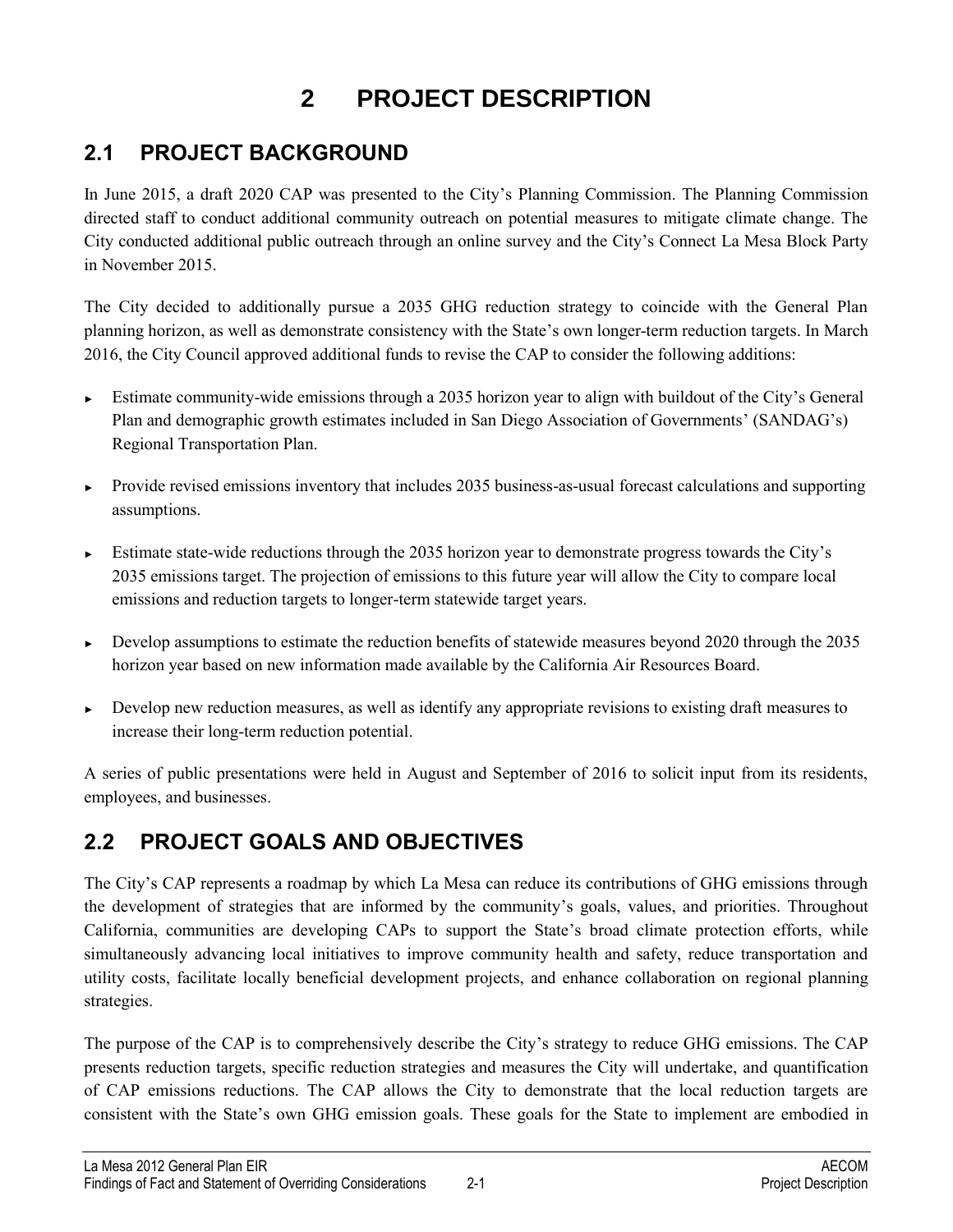Assembly Bill (AB) 32 (2006); the California Global Warming Solutions Act of 2006, which requires reduction of statewide GHG emissions to 1990 levels by 2020; as well as Senate Bill 32 (SB 32), which establishes a goal of 40 percent below 1990 statewide emissions levels by 2030; and Executive Order S-3-05, which establishes a goal of 80 percent below 1990 statewide emissions levels by 2050.

The CAP implements the City's General Plan EIR Mitigation Measure GHG-1. The objectives of the proposed project are as follows:

- estimate GHG emissions under baseline (2010) and future conditions (2020 and 2035);
- present reduction targets consistent with State law and court direction;
- evaluate the City's progress toward meeting the targets through emission reduction strategies, and include a mechanism to monitor progress toward the City's targets and make adjustments to the reduction strategies, if necessary, to achieve the CAP's targets; and
- ► provide a process for projects consistent with the CAP to undergo a streamlined analysis and mitigation of GHG emissions under CEQA consistent with the tiering and streamlining provisions of Section 15183.5 of the CEQA Guidelines.

## <span id="page-11-0"></span>**2.3 PROJECT CHARACTERISTICS**

The CAP reduction strategies and measures provide tools to meet the City's goal of reducing GHG emissions by 15 percent below 2010 levels by 2020 and to 3.46 metric tons of carbon dioxide equivalent (MT  $CO<sub>2</sub>e$ ) per capita by 2035. The City has further set a goal of reducing GHG emissions to 2.0 MT  $CO<sub>2</sub>e$  per capita by 2050 to demonstrate the City's commitment to California's long-term GHG goal. The following section presents the City's approach to the CAP and summarizes CAP emissions reduction strategies and measures.

## <span id="page-11-1"></span>**2.3.1 CAP APPROACH**

The City has developed a comprehensive approach to reducing long-term GHG emissions, consistent with the City's General Plan, the General Plan EIR Mitigation Measure GHG-1, and consistent with the State's own emission reduction goals and targets. The CAP includes new reduction measures that would apply to new development, to existing development, to the City's actions and operations, and to regional cooperatives. The CAP details existing programs that have been effective in reducing GHG emissions, and identifies the likely future benefit of these programs, and expansions to these programs. The CAP includes new measures, developed in an inclusive public process, and informed by a Draft 2020 Climate Action Plan, which was circulated for public review in 2015, as well as comments on the Draft 2020 Climate Action Plan.

## <span id="page-11-2"></span>**2.3.2 CAP REDUCTION STRATEGIES AND MEASURES**

The CAP is organized into reduction strategies that consist of a collection of reduction measures related to a certain emissions source area or topic. The emission reduction strategies are as follows:

The **Energy Strategy** recommends ways to increase energy efficiency in existing buildings and outdoor lighting, as well as increase use of renewable, low-GHG energy sources.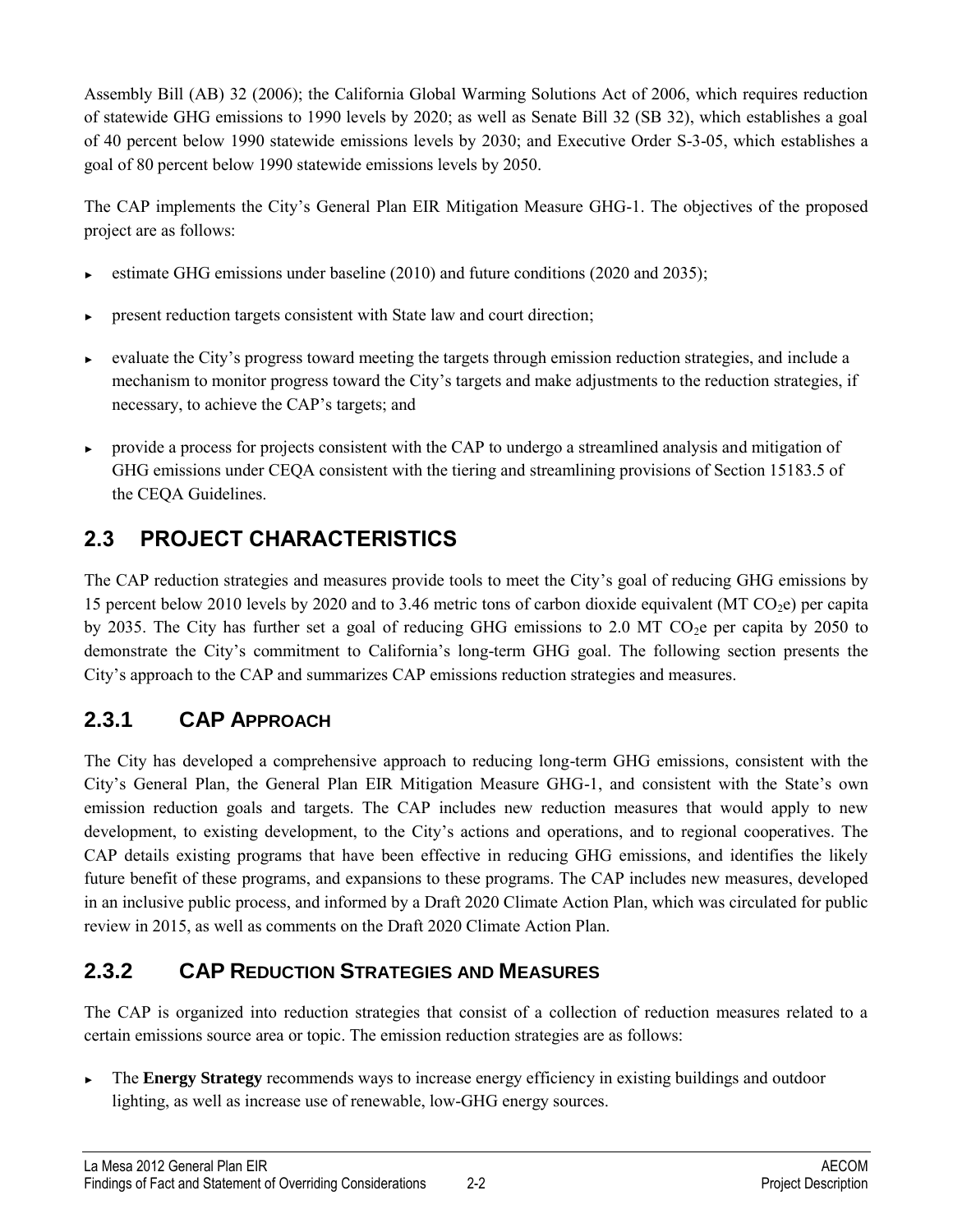- ► The **Transportation and Land Use Strategy** encourages greater use of multi-modal transportation options, including walking, biking, and transit through land use, design, infrastructure development, and demand management. This strategy also lays the foundation for future transitions toward alternative-fueled vehicles.
- The **Water Strategy** promotes the efficient use of water in buildings and landscapes.
- The **Solid Waste Strategy** increases diversion of waste materials that can be composted, recycled, or otherwise beneficially reused.
- ► The **Green Infrastructure Strategy** presents a strategy to enhance long-term management and health of the City's existing urban forest.
- The **CAP Implementation Strategy** provides a broad framework to support regional coordination on CAP implementation to ensure estimated reductions occur, while leveraging ongoing partnerships and actions among neighboring jurisdictions. This strategy also provides an overview for the implementation and monitoring of the entire CAP, with a focus on strategies and reduction measures the City will implement.

Chapter 3, "Emissions Reduction Measures," of the CAP provides a detailed description of each reduction measure's programs, policies, projects, and other actions the City will carry out to accomplish its emissions reduction goals, including reductions attributed to past actions that occurred since the 2010 baseline year. Please see Table 3-1 in Chapter 3 of the CAP for a quantified total of emission reductions anticipated from implementation of each reduction measure. The following reduction strategies and measures have been developed for the CAP.

| <b>Energy Strategy</b> |                                                   |        | <b>Water Strategy</b>                                       |
|------------------------|---------------------------------------------------|--------|-------------------------------------------------------------|
| E-1                    | <b>Building Retrofit Program</b>                  | $W-1$  | Urban Water Management Plan Programs                        |
| $E-2$                  | Shade Tree Program                                | $W-2$  | Water Sensitive Landscape Design and Irrigation             |
| $E-3$                  | Municipal Energy Efficiency Goal                  | $W-3$  | Pure Water Program                                          |
| $E-4$                  | Public Lighting                                   |        | <b>Solid Waste Strategy</b>                                 |
| $E-5$                  | Solar Photovoltaic Program                        |        | SW-1 Food Scrap and Yard Waste Diversion                    |
| $E-6$                  | Solar Hot Water Heater Program                    |        | SW-2 Construction and Demolition Waste Diversion<br>Program |
| $E-7$                  | Solar Ready Construction                          |        | SW-3 75% Waste Diversion Goal                               |
| $E-8$                  | Zero Net Energy Construction                      |        | Green Infrastructure Strategy                               |
| $E-9$                  | Community Choice Aggregation Program              | $GI-1$ | Urban Forest Master Plan                                    |
|                        |                                                   | $GI-2$ | <b>Expanded Urban Forestry Program</b>                      |
|                        | <b>Transportation and Land Use Strategy</b>       |        | <b>CAP Implementation Strategy</b>                          |
| $T-1$                  | Bicycle and Pedestrian Infrastructure Development | $I-1$  | <b>Regional Implementation Partnerships</b>                 |
| $T-2$                  | Bicycle Safety Program                            | $I-2$  | CAP Implementation and Monitoring                           |
| $T-3$                  | <b>Transportation Demand Management Program</b>   |        |                                                             |
| $T-4$                  | Mixed-Use and Transit-Oriented Development        |        |                                                             |
| $T-5$                  | Alternative Refueling Infrastructure Development  |        |                                                             |
| T-6                    | Municipal Fleet Transition                        |        |                                                             |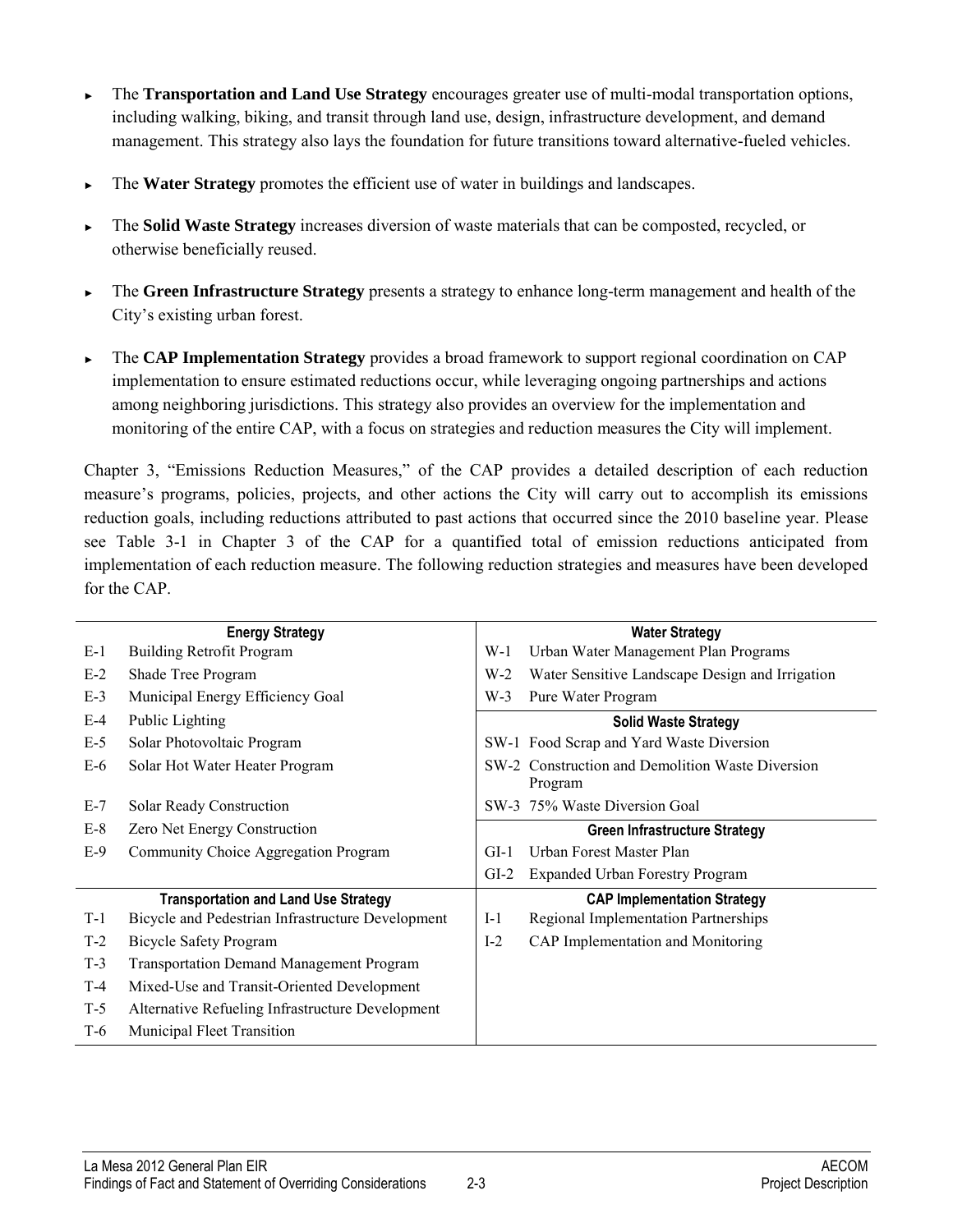### **CAP IMPLEMENTATION AND MONITORING**

As with any long-term plan, the CAP is based on assumptions and the best data available at the time of its preparation. However, land use change assumptions, emission reductions, technology, and other important elements of the CAP will change over time and, as such, the CAP will need to be monitored and may need to be revised periodically to ensure the City is on target to achieve the reduction target.

Chapter 4 of the CAP, "Benchmarks and Implementation," includes sections entitled "Implementation and Monitoring" and "Plan Evaluation and Evolution," which establish how the City will track parties responsible for implementation of each measure, performance indicators, and guidance for inventory updates. The performance indicators are to be evaluated to ensure each measure is on track to achieve its stated emissions reductions. If, during the implementation review process a measure is found to be falling short of its performance goals, then additional attention can be given to modifying the implementation actions. Further, if implementation review indicates that a measure will be unable to achieve its stated reduction level, then new CAP measures would need to be developed to make up the difference, or other existing measures could be enhanced to increase their emissions reduction potential. CAP implementation will be an iterative process to reflect future changes in technology, available budget, and staff resources. Emissions inventory updates will be the best predictor of future target achievement, and will help the City to identify emissions sectors that need additional attention. Emissions forecasts are based partly on estimates of future year population and employment levels. If the City grows faster than anticipated in the emissions inventories or more slowly than anticipated, an update may be appropriate.

The CAP will need to be updated as the State further implements its own emissions reduction actions, when new data becomes available for analysis, and as additional emissions reduction technologies and strategies are developed. The City will continue to monitor the State's efforts designed to achieve its long-term 2050 reduction target. When additional statewide actions be developed, or existing actions enhanced, that would have local application to La Mesa, the City will analyze the local reduction potential and incorporate those reductions into future CAP updates.

New technologies that further reduce energy or transportation-related emissions (e.g., more efficient appliance standards, fuel- efficient vehicles) may be developed in the future. Existing technologies may also become more effective or financially viable, which could accelerate their purchase and use within the community.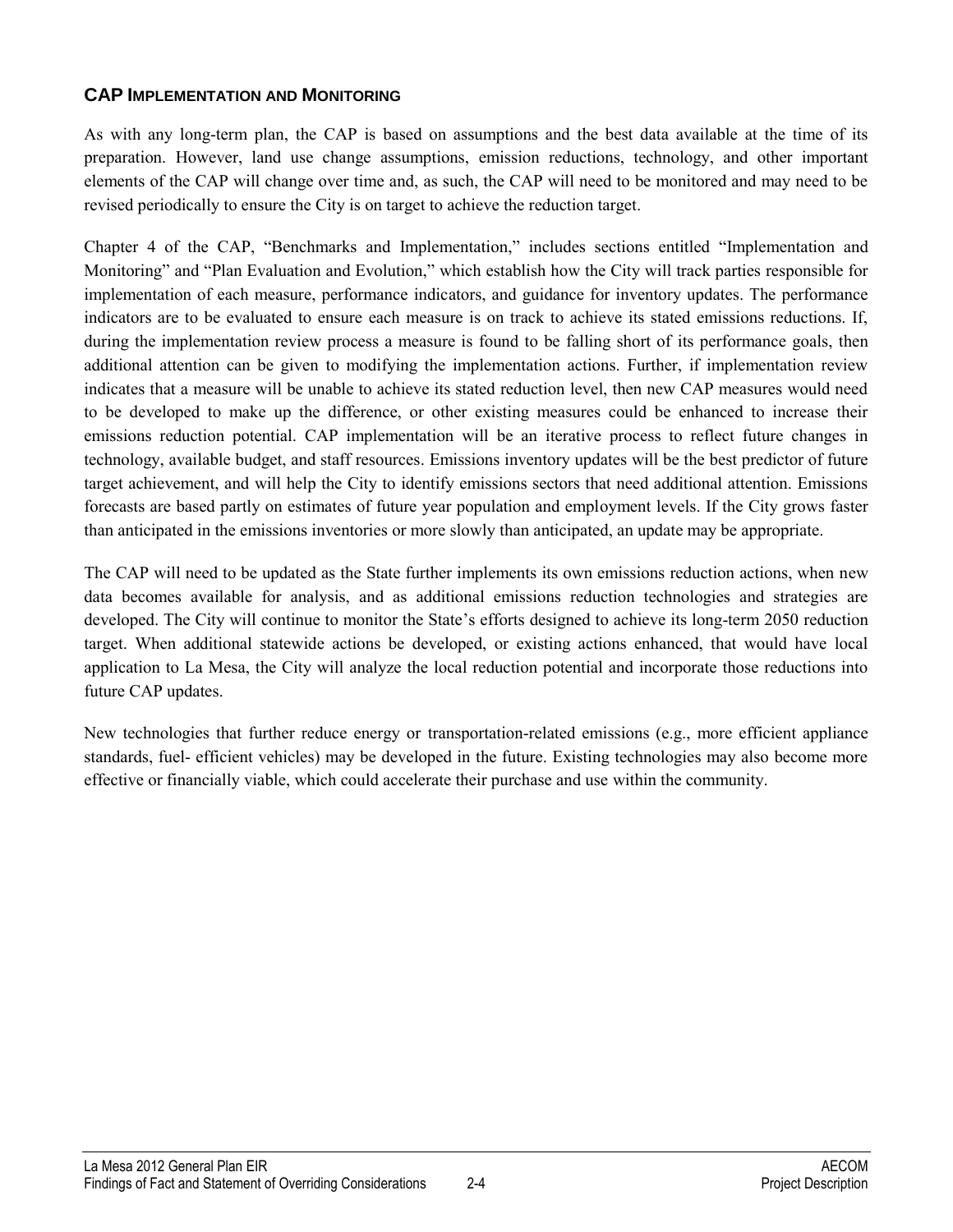# **3 FINDINGS REQUIRED UNDER CEQA**

<span id="page-14-0"></span>Public Resources Code section 21002 provides that "public agencies should not approve projects as proposed if there are feasible alternatives or feasible mitigation measures available which would substantially lessen the significant environmental effects of such projects[.]" The same statute states that the procedures required by CEQA "are intended to assist public agencies in systematically identifying both the significant effects of proposed projects and the feasible alternatives or feasible mitigation measures which will avoid or substantially lessen such significant effects." Section 21002 of the Public Resources Code goes on to state that "in the event [that] specific economic, social, or other conditions make infeasible such project alternatives or such mitigation measures, individual projects may be approved in spite of one or more significant effects thereof."

The mandate and principles in Public Resources Code Section 21002 are implemented, in part, through the requirement that agencies must adopt findings before approving projects for which EIRs are required. For each significant environmental effect identified in an EIR for a proposed project, the approving agency must issue a written finding reaching one or more of three permissible conclusions. (Public Resources Code Section 21081(a).)

The first such finding is that changes or alterations have been required in, or incorporated into, the project that avoid or substantially lessen the significant environmental effect as identified in the final EIR (CEQA Guidelines, Section 15091[a][1]).

The second permissible finding is that such changes or alterations are within the responsibility and jurisdiction of another public agency and not the agency making the finding, and that such changes have been adopted by such other agency or can and should be adopted by such other agency (CEQA Guidelines, Section 15091(a)(2)).

The third potential conclusion is that specific economic, legal, social, technological, or other considerations, including provision of employment opportunities for highly trained workers, make infeasible the mitigation measures or project alternatives identified in the final EIR (CEQA Guidelines, Section 15091[a][3]). "Feasible" means capable of being accomplished in a successful manner within a reasonable period of time, taking into account economic, environmental, social, legal, and technological factors (CEQA Guidelines, Section 15364). The concept of "feasibility" also encompasses the question of whether a particular alternative or mitigation measure promotes the underlying goals and objectives of a project. Moreover, 'feasibility' under CEQA encompasses 'desirability' to the extent that desirability is based on a reasonable balancing of the relevant economic, environmental, social, legal, and technological factors" (*City of Del Mar v. City of San Diego* (1982) 133 Cal.App.3d 410, 417).

With respect to a project for which significant impacts are not avoided or substantially lessened, a lead agency, after adopting proper findings, may nevertheless approve the project if the agency first adopts a statement of overriding considerations setting forth the specific reasons in support of the finding that the project benefits outweigh its unavoidable adverse environmental effects.

In the process of considering the EIR for certification, the City of La Mesa has recognized that impact avoidance is not possible in all instances. To the extent that significant adverse environmental impacts will not be reduced to a less-than-significant level with the adopted mitigation, the City of La Mesa has found that specific economic, social, and other considerations support approval of the proposed project. Those findings are reflected herein in Section 3, "Findings Required under CEQA," and in Section 5 "Statement of Overriding Considerations," below.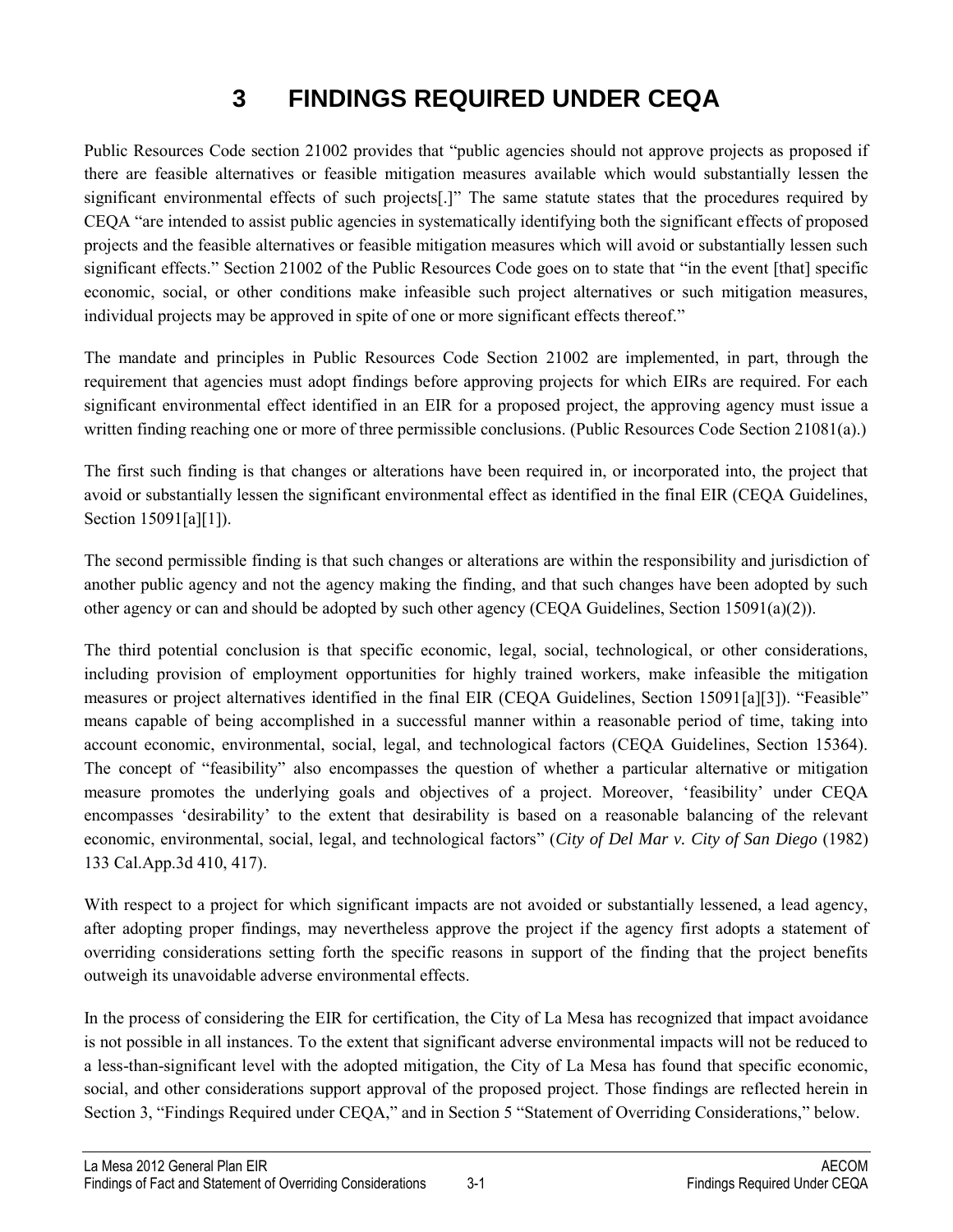## <span id="page-15-0"></span>**3.1 SUMMARY OF FINDINGS**

The CAP is designed to mitigate GHG emissions impacts and does not entitle or directly facilitate development, expansion of facilities of facilities or infrastructure, or other physical changes. The CAP uses land use change assumptions that are consistent with those used as a part of the General Plan EIR and consistent with SANDAG development forecasts. The CAP does not increase development capacity within La Mesa, and does not affect the absorption rate of future development. The CAP does not propose add any new residences, commercial facilities, or industrial uses. As detailed in the SEIR, the CAP does not result in any new impact or an impact that would be substantially increased in severity as compared with that addressed in the City's General Plan EIR.

The SEIR addresses the potential environmental effects associated with the City's CAP as implementation of the General Plan and the application of the General Plan Mitigation Measure GHG-1. The CAP establishes strategies and reduction measures to reduce GHG emissions and describes development of the City's 2020 reduction target pursuant to General Plan EIR Mitigation Measure GHG-1, as well as a 2035 reduction target, detailing consistency with State legislation and executive orders, and establishing that meeting the reduction targets would avoid cumulatively considerable effects. The 2035 reduction target is consistent with the 2035 planning horizon of the General Plan. The CAP reduces significant and unavoidable GHG emissions impacts identified in the General Plan EIR to a less than cumulatively considerable level and reduces significant impacts related to conflicts with applicable plans, policies, and regulations to a less-than-significant level.

The Summary of Findings provides a summary description of each significant impact, describes the applicable mitigation measures identified in the Final SEIR and adopted by the City of La Mesa, and states the findings of the City of La Mesa regarding the significance of each impact after imposition of the adopted mitigation measures. The Summary of Findings does not attempt to regurgitate the full analysis of each environmental impact contained in the Final SEIR. A full explanation of these environmental findings and conclusions can be found in the Final SEIR and associated record (described herein) both of which are summarized in this document and incorporated by reference. The City of La Mesa hereby ratifies, adopts, and incorporates the analysis and explanation in the record into these findings, and ratifies, adopts, and incorporates in these findings the determinations and conclusions of the Final SEIR relating to environmental impacts and mitigation measures, except to the extent any such determinations and conclusions are specifically and expressly modified by these findings.

## <span id="page-15-1"></span>**3.1.1 FINDINGS REGARDING THE ERRATA TO FINAL SEIR**

Section 15088.5 of the CEQA Guidelines requires a lead agency to recirculate an EIR for further review and comment when significant new information is added to the EIR after public notice is given of the availability of the draft EIR, but before certification. New information added to an EIR is not "significant" unless the EIR is changed in a way that deprives the public of a meaningful opportunity to comment upon a substantial adverse environmental effect of the project or a feasible way to mitigate or avoid such an effect that the project proponent declines to implement. Recirculation is not required if new information added to the EIR just clarifies or makes minor modifications to an otherwise adequate EIR.

In response to comments from the public and other public agencies on the Draft SEIR, the project has incorporated changes into the Final SEIR, which are described in Chapter 3, "Errata," of the Final SEIR. The changes to the Draft SEIR make factual and typographical corrections and clarify the CAP's comprehensive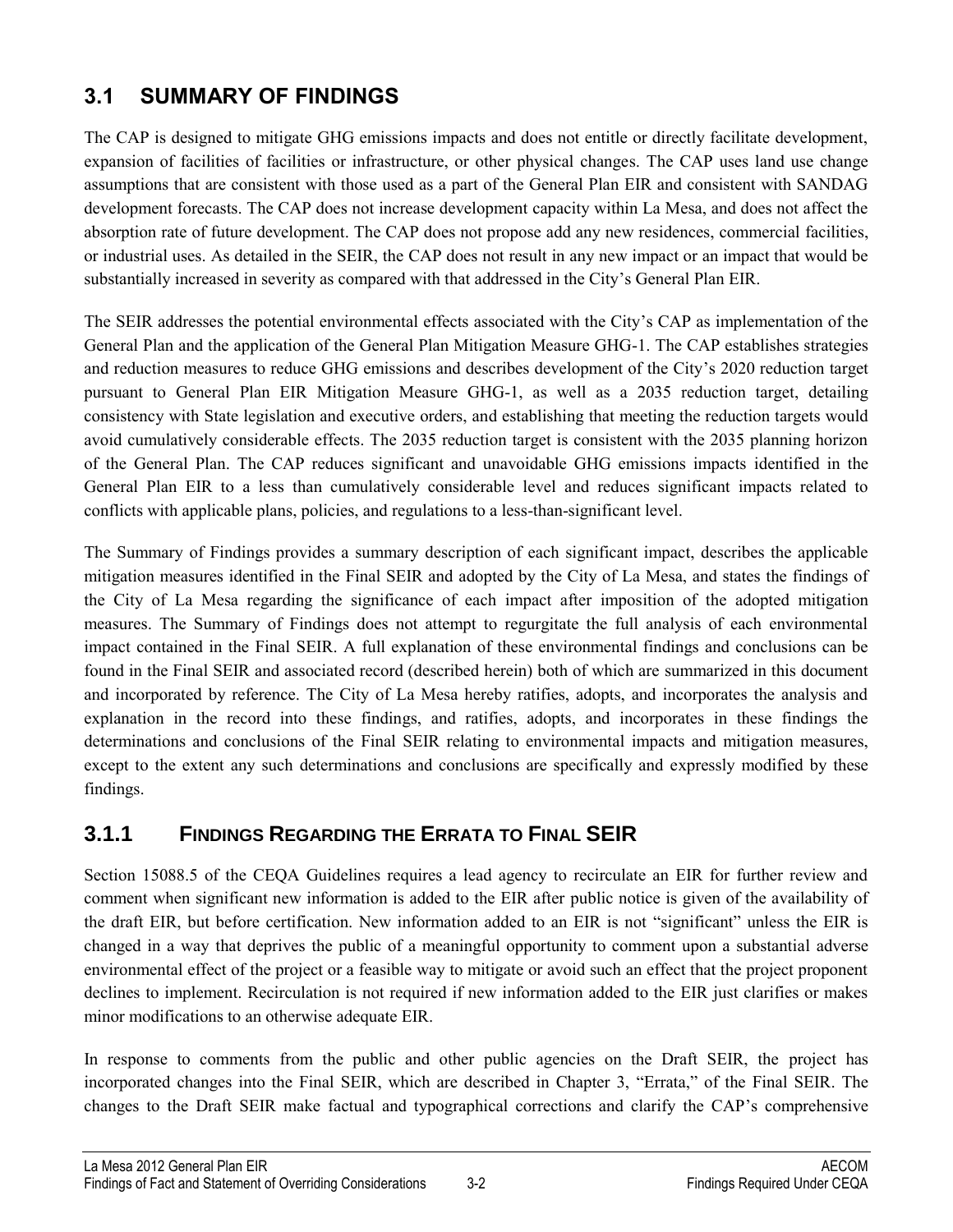Implementation Strategy. These changes do not change the analysis, mitigation, or alternatives presented in the Draft SEIR. No significant new information has been added to the SEIR since public notice was given of the availability of the Draft SEIR. Therefore, recirculation of the SEIR pursuant to CEQA Guidelines Section 15088.5 is not required.

## <span id="page-16-0"></span>**3.1.2 FINDINGS REGARDING LESS-THAN-SIGNIFICANT IMPACTS (NO MITIGATION REQUIRED)**

The City Council, having reviewed and considered the information contained in the SEIR and the public record (incorporated by reference) finds, pursuant to CEQA, the CEQA Guidelines, and the City of La Mesa Local Guidelines for the Implementation of the California Environmental Quality Act that the issue areas shown in Table 3-1 are less than significant or have no impact, and require no mitigation.

<span id="page-16-1"></span>

| Table 3-1. Environmental Impacts Found Less than Significant (No Mitigation Required)                                               |                                                |                                                                                                                         |                                      |  |
|-------------------------------------------------------------------------------------------------------------------------------------|------------------------------------------------|-------------------------------------------------------------------------------------------------------------------------|--------------------------------------|--|
| <b>Resource Topic</b>                                                                                                               | <b>General Plan EIR</b><br><b>Significance</b> | <b>Draft CAP SEIR Significance</b>                                                                                      | <b>Cumulatively</b><br>Considerable? |  |
| <b>AESTHETICS AND VISUAL RESOURCES</b>                                                                                              |                                                |                                                                                                                         |                                      |  |
| Scenic Resources within a State Scenic<br>Highway                                                                                   | <b>LTS</b>                                     | <b>LTS</b>                                                                                                              | N <sub>0</sub>                       |  |
| Light and Glare                                                                                                                     | <b>LTS</b>                                     | <b>LTS</b>                                                                                                              | N <sub>0</sub>                       |  |
| <b>AIR QUALITY</b>                                                                                                                  |                                                |                                                                                                                         |                                      |  |
| Conflict With or Obstruct Implementation of the<br>Applicable Air Quality Plan                                                      | <b>LTS</b>                                     | <b>LTS</b>                                                                                                              | N <sub>0</sub>                       |  |
| Result in carbon monoxide (CO) Hotspots                                                                                             | <b>LTS</b>                                     | <b>LTS</b>                                                                                                              | N <sub>0</sub>                       |  |
| Objectionable Odors                                                                                                                 | <b>LTS</b>                                     | <b>LTS</b>                                                                                                              | N <sub>0</sub>                       |  |
| <b>BIOLOGICAL RESOURCES</b>                                                                                                         |                                                |                                                                                                                         |                                      |  |
| Critical Habitat, Sensitive Vegetation<br>Communities, and Jurisdictional Waters,<br><b>Including Wetlands and Riparian Habitat</b> | LTS.                                           | CAP<br>will<br>have<br>measures<br>no<br>significant direct or indirect effects<br>on special-status species, habitats, | N <sub>0</sub>                       |  |
| Special-Status Species                                                                                                              | <b>LTS</b>                                     | wildlife migratory corridors, or any                                                                                    | N <sub>0</sub>                       |  |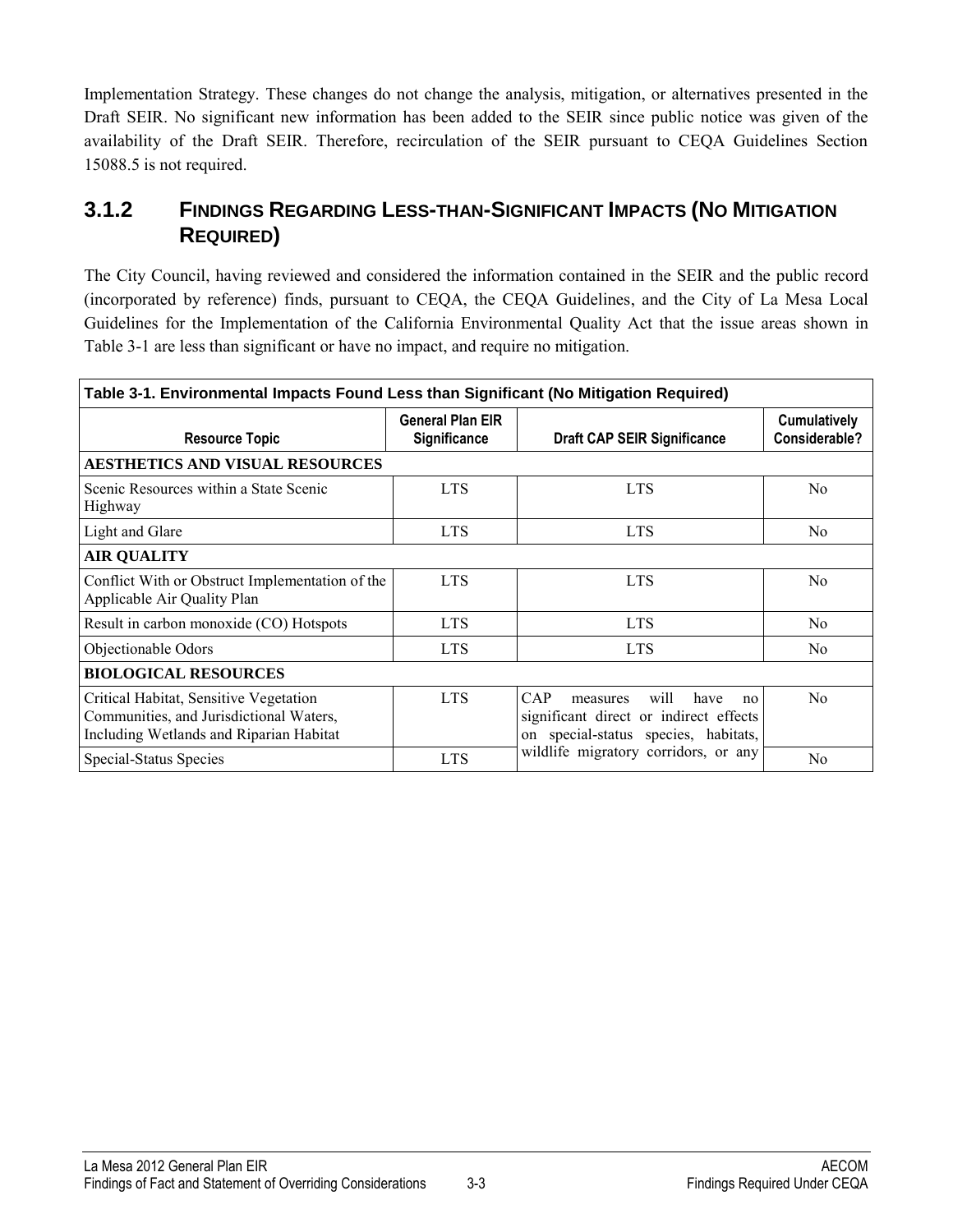| Table 3-1. Environmental Impacts Found Less than Significant (No Mitigation Required) |            |                                                                                                                                                                                                                                                                                                                                                                                                                                                                                                                                                                                                                                                                                                                                                                                                                                                                                                                                                                                                                                                                                                                                                                                                                                                                                                                                                                               |                |
|---------------------------------------------------------------------------------------|------------|-------------------------------------------------------------------------------------------------------------------------------------------------------------------------------------------------------------------------------------------------------------------------------------------------------------------------------------------------------------------------------------------------------------------------------------------------------------------------------------------------------------------------------------------------------------------------------------------------------------------------------------------------------------------------------------------------------------------------------------------------------------------------------------------------------------------------------------------------------------------------------------------------------------------------------------------------------------------------------------------------------------------------------------------------------------------------------------------------------------------------------------------------------------------------------------------------------------------------------------------------------------------------------------------------------------------------------------------------------------------------------|----------------|
| Wildlife Corridors                                                                    | <b>LTS</b> | natural<br>sensitive<br>communities.<br>Reduction Measure GI-1 (Urban<br>Forest Master Plan) and Reduction<br>Measure GI-2 (Expanded Urban<br>Forestry<br>Program)<br>propose<br>continuation and implementation of<br>policies and design standards, hosting<br>workshops and providing technical<br>assistance, possible development of<br>an urban forest master plan, and<br>developing and implementing an<br>urban forest strategy. These measures<br>target the planting of 500 new trees in<br>the community and growth and<br>maintenance of 1,400 acres of<br>additional tree canopy in the greater<br>San Diego Area including La Mesa.<br>While the planting of trees would<br>cause some minor direct disturbance<br>to the physical environment, the<br>resulting direct and indirect effects of<br>additional trees and increased tree<br>canopy could potentially provide<br>habitat for many species of migratory<br>birds, tree roosting bats, and other<br>wildlife species and would be<br>considered a beneficial effect on<br>biological resources. As described<br>Action 2 for Reduction Measure GI-<br>2, the City will "[s]eek<br>and<br>incorporate feasible input from the<br>California Department of Fish and<br>Wildlife on tree maintenance and<br>urban forestry management strategies<br>to avoid adverse impacts to sensitive<br>species." | N <sub>0</sub> |
| <b>CULTURAL RESOURCES</b>                                                             |            |                                                                                                                                                                                                                                                                                                                                                                                                                                                                                                                                                                                                                                                                                                                                                                                                                                                                                                                                                                                                                                                                                                                                                                                                                                                                                                                                                                               |                |

| Human Remains                                                                | <b>LTS</b> | <b>LTS</b> | No.            |
|------------------------------------------------------------------------------|------------|------------|----------------|
| <b>GREENHOUSE GAS EMISSIONS</b>                                              |            |            |                |
| Emissions Level 15 Percent Below 2005 Levels<br>by $20201$                   | <b>SU</b>  | LTS.       | N <sub>0</sub> |
| Conflict with any Applicable Plan, Policy, or<br>Regulation                  | <b>SU</b>  | <b>LTS</b> | N <sub>0</sub> |
| Risk of Physical Harm Related to Impacts from<br>Climate Change <sup>1</sup> | LT         | <b>LTS</b> | N <sub>0</sub> |
| <b>HAZARDS AND HAZARDOUS MATERIALS</b>                                       |            |            |                |
| Routine Use, Transportation, Disposal, and<br>Release of Hazardous Materials | <b>LTS</b> | <b>LTS</b> | N <sub>0</sub> |
| Hazardous Materials within 0.25 Mile of<br><b>Schools</b>                    | <b>LTS</b> | <b>LTS</b> | N <sub>0</sub> |
| Development on a Known Hazardous Materials<br><b>Site</b>                    | <b>LTS</b> | <b>LTS</b> | N <sub>0</sub> |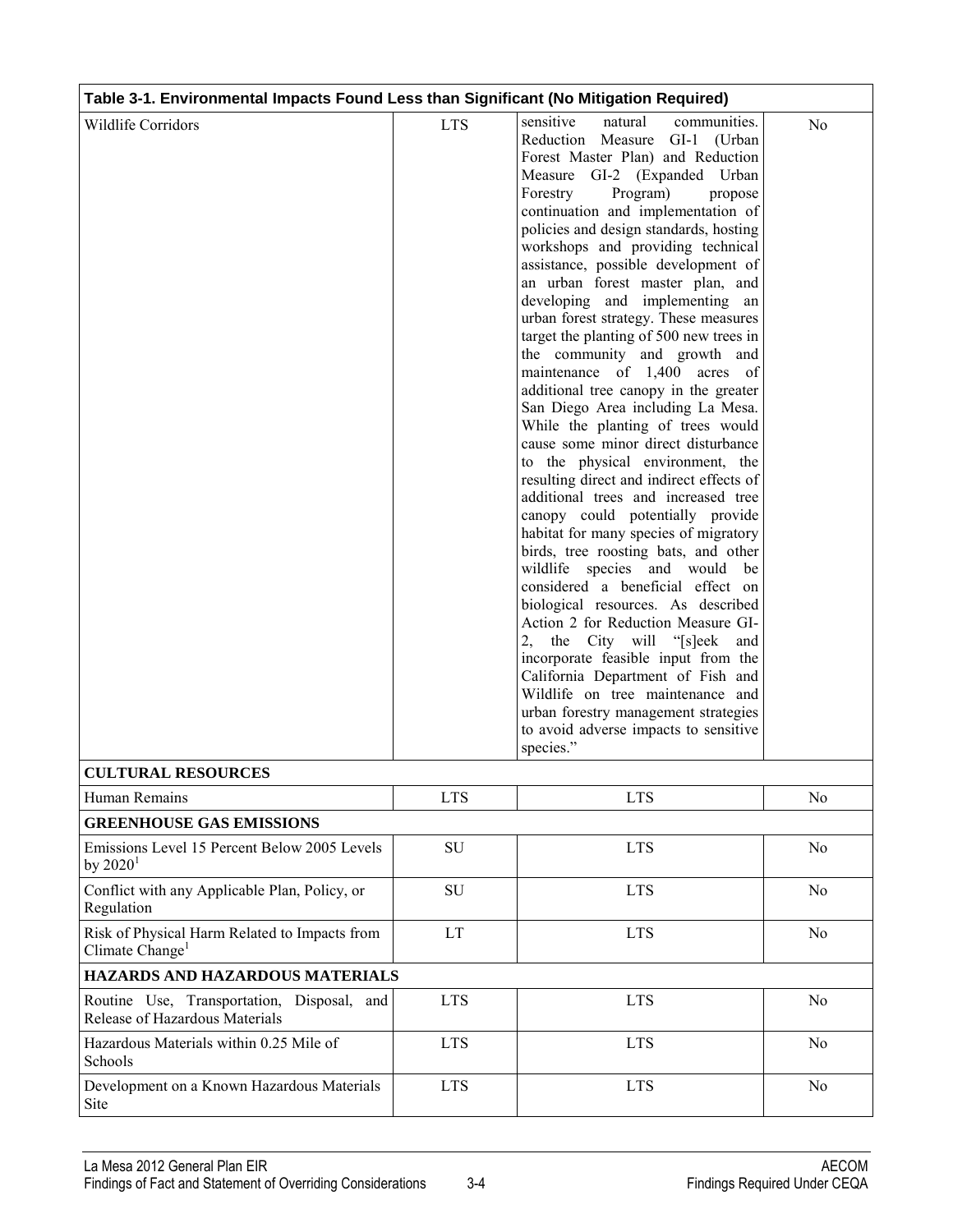| Table 3-1. Environmental Impacts Found Less than Significant (No Mitigation Required) |            |            |                |  |  |
|---------------------------------------------------------------------------------------|------------|------------|----------------|--|--|
| Airport and Aircraft Hazards                                                          | <b>LTS</b> | <b>LTS</b> | N <sub>o</sub> |  |  |
| HYDROLOGY AND WATER QUALITY                                                           |            |            |                |  |  |
| Violation of Water Quality Standards                                                  | <b>LTS</b> | <b>LTS</b> | N <sub>o</sub> |  |  |
| Surface Hydrology and Drainage                                                        | <b>LTS</b> | <b>LTS</b> | N <sub>o</sub> |  |  |
| Flooding and Inundation Hazards                                                       | <b>LTS</b> | <b>LTS</b> | N <sub>o</sub> |  |  |
| <b>LAND USE AND PLANNING</b>                                                          |            |            |                |  |  |
| Conflict with Existing Land Use Plans, Policies,<br>and Regulations                   | <b>LTS</b> | <b>LTS</b> | N <sub>o</sub> |  |  |
| Physically Divide an Established Community <sup>2</sup>                               | N/A        | <b>LTS</b> | N <sub>o</sub> |  |  |
| <b>NOISE</b>                                                                          |            |            |                |  |  |
| Groundborne Vibration and Noise                                                       | <b>LTS</b> | <b>LTS</b> | N <sub>o</sub> |  |  |
| Aircraft Noise                                                                        | <b>LTS</b> | <b>LTS</b> | No             |  |  |
| Railroad Noise                                                                        | NI         | NI         | No             |  |  |
| <b>Stationary Sources</b>                                                             | <b>LTS</b> | <b>LTS</b> | N <sub>0</sub> |  |  |
| POPULATION AND HOUSING                                                                |            |            |                |  |  |
| Population Growth                                                                     | <b>LTS</b> | <b>LTS</b> | No             |  |  |
| Population and Housing Displacement                                                   | <b>LTS</b> | <b>LTS</b> | No             |  |  |
| PUBLIC SERVICES, UTILITIES, AND ENERGY                                                |            |            |                |  |  |
| Fire Protection and Emergency Services                                                | <b>LTS</b> | <b>LTS</b> | N <sub>o</sub> |  |  |
| <b>Police Protection</b>                                                              | <b>LTS</b> | <b>LTS</b> | No             |  |  |
| Schools                                                                               | <b>LTS</b> | <b>LTS</b> | N <sub>o</sub> |  |  |
| Libraries                                                                             | <b>LTS</b> | <b>LTS</b> | N <sub>o</sub> |  |  |
| Water and Wastewater Infrastructure                                                   | <b>LTS</b> | <b>LTS</b> | N <sub>o</sub> |  |  |
| Water Supply                                                                          | <b>LTS</b> | <b>LTS</b> | N <sub>o</sub> |  |  |
| Wastewater Capacity                                                                   | <b>LTS</b> | <b>LTS</b> | N <sub>o</sub> |  |  |
| Solid Waste                                                                           | <b>LTS</b> | <b>LTS</b> | N <sub>o</sub> |  |  |
| Storm Water Drainage Facilities                                                       | <b>LTS</b> | <b>LTS</b> | N <sub>o</sub> |  |  |
| <b>Energy Infrastructure</b>                                                          | <b>LTS</b> | <b>LTS</b> | N <sub>o</sub> |  |  |
| <b>TRANSPORTATION AND TRAFFIC</b>                                                     |            |            |                |  |  |
| Roadway Operations (Level of Service)                                                 | <b>LTS</b> | <b>LTS</b> | N <sub>o</sub> |  |  |

Notes: N/A = not applicable; LTS = less than significant; NI = no impact; SU = significant and unavoidable

The CAP establishes strategies and reduction measures to reduce GHG emissions and describes development of the City's 2020 reduction target pursuant to Mitigation Measure GHG-1, as well as a 2035 reduction target, detailing consistency with relevant State legislation and executive orders. The CAP provides evidence that meeting the reduction targets would avoid cumulatively considerable effects and this evidence is further detailed in the SEIR. The 2035 reduction target is consistent with the 2035 planning horizon of the General Plan. The CAP reduces significant and unavoidable GHG emissions impacts identified in the General Plan EIR to a less than cumulatively considerable level and reduces significant impacts related to conflicts with applicable plans, policies, and regulations to a less-thansignificant level.

2 The General Plan's potential to physically divide an established community was not addressed in the General Plan EIR.

1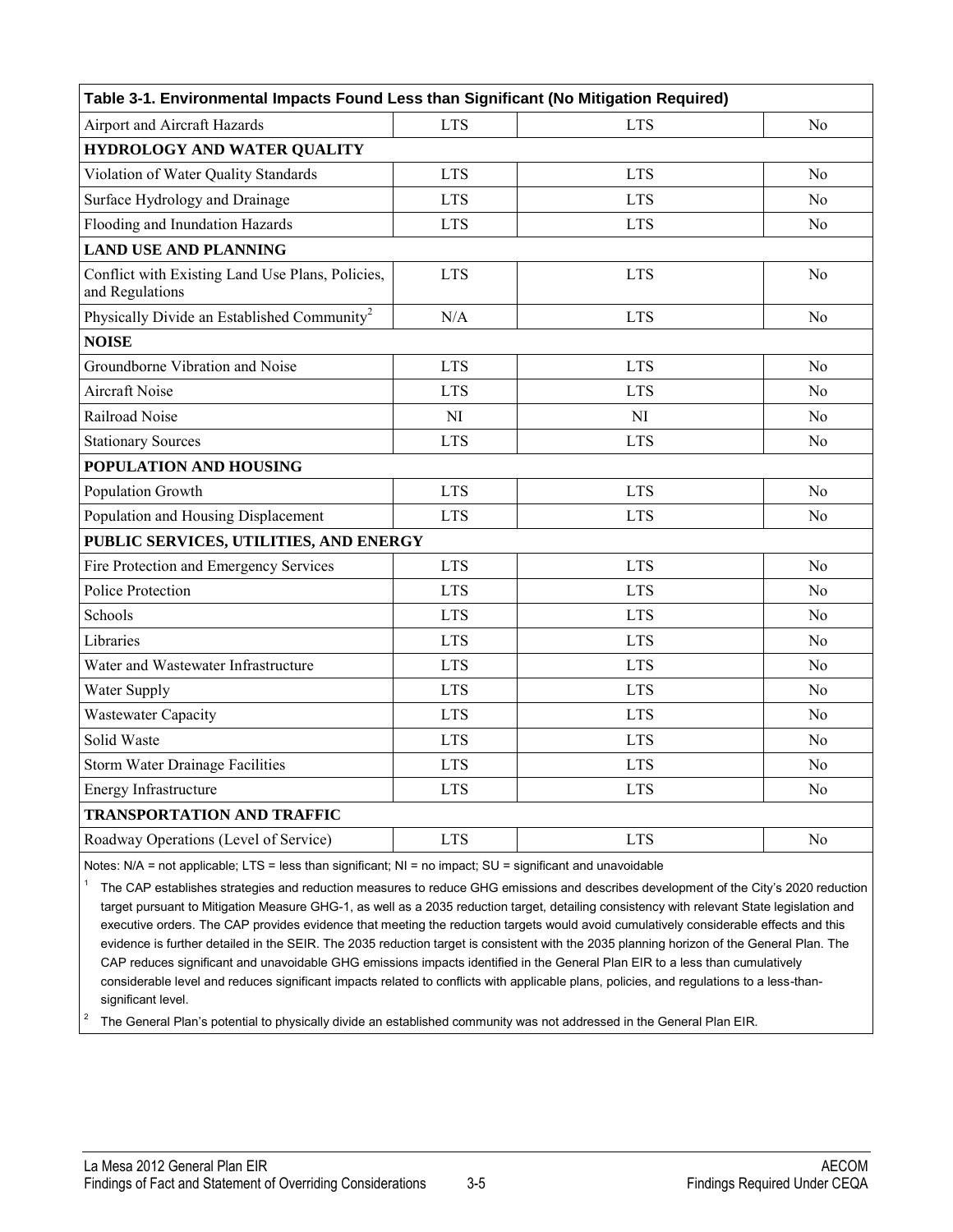## <span id="page-19-0"></span>**3.1.3 FINDINGS REGARDING SIGNIFICANT ENVIRONMENTAL IMPACTS MITIGATED TO A LESS-THAN-SIGNIFICANT LEVEL**

The City of La Mesa hereby finds that feasible mitigation measures have been identified in the SEIR and these Findings of Fact that will avoid or substantially lessen the following potentially significant environmental impacts to a less-than-significant level. The significant impacts and the mitigation measures that will reduce them to a less-than-significant level are shown in Table 3-2 and summarized in detail below. Please refer to the Draft SEIR and the Final SEIR for more detail.

<span id="page-19-1"></span>

| Table 3-2. Environmental Impacts Mitigated to a Less-than-Significant Level                                        |                                                |                                       |                                      |  |
|--------------------------------------------------------------------------------------------------------------------|------------------------------------------------|---------------------------------------|--------------------------------------|--|
| <b>Resource Topic</b>                                                                                              | <b>General Plan EIR</b><br><b>Significance</b> | <b>Draft CAP SEIR</b><br>Significance | <b>Cumulatively</b><br>Considerable? |  |
| <b>AESTHETICS AND VISUAL RESOURCES</b>                                                                             |                                                |                                       |                                      |  |
| Scenic Vistas & Scenic Resources                                                                                   | LTS with mitigation                            | LTS with mitigation                   | No                                   |  |
| Visual Character                                                                                                   | LTS with mitigation                            | LTS with mitigation                   | N <sub>0</sub>                       |  |
| <b>AIR QUALITY</b>                                                                                                 |                                                |                                       |                                      |  |
| Result in the Exposure of Sensitive Receptors<br>to Substantial Pollutant Concentrations                           | LTS with mitigation                            | LTS with mitigation                   | Yes <sup>1</sup>                     |  |
| <b>CULTURAL RESOURCES</b>                                                                                          |                                                |                                       |                                      |  |
| <b>Historic Resources</b>                                                                                          | LTS with mitigation                            | LTS with mitigation                   | N <sub>0</sub>                       |  |
| Archaeological Resources                                                                                           | LTS with mitigation                            | LTS with mitigation                   | N <sub>o</sub>                       |  |
| <b>NOISE</b>                                                                                                       |                                                |                                       |                                      |  |
| Compliance with Local and Applicable Noise<br><b>Standards</b>                                                     | LTS with mitigation                            | LTS with mitigation                   | N <sub>0</sub>                       |  |
| <b>Ambient Noise Levels</b>                                                                                        | LTS with mitigation                            | LTS with mitigation                   | N <sub>0</sub>                       |  |
| PALEONTOLOGICAL RESOURCES                                                                                          |                                                |                                       |                                      |  |
| Paleontological Resource, Site, or Unique<br>Geological Feature                                                    | LTS with mitigation                            | LTS with mitigation                   | N <sub>0</sub>                       |  |
| Notes: LTS = less than significant                                                                                 |                                                |                                       |                                      |  |
| Cumulative air quality impacts on sensitive receptors are addressed under "Findings Regarding Cumulative Impacts." |                                                |                                       |                                      |  |

## **AESTHETICS AND VISUAL RESOURCES**

## **Changes in Scenic Vistas and Scenic Resources**

CAP reduction measures support and encourage installation of solar photovoltaic facilities, building retrofit improvements, and mixed-use and transit-oriented development that incorporates renewable energy systems. Future development would be required to meet the City's General Plan policies and zoning requirements, landscaping standards, and the regulations of any applicable specific plan. However, new renewable energy systems and new development could be visible to visitors, employees, and residents, depending on the location and design of improvements and the location of affected publicly accessible viewpoints. Therefore, impacts associated with degradation of the scenic vistas and scenic resources would be **significant**. (Draft SEIR, pp. 3.1-2 and 3.1-3)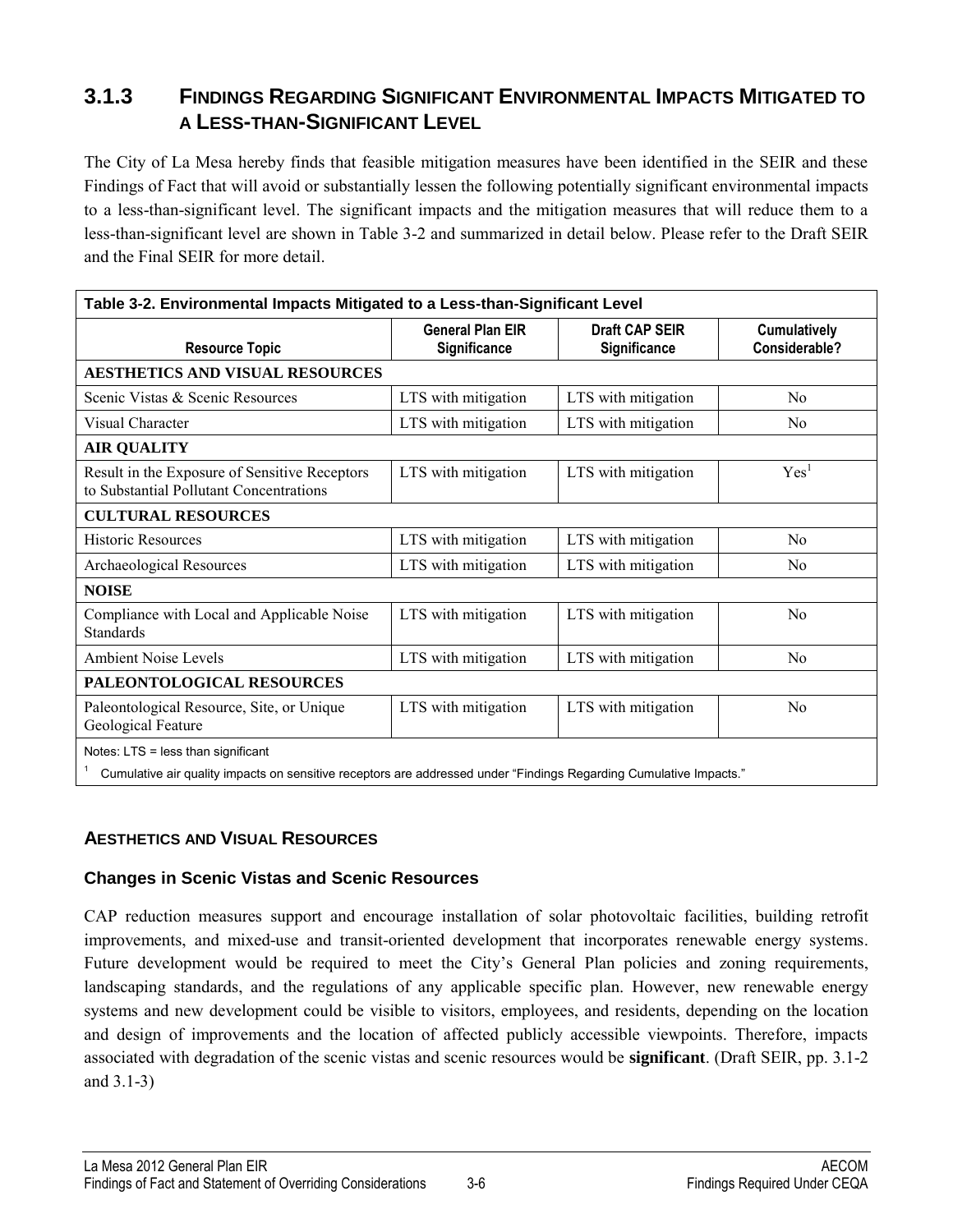#### *Mitigation Measure*

#### **Mitigation Measure AES-1**

As new development and revitalization projects come forward, the City shall work with developers to preserve scenic views and vistas of natural and built landmarks that are visible from public locations and streets. For proposed buildings taller than four stories, visual simulations and shadow studies shall be required to be provided by the applicant during the development review process so that the City can effectively evaluate visual impacts. In response to City review of the simulations and studies, if significant visual impacts are identified by the City, building designs shall be modified by the applicant to reduce such impacts. (Draft SEIR, p. 3.1-5)

#### *Facts Supporting Findings*

Changes or alterations have been required in, or incorporated into, the project that would avoid or substantially lessen the significant environmental effect associated with changes in scenic vistas and scenic resources as identified in the Final SEIR.

Implementation of Mitigation Measure AES-1 would ensure the ongoing preservation of scenic vistas and visual character by requiring that developers prepare visual simulations and shadow studies. Where visual impacts are identified, designs will be modified as necessary to minimize negative effects. As such, impacts associated with scenic vistas and scenic resources would be reduced to a less-than-significant level. (Draft SEIR, p. 3.1-5)

#### **Visual Character**

CAP reduction measures support and encourage installation of solar photovoltaic facilities, building retrofit improvements, and mixed-use and transit-oriented development that incorporates renewable energy systems. Future development would be required to meet the City's General Plan policies and zoning requirements, landscaping standards, and the regulations of any applicable specific plan. However, new renewable energy systems and future development could result in degradation of the visual character and quality of an individual site and its surroundings, depending on the location and scale of future development, the placement of publicly accessible viewing locations relative to future development, and other factors that are currently unknown. Therefore, impacts associated with visual character would be **significant**. (Draft SEIR, pp. 3.1-3 and 3.1-4)

#### *Mitigation Measure*

#### **Mitigation Measure AES-1**

As new development and revitalization projects come forward, the City shall work with developers to preserve scenic views and vistas of natural and built landmarks that are visible from public locations and streets. For proposed buildings taller than four stories, visual simulations and shadow studies shall be required to be provided by the applicant during the development review process so that the City can effectively evaluate visual impacts. In response to City review of the simulations and studies, if significant visual impacts are identified by the City, building designs shall be modified by the applicant to reduce such impacts. (Draft SEIR, p. 3.1-5)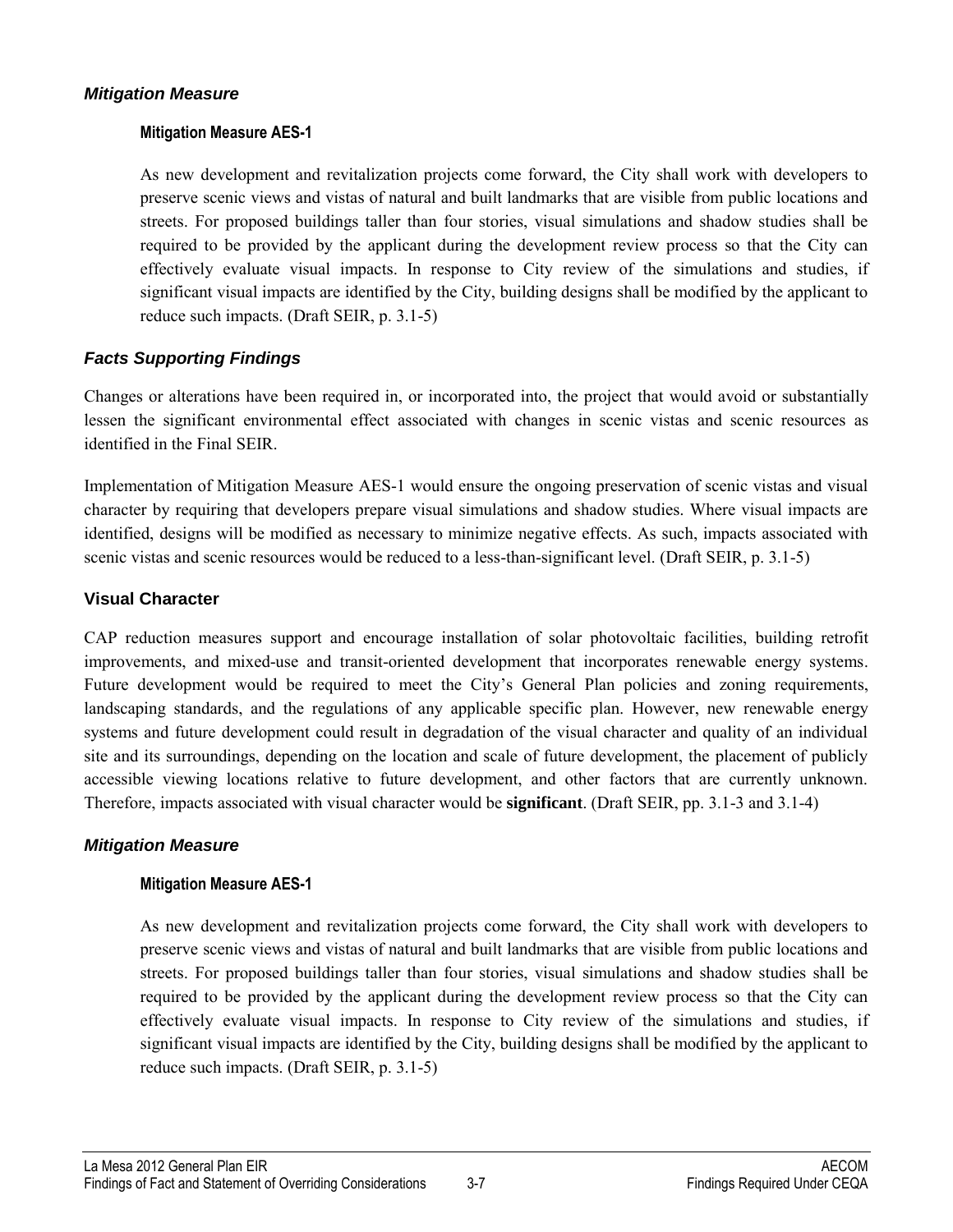## *Facts Supporting Findings*

Changes or alterations have been required in, or incorporated into, the project that would avoid or substantially lessen the significant environmental effect associated with changes in visual character as identified in the Final SEIR.

Implementation of Mitigation Measure AES-1 would ensure the ongoing preservation of scenic vistas and visual character by requiring that developers prepare visual simulations and shadow studies. Where visual impacts are identified, designs will be modified as necessary to minimize negative effects. As such, impacts associated with scenic vistas and scenic resources would be reduced to a less-than-significant level. (Draft SEIR, p. 3.1-5)

## **AIR QUALITY**

## **Result in the Exposure of Sensitive Receptors to Substantial Pollutant Concentrations**

Ground disturbance would occur from construction of bicycle and pedestrian infrastructure improvements, planting shade trees on public and private property, and future development projects that incorporate CAP reduction measures, such as new construction that incorporates solar-ready design. Construction activities would occur intermittently and at various locations during implementation of the CAP, it is not anticipated that construction would expose sensitive receptors to substantial TAC concentrations. However, the impact from operation of future development would be **significant** due to the possibility that individual projects could expose sensitive receptors to adverse health impacts. (Draft SEIR, pp. 3.2-8 and 3.2-9)

### *Mitigation Measure*

#### **Mitigation Measure AQ-3: Reduce Exposure of Sensitive Receptors to TAC Emissions**

The City shall require new development with sensitive uses located near mobile and stationary TACs to be designed with consideration of site and building orientation, location of trees, and incorporation of appropriate technology for improved air quality (i.e., ventilation and filtration) to lessen any potential health risks.

The City shall require every new land use that has the potential to be a source of air pollution from being located closer than the specified minimum distance from any sensitive land use, as provided in Table 1-1, "Recommendations for Siting New Sensitive Land Uses," of the ARB Air Quality and Land Use Handbook (ARB 2005), or subsequent revisions to that document. The City shall require that land uses located closer than the recommended buffer distances must (1) implement all commercially feasible design, equipment, and control technology to reduce exposure and emissions to the maximum extent feasible, and (2) perform a health risk assessment to ensure that implementation of mitigation would reduce health risks to less-than-significant levels pursuant to the most current SDAPCD guidelines at the time of analysis before development of the proposed project. (Draft SEIR, p. 3.2-11)

## *Facts Supporting Findings*

Changes or alterations have been required in, or incorporated into, the project that would avoid or substantially lessen the significant environmental effect associated with exposure of sensitive receptors to substantial pollutant concentrations as identified in the Final SEIR.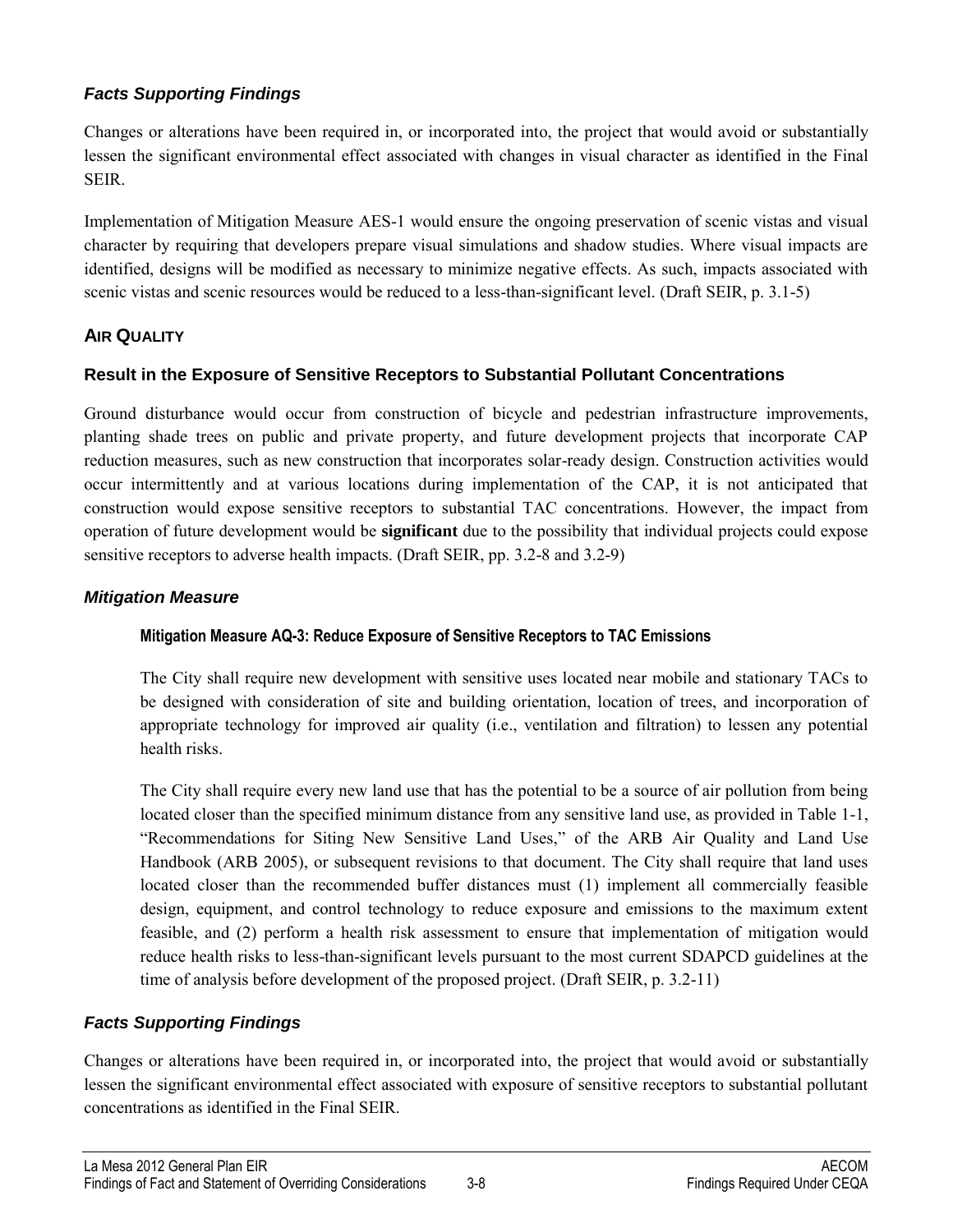Implementation of Mitigation Measure AQ-3 would lessen health-related risks associated with operational sources of toxic air contaminant (TAC) emissions by considering site and building orientation, location of trees, and incorporation of appropriate technology for improved air quality; siting new development at specified distances from sensitive land uses; and performing health risk assessments. In addition, the City will require new land uses to implement specified mitigation. Therefore, impacts associated with exposure of sensitive receptors to substantial pollutant concentrations would be reduced to a less-than-significant level. (Draft SEIR, pp. 3.2-12 and 3.2-13)

### **CULTURAL RESOURCES**

#### **Historic Resources**

Ground-disturbing activities associated with construction of bicycle and pedestrian infrastructure improvements, planting shade trees on public and private property, and future development projects that incorporate CAP reduction measures, such as new construction that incorporates solar-ready design, could affect historical resources if they are present. Energy-efficiency retrofit activities encouraged have the potential to result in significant impacts on buildings or structures of historic age (50 years old or older), or buildings or structures that may eventually be of historic age, and which may qualify as historical resources pursuant to CEQA, upon evaluation. Therefore, this impact would be **significant**. (Draft SEIR, pp. 3.3-3 and 3.3-4)

#### *Mitigation Measure*

#### **Mitigation Measure CR-1**

Prior to construction of specific development projects that would disturb a historic structure listed or eligible to be listed in the NRHP, the CRHR, or the Inventory of Historic Resources, the City shall require the development of feasible project-level mitigation measures, identified in consultation with the State Historic Preservation Office when appropriate, to avoid or substantially reduce impacts to significant cultural resources. Feasible project-level mitigation measures include maintenance, repair, stabilization, rehabilitation, restoration, preservation, conservation, relocation, or reconstruction of any impacted historic resource, which shall be conducted in a manner consistent with the Secretary of the Interior's Guidelines for Preserving, Rehabilitating, Restoring, and Reconstructing Historic Buildings. (Draft SEIR, p. 3.3-6)

#### *Facts Supporting Findings*

Changes or alterations have been required in, or incorporated into, the project that would avoid or substantially lessen the significant environmental effect on historical resources as identified in the Final SEIR.

Implementation of Mitigation Measure CR-1 would require feasible project-level mitigation measures prior to construction of specific development projects that would disturb a historic structure listed or eligible to be listed in the NRHP, CRHR, or the Inventory of Historic Resources. Therefore, Mitigation Measure CR-1 would reduce significant impacts on historic resources to a less-than-significant level.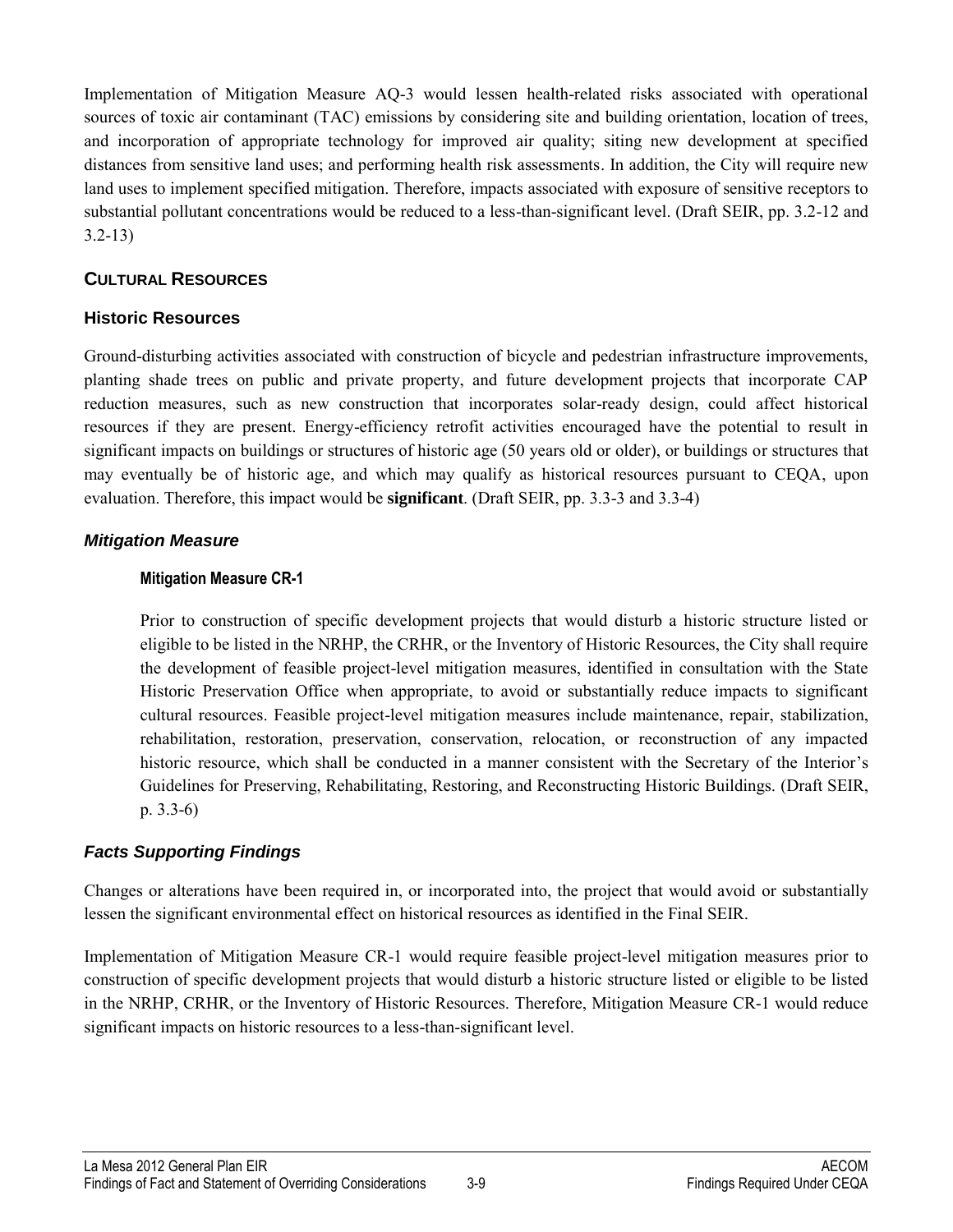## **ARCHAEOLOGICAL RESOURCES**

Ground-disturbing activities associated with construction of bicycle and pedestrian infrastructure improvements, planting shade trees on public and private property, and future development projects that incorporate CAP reduction measures, such as new construction that incorporates solar-ready design, could uncover archaeological resources. Impacts associated with damage to archaeological resources during ground-disturbing activities would be **significant**.

#### *Mitigation Measures*

#### **Mitigation Measure CR-2**

During construction of specific development projects, the City shall require monitoring by a qualified archeologist of grading, ground-disturbing, and other major earth-moving activities in previously undisturbed areas with known archaeological resources. The archaeologist shall observe grading, grounddisturbing, and other major earth-moving activities. (Draft SEIR, p. 3.3-6)

#### **Mitigation Measure CR-3**

The City shall require a qualified archaeologist to evaluate and determine the significance of any cultural resources discovered during site construction activities. Should an archaeological deposit and/or feature be encountered during construction, an archaeological data recovery program shall be prepared and implemented, including consultation with interested Native American tribes. The archeologist and Native American monitor shall strive for agreement on the determined significance of an artifact or cultural resource. Once in agreement, either the archeologist or Native American monitor may divert or halt ground-disturbing activities for the purposes of implementing a data recovery program. A data recovery program for archaeological sites consists of excavation of a percentage of the site, determined in consultation with the project implementer, to provide information necessary to answer significant research questions.

All Native American human remains and associated grave goods discovered shall be returned to their Most Likely Descendent and repatriated. The final disposition of artifacts not directly associated with Native American graves shall be negotiated during consultation with interested Native American tribes. Artifacts shall consist of material recovered from all phases of work, including initial survey, testing, indexing, data recovery, and monitoring.

The qualified archaeologist shall apply mitigation measures prior to the resuming of construction work. Local Native American tribes shall be consulted in the identification of mitigation measures to address impacts, consistent with California requirements, including provisions to address inadvertent discoveries. (Draft SEIR, p. 3.3-6)

## *Facts Supporting Findings*

Changes or alterations have been required in, or incorporated into, the project that would avoid or substantially lessen the significant environmental effect associated with damage to archaeological resources as identified in the Final SEIR.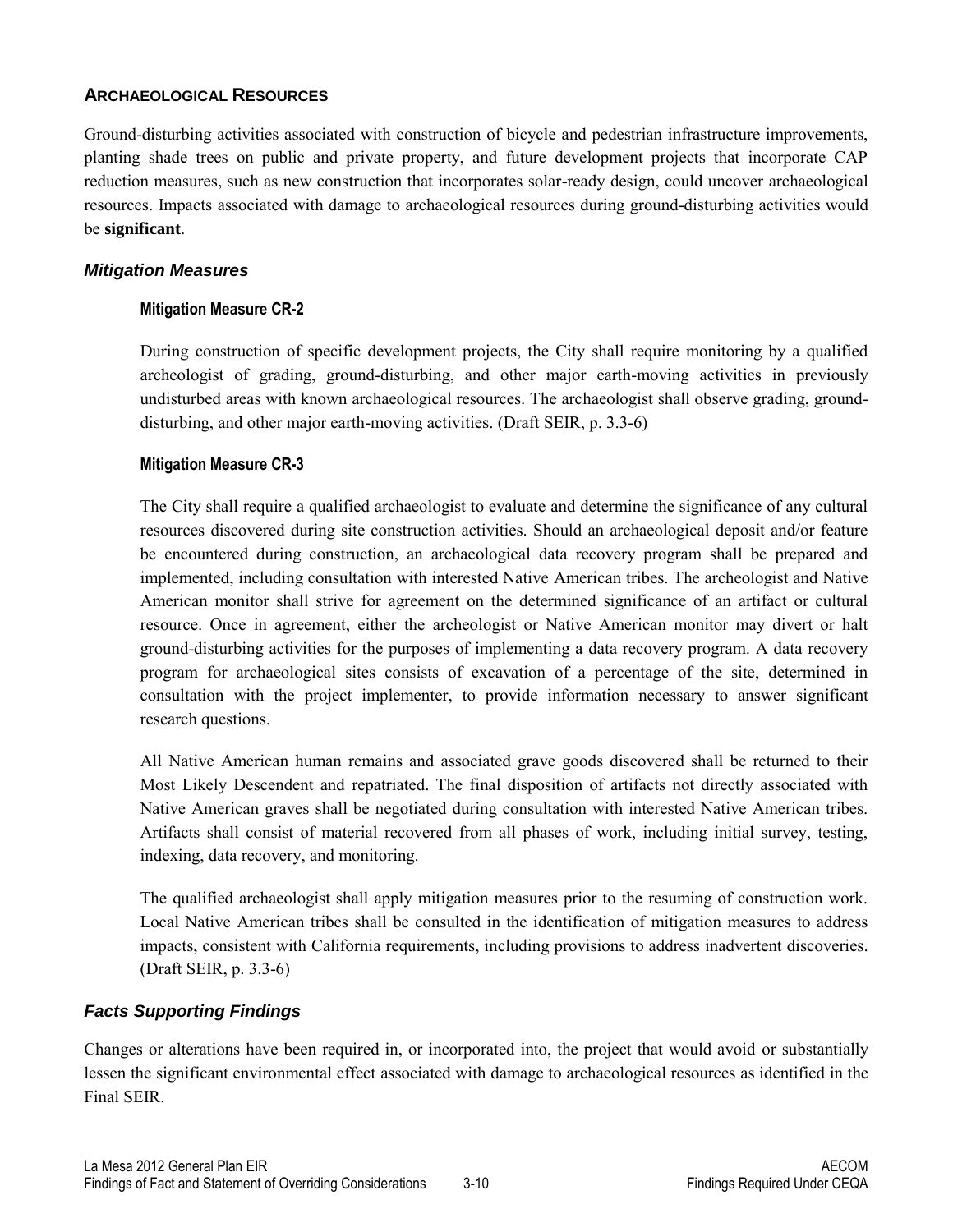Mitigation Measure CR-2 requires that a qualified archaeologist monitor any grading and ground-disturbing operations on sites located within proximity of a known archaeological resource. General Plan EIR Mitigation Measure CR-3 requires that a qualified archaeologist evaluate and determine the significance of any cultural resources discovered during any construction activities. General Plan EIR Mitigation Measure CR-3 further requires that an archaeological data recovery program be prepared in consultation with interested Native American tribes. Therefore, Mitigation Measures CR-2 and CR-3 would reduce significant impacts associated with damage to archaeological resources to a less-than-significant level. (Draft SEIR, p. 3.3-7)

### **NOISE**

### **Compliance with Local and Applicable Noise Standards**

Construction associated with the CAP retrofits, installation of trees, construction of renewable energy facilities, bicycle and pedestrian facilities, development, or redevelopment would generate noise that exceeds local and applicable noise standards.

Operation of renewable energy systems and mixed-use and transit-oriented development could lead to stationaryand area-source noise levels that exceed applicable standards of the General Plan or the City's Noise Ordinance. Therefore, this impact would be **significant**. (Draft SEIR, p. 3.8-3)

### *Mitigation Measures*

#### **Exterior Noise-Level Standards**

N-1 The City shall require all new projects to meet acceptable exterior noise standards:

- Review all development proposals, public and private, for consistency with the policies of the Noise Element of the General Plan.
- Discourage development of noise-sensitive land uses in areas exposed to existing or future noise levels exceeding 65 dBA CNEL.
- Incorporate noise reduction features during site planning to ensure that areas intended for frequent outdoor use are subjected to 60 dBA CNEL or less for single-family land uses and 65 dBA CNEL or less for multi-family residential land uses and multi-family residential land uses within mixed-use developments.
- Control and abate undesirable sounds through the use of the land use compatibility criteria shown in the requirements of Municipal Code Chapter 10.80.
- Provide developers and builders with noise policy guidelines. The guidelines shall provide specific design criteria, minimum standards for submittal of acoustical studies, and descriptions of acceptable noise mitigation measures. (Draft SEIR, p. 3.8-7)

#### **Interior Noise-Level Standards**

N-2 The City shall ensure that interior noise levels do not exceed 45 dBA CNEL for single-family and multi-family residential land uses: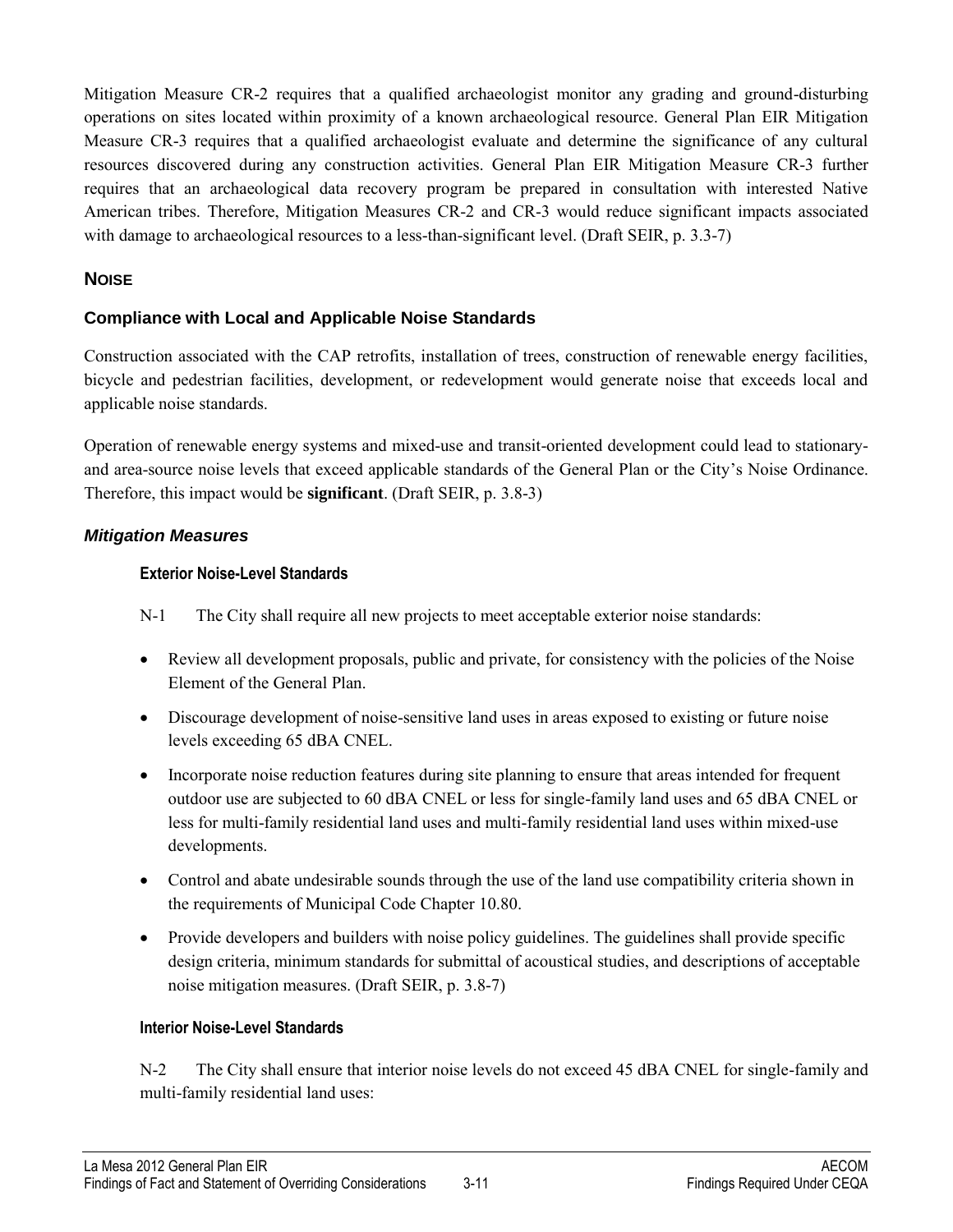- Enforce the California Noise Insulation Standards (California Code of Regulations Title 24). Title 24 requires that an acoustical analysis be performed for all new multi-family residences in areas where the exterior sound level exceeds 60 dBA CNEL. The analysis shall ensure that the building design limits the interior noise environment to 45 dBA CNEL or below.
- Ensure that an acoustical analysis be performed for all new single-family residences in areas where the exterior sound level exceeds 60 dBA CNEL. The analysis shall ensure that the building design limits the interior noise environment to 45 dBA CNEL or below. (Draft SEIR, p. 3.8-7)

#### **Land Use Compatibility Standards**

N-3 The City shall achieve noise compatibility between industrial/commercial and surrounding land uses:

- Control excessive noise through the planning and regulatory process with emphasis on noise/land-use compatibility planning.
- Ensure that the design and construction of commercial, industrial, office, and mixed-use structures includes noise attenuation methods to comply with Municipal Code Chapter 10.80.
- Encourage commercial, industrial, office, and mixed-use developments to locate loading areas, parking lots, driveways, trash enclosures, mechanical equipment, and other noisier components away from noise-sensitive land uses.
- Limit delivery hours for businesses with loading areas or docks fronting, siding, bordering, or gaining access on driveways adjacent to noise-sensitive land uses. (Draft SEIR, pp. 3.8-7 and 3.8-8)

## *Facts Supporting Findings*

Changes or alterations have been required in, or incorporated into, the project that would avoid or substantially lessen the significant environmental effect related to compliance with local and applicable noise standards as identified in the Final SEIR.

Implementation of Mitigation Measures N-1, N-2, and N-3 would ensure new projects will meet acceptable exterior noise standards, interior noise levels do not exceed 45 dBA CNEL for single-family and multi-family residential land uses, and provide noise compatibility between industrial/commercial and surrounding land uses. Therefore, Mitigation Measure Mitigation Measures N-1, N-2, and N-3 would reduce significant impacts elated to compliance with local and applicable noise standards to a less-than-significant level. (Draft SEIR, pp. 3.9-3 and 3.9-4)

## **Ambient Noise Levels**

Construction associated with the CAP retrofits, installation of trees, construction of renewable energy facilities, bicycle and pedestrian facilities, development, or redevelopment could temporarily increase ambient noise.

Operation of renewable energy systems and mixed-use and transit-oriented development could lead to stationaryand area-source noise levels that create permanent increases in ambient noise. Therefore, this impact would be **significant**. (Draft SEIR, pp. 3.8-4 and 3.8-5)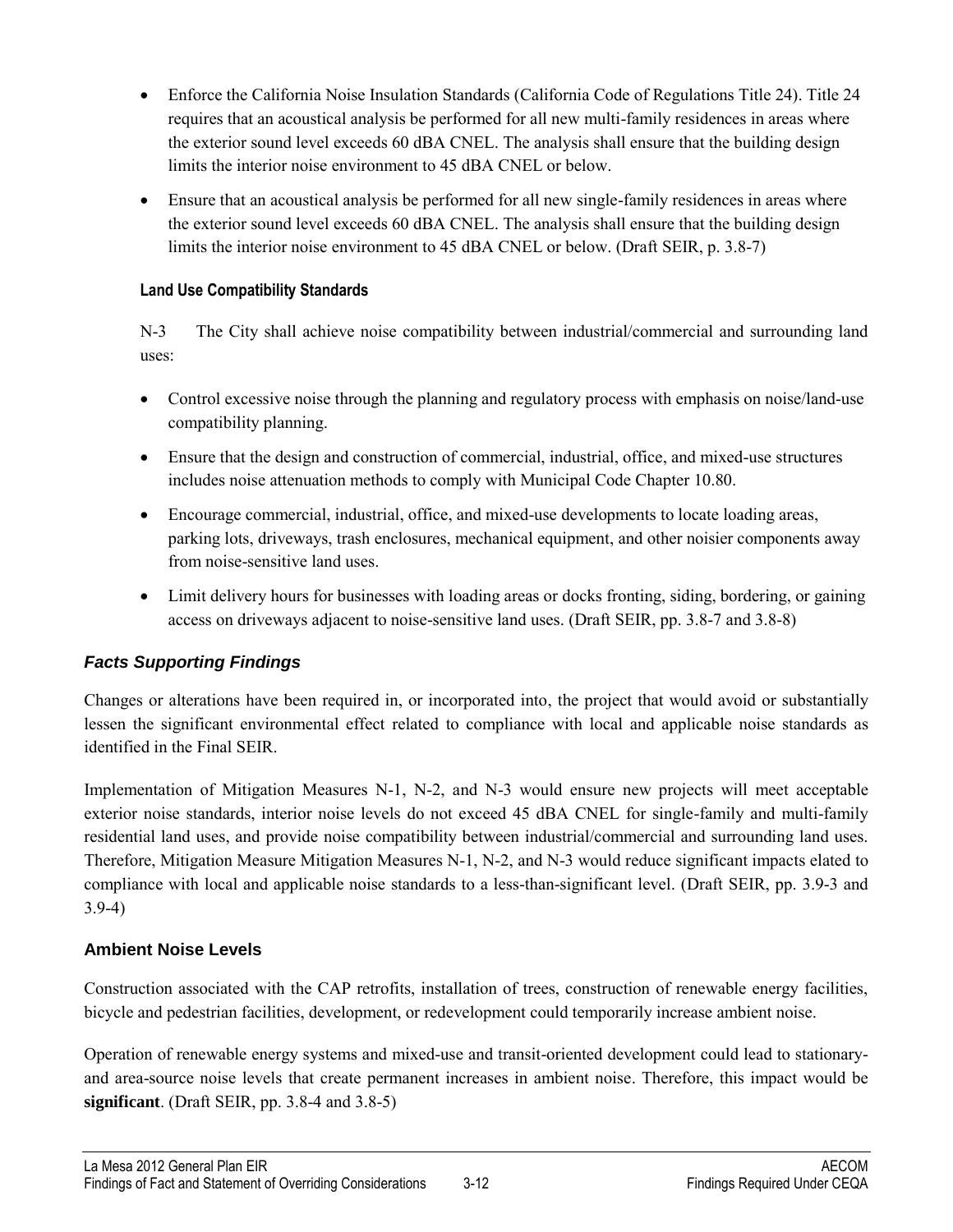#### *Mitigation Measures*

#### **Construction Noise**

N-4 The City shall require construction contractors to implement the following measures during construction activities through contract provisions and/or conditions of approval:

- Construction equipment shall be properly maintained per manufacturers' specifications and fitted with the best available noise-suppression devices (e.g., mufflers, silencers, wraps).
- Construction operations and related activities shall comply with the operational hours outlined in the City Noise Ordinance.
- Construction equipment shall not be idled for extended periods of time in the vicinity of noisesensitive receptors.
- Fixed and/or stationary construction equipment (e.g., generators, compressors, rock crushers, cement mixers) shall be located as far as possible from noise-sensitive receptors.
- All impact tools shall be shrouded or shielded, and all intake and exhaust ports on powered construction equipment shall be muffled or shielded.
- Where feasible, temporary barriers shall be placed as close to the noise source or as close to the receptor as possible to break the line of sight between the source and receptor where modeled levels exceed applicable standards. Acoustical barriers shall be constructed of material having a minimum surface weight of 2 pounds per square foot or greater, and a demonstrated Sound Transmission Class rating of 25 or greater as defined by American Society for Testing and Materials Test Method E90. Placement, orientation, size, and density of acoustical barriers shall be determined by analysis. (Draft SEIR, p. 3.8-8)

#### **Operational Noise**

N-5 The City shall control undesirable or objectionable noise:

- Review traffic flow systems and synchronize signals to avoid traffic stops that produce excessive noise, wherever possible.
- Limit truck traffic in noise-sensitive areas.
- Where feasible, finish roadway surfaces with rubberized pavement to minimize noise levels at adjacent land uses.
- Encourage the enforcement of state motor vehicle noise standards for cars, trucks, and motorcycles through cooperation with the California Highway Patrol and the La Mesa Police Department.
- Encourage agencies outside of the City's jurisdiction to incorporate noise-reduction methods in new and existing roads, rail projects, and other mobile or stationary noise sources.
- Coordinate with state and local agencies to maintain and enforce noise control policies and standards.
- Review the Noise Element of the General Plan, and update as necessary, when major changes in the noise environment occur.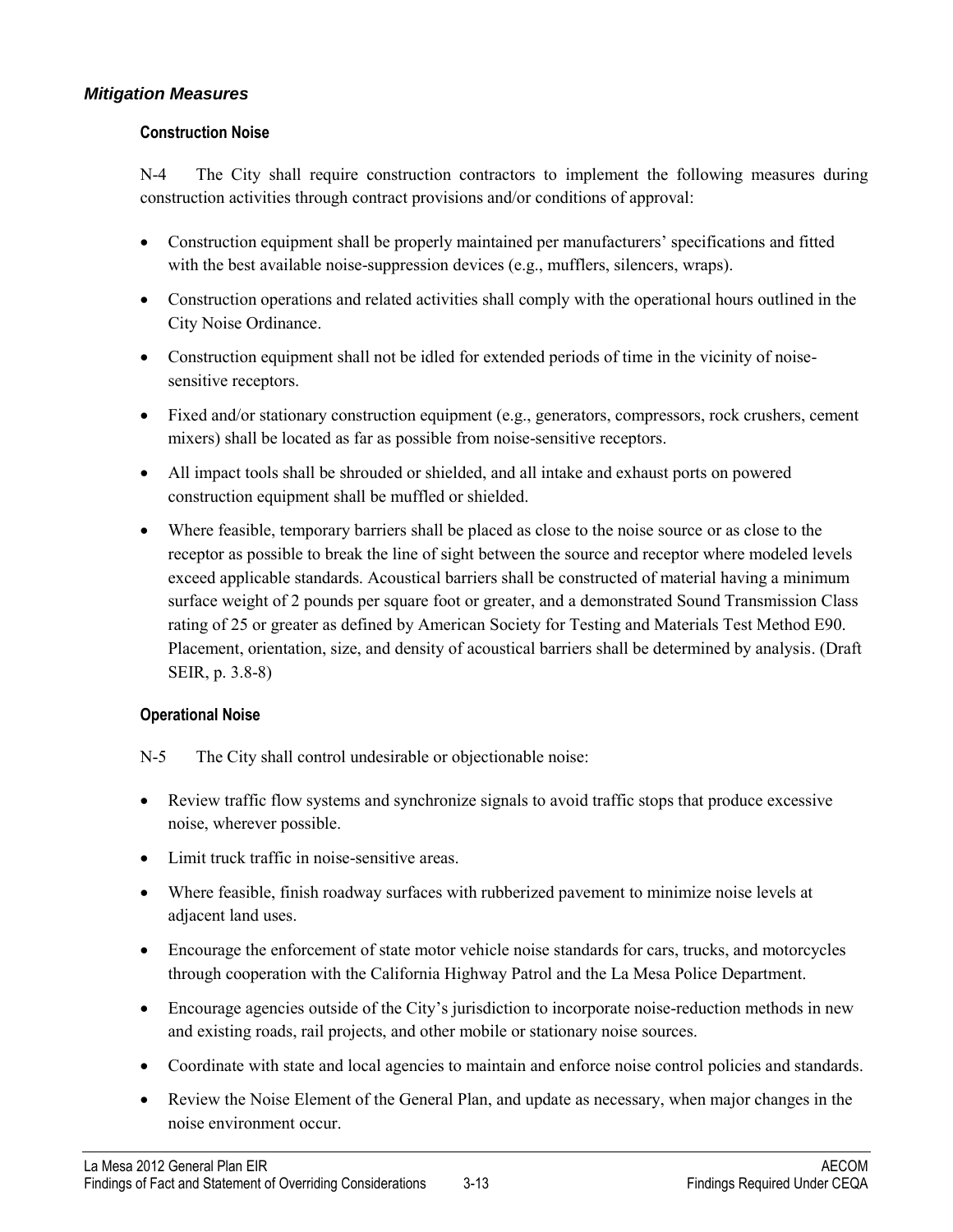Periodically review and update the standards found in the Noise Ordinance (Municipal Code Chapter 10.80). (Draft SEIR, pp. 3.8-8 and 3.8-9)

## *Facts Supporting Findings*

Changes or alterations have been required in, or incorporated into, the project that would avoid or substantially lessen the significant environmental effect associated with temporary or periodic and permanent ambient noise levels as identified in the Final SEIR.

Mitigation Measures N-4 and N-5 would require construction contractors to implement noise reduction measures during construction activities and control undesirable or objectionable noise. Therefore, Mitigation Measures N-4 and N-5 would reduce significant impacts associated with temporary or periodic and permanent ambient noise levels to a less-than-significant level. (Draft SEIR, p. 3.8-9)

## **PALEONTOLOGICAL RESOURCES**

## **Paleontological Resource, Site, or Unique Geological Feature**

Ground-disturbing activities associated with construction of bicycle and pedestrian infrastructure improvements, planting shade trees on public and private property, and future development projects that incorporate CAP reduction measures, such as new construction that incorporates solar-ready design, could uncover fossil remains. Impacts associated with damage to unique paleontological resources during ground-disturbing activities would be **significant**. (Draft SEIR, pp. 3.9-2 and 3.9-3)

### *Mitigation Measure*

#### **Mitigation Measure PALEO-1**

If it is determined during the environmental review process that projects implementing CAP reduction measures would result in ground disturbance within an area of high or moderate paleontological resource sensitivity, the City of La Mesa shall require a qualified researcher to be stationed on-site to observe during grading operations and recover scientifically valuable specimens or enforce avoidance of the paleontological feature. A certified paleontologist or qualified researcher shall be retained (or required to be retained) by the project-implementing agency prior to construction to establish procedures for surveillance and the preconstruction salvage of exposed resources if fossil-bearing rocks have the potential to be impacted. The monitor shall provide preconstruction coordination with contractors, oversee original cutting in previously undisturbed areas of sensitive geologic formations, halt or redirect construction activities as appropriate to allow recovery of newly discovered fossil remains, and oversee fossil salvage operations and reporting. This measure shall be placed as a condition on all grading plans where grading is proposed in geologic units defined as having a moderate or high potential for containing fossils. (Draft SEIR, p. 3.9-3)

## *Facts Supporting Findings*

Changes or alterations have been required in, or incorporated into, the project that would avoid or substantially lessen the significant environmental effect associated with damage to unique paleontological resources as identified in the Final SEIR.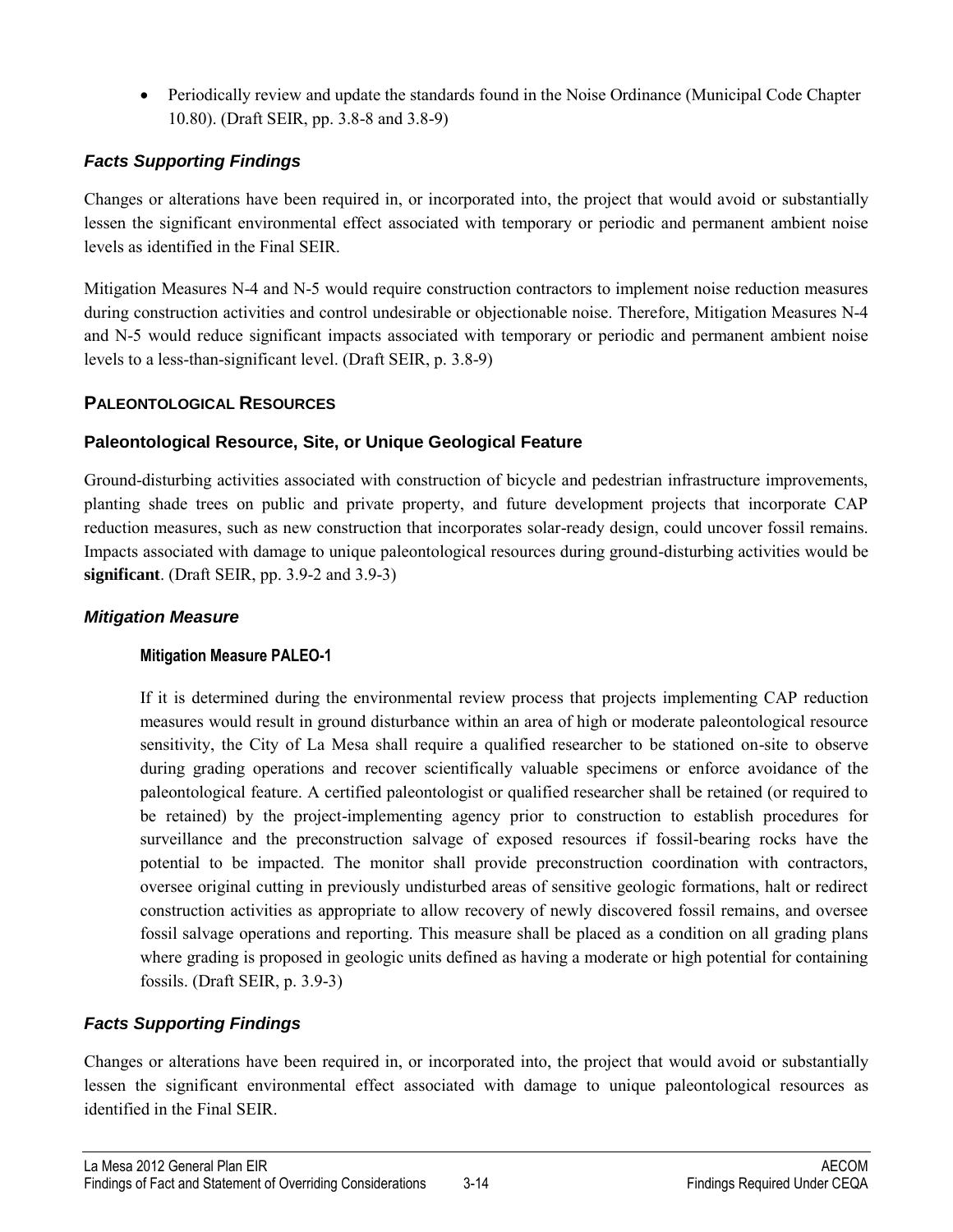Implementation of Mitigation Measure PALEO-1 would require comprehensive, proven procedures to assess the magnitude of impact anticipated on a project level to avoid or substantially reduce the potential for paleontological resources to be directly or indirectly destroyed. The City would be responsible for ensuring adherence to the mitigation measure prior to construction. Therefore, Mitigation Measure PALEO-1 would reduce significant impacts on paleontological resources to a less-than-significant level. (Draft SEIR, pp. 3.9-3 and 3.9-4)

## <span id="page-28-0"></span>**3.1.4 FINDINGS REGARDING SIGNIFICANT AND UNAVOIDABLE ENVIRONMENTAL IMPACTS**

The following significant environmental impact of the proposed project on air quality cannot be mitigated in a manner that would substantially lessen the environmental impact. The City of La Mesa finds that the project's environmental, economic, social, and other benefits outweigh and override the significant adverse impact related to change in the environment. The City of La Mesa hereby elects to approve the project due to overriding considerations as set forth below in the Section 5, "Statement of Overriding Considerations," below.

## **AIR QUALITY**

### **Violate Any Air Quality Standard or Contribute Substantially to an Existing or Projected Air Quality Violation**

Implementation of the CAP would encourage building retrofits and other construction. Similar to the General Plan, it is not possible to accurately estimate the construction schedule and future emissions from construction activities. Thus, construction activities could lead to the violation of an applicable air quality standard for reactive organic gases (ROG), nitrogen oxides (NO<sub>X</sub>), carbon monoxide (CO), respirable particulate matter with an aerodynamic diameter of 10 microns or less  $(PM_{10})$ , or respirable particulate matter with an aerodynamic diameter of 2.5 microns or less (PM2.5). Impacts would be **significant**. (Draft SEIR, pp. 3.2-6 to 3.2-7)

## *Finding*

Based on the analysis contained within the Final SEIR, other considerations in the record, and the impact evaluation criteria, the City finds that the impact associated with violations of air quality standards and violations is significant. Although all feasible changes or alterations have been required in, or incorporated into, the project to mitigate or avoid significant environmental effects, the project will nonetheless result in a significant and unavoidable impact related to air quality standards and violations.

#### *Mitigation Measure*

#### **Mitigation Measure AQ-1: Reduce Construction-Related Emissions. (Draft SEIR, pp. 3.2-9 to 3.2-10)**

The City and project contractors shall implement the following measures during all construction activities:

- Comply with and implement all applicable SDAPCD rules and regulations that pertain to construction activities (e.g., asphalt paving ROG requirements, administrative requirements, and fugitive dust management practices). Implement all construction-related requirements recommended by the SDAPCD or local government.
- Water all exposed surfaces three times a day or sufficiently to prevent visible dust emissions.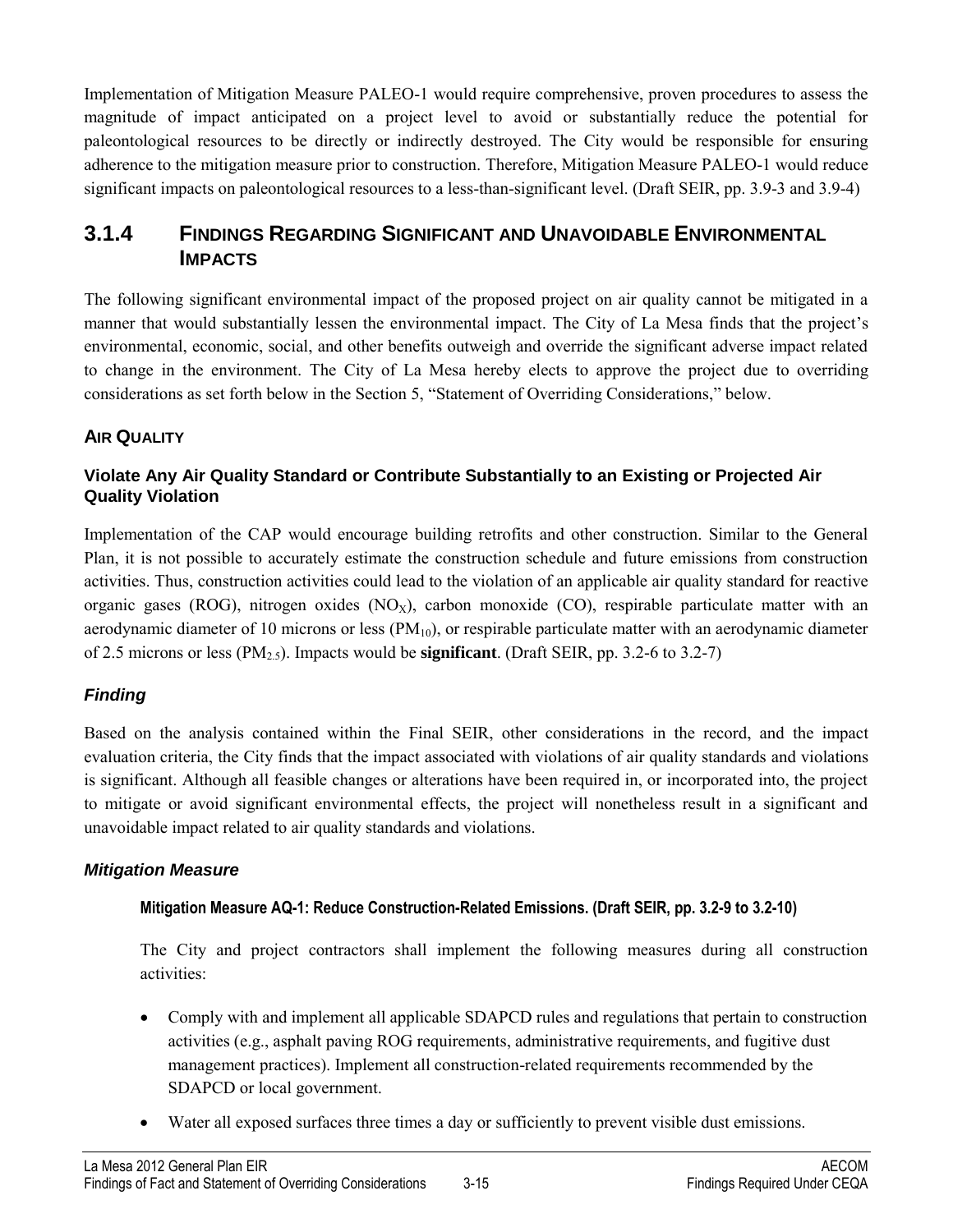- Apply water, nontoxic chemical stabilizers, or dust suppressants, or use tarps or other suitable material in all disturbed areas that will not be used for 10 days or more.
- Prevent carryout and track-out of fugitive dust on construction vehicles. Methods to limit carryout and track-out include using wheel washers; sweeping any track-out on adjacent public streets at the end of each work day; and lining access points with gravel, mulch, or wood chips.
- Cover or wet the filled cargo compartment of all transport trucks to limit visible dust emissions during transport, and maintain at least 2 feet of freeboard space from the top of a container.
- Install sandbags or other erosion-control measures on sites with a slope greater than 1 percent to prevent silt runoff to public roadways.
- Maintain all construction equipment according to the manufacturers' specifications. The equipment must be checked by a certified mechanic and determined to be running in proper condition before it is operated.
- Minimize idling time either by shutting off equipment when it is not in use or reducing the time of idling to no more than 5 minutes. Provide clear signage regarding idling at site access points.
- Use alternative fueled (e.g., compressed natural gas, liquefied natural gas, propane), or electricpowered construction equipment where feasible.
- Use equipment with diesel oxidation catalysts, catalyzed diesel PM filters, or other applicable SDAPCD-approved emissions reduction retrofit devices where feasible.

## *Facts Supporting Findings*

Future activities associated with the CAP would adhere to SDAPCD rules and regulations and General Plan policies and implement Mitigation Measure AQ-1. It is not possible to estimate the emissions reductions associated with implementation of Mitigation Measure AQ-1. Therefore, implementation of the CAP could result in violations of air quality standards or contributions to an existing or projected air quality violation. Impacts associated with the CAP on air quality standards and violations would be significant and unavoidable.

Therefore, the proposed project would cause a significant impact to air quality standards and violations that cannot be mitigated to a level of less than significant. As a result, impacts would remain significant and unavoidable. No additional feasible mitigation is available to reduce the effects associated with air quality standards and violations a less-than-significant level.

## <span id="page-29-0"></span>**3.1.5 FINDINGS REGARDING CUMULATIVE IMPACTS**

The following cumulatively significant environmental impacts of the proposed project associated with air quality and, potentially, the implementation of CAP Measure E-9, are unavoidable and cannot be mitigated in a manner that would substantially lessen the environmental impacts. The City of La Mesa finds that the project's environmental, economic, social, and other benefits outweigh and override the significant adverse cumulative impacts related to change in the environment. The City of La Mesa hereby elects to approve the project due to overriding considerations as set forth below in the Section 5, "Statement of Overriding Considerations," below.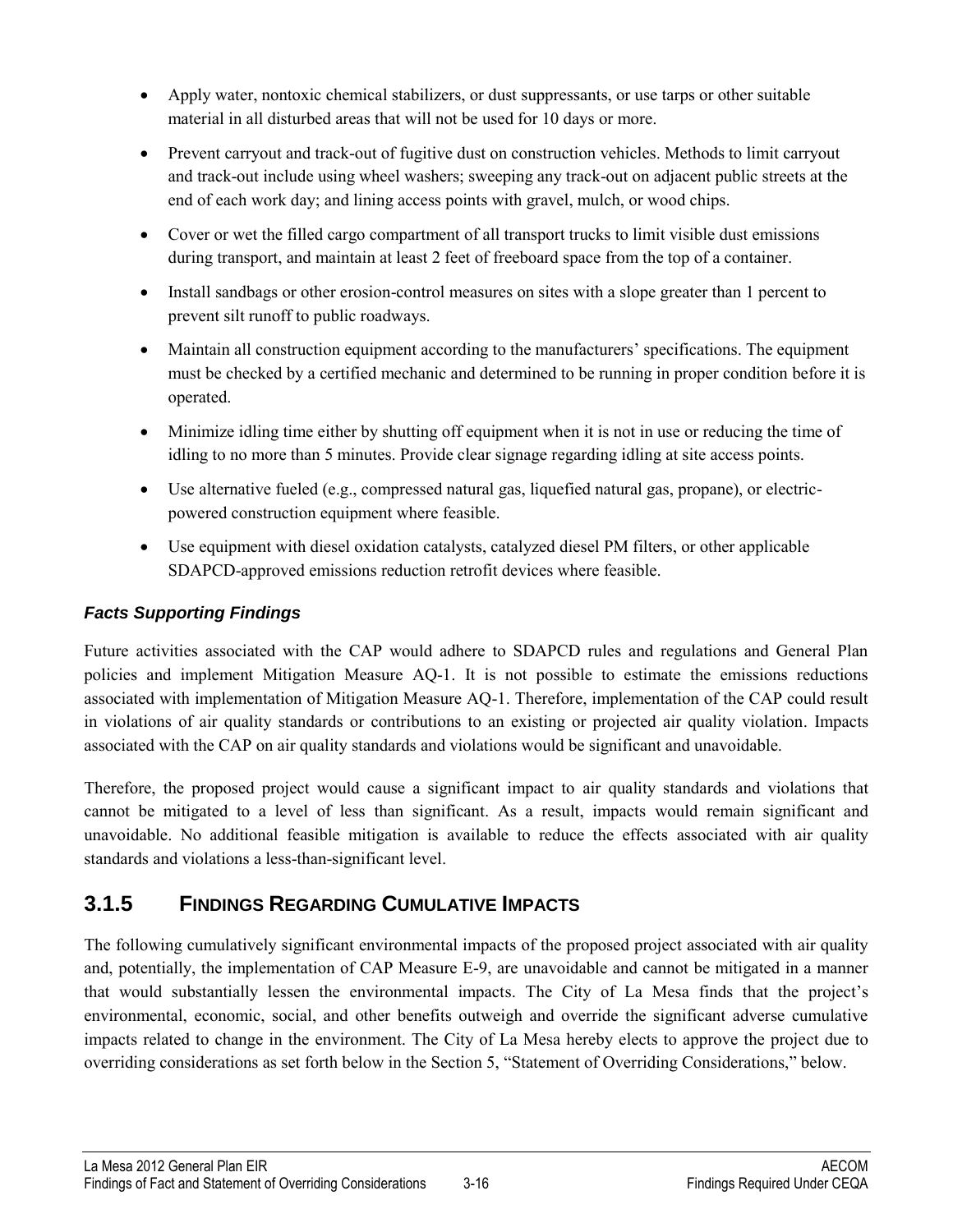## **AIR QUALITY**

The nonattainment status of regional pollutants is a result of past and present development within the air basin, and this regional impact is a cumulative impact; projects within the air basin would contribute to this impact only on a cumulative basis. Future activities encouraged by the CAP would result in a cumulatively considerable incremental contribution to a cumulatively significant and unavoidable impact to air quality since constructionrelated emissions related to the CAP could exceed the recommend levels of significance for ROG,  $NO<sub>x</sub>$ , CO,  $PM_{10}$ , or  $PM_{2.5}$ . In addition, while future development is not expected to include significant sources of TAC emissions, it is possible that operation of individual projects could expose sensitive receptors to adverse health impacts. Therefore, the proposed project would result in a cumulatively considerable incremental contribution to a cumulatively significant and unavoidable impact related to net increases of criteria pollutants and exposure of sensitive receptors to TACs. (Draft SEIR, p. 5-5)

## **Finding**

Based on the analysis contained within the Final SEIR, other considerations in the record, and the impact evaluation criteria, the City of La Mesa finds that the impact associated with cumulatively considerable net increase of criteria pollutants is significant. Although all feasible changes or alterations have been required in, or incorporated into, the project to mitigate or avoid significant cumulative environmental effects, the project will nonetheless result in a cumulatively significant and unavoidable impact related to net increases of criteria pollutants and exposure of sensitive receptors to TACs.

### *Mitigation Measures*

#### **Mitigation Measure AQ-1: Reduce Construction-Related Emissions.**

The City and project contractors shall implement the following measures during all construction activities:

- Comply with and implement all applicable SDAPCD rules and regulations that pertain to construction activities (e.g., asphalt paving ROG requirements, administrative requirements, and fugitive dust management practices). Implement all construction-related requirements recommended by the SDAPCD or local government.
- Water all exposed surfaces three times a day or sufficiently to prevent visible dust emissions.
- Apply water, nontoxic chemical stabilizers, or dust suppressants, or use tarps or other suitable material in all disturbed areas that will not be used for 10 days or more.
- Prevent carryout and track-out of fugitive dust on construction vehicles. Methods to limit carryout and track-out include using wheel washers; sweeping any track-out on adjacent public streets at the end of each work day; and lining access points with gravel, mulch, or wood chips.
- Cover or wet the filled cargo compartment of all transport trucks to limit visible dust emissions during transport, and maintain at least 2 feet of freeboard space from the top of a container.
- Install sandbags or other erosion-control measures on sites with a slope greater than 1 percent to prevent silt runoff to public roadways.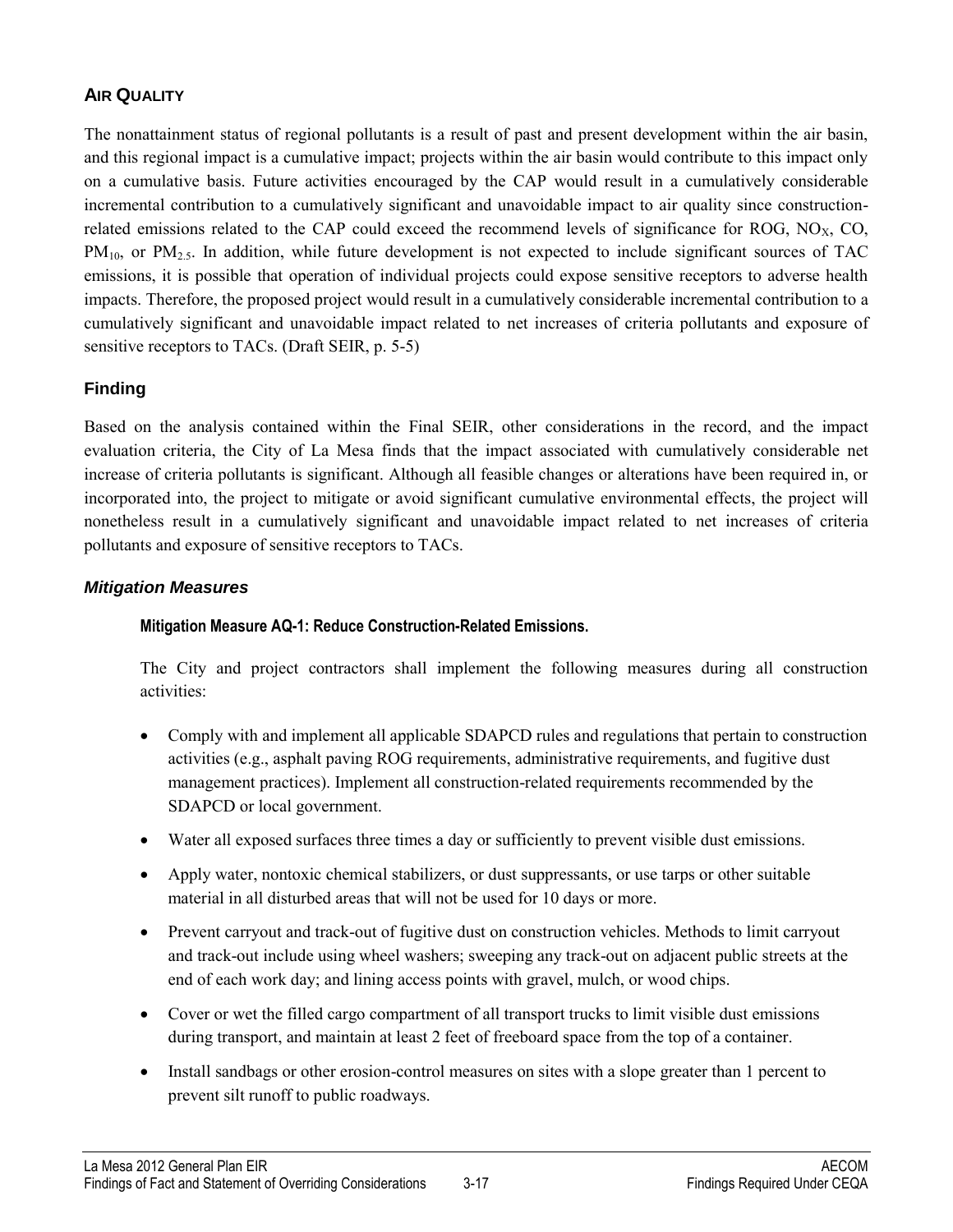- Maintain all construction equipment according to the manufacturers' specifications. The equipment must be checked by a certified mechanic and determined to be running in proper condition before it is operated.
- Minimize idling time either by shutting off equipment when it is not in use or reducing the time of idling to no more than 5 minutes. Provide clear signage regarding idling at site access points.
- Use alternative fueled (e.g., compressed natural gas, liquefied natural gas, propane), or electricpowered construction equipment where feasible.
- Use equipment with diesel oxidation catalysts, catalyzed diesel PM filters, or other applicable SDAPCD-approved emissions reduction retrofit devices where feasible. (Draft SEIR, pp. 3.2-9 to 3.2- 10)

#### **Mitigation Measure AQ-2: Reduce Operational Emissions.**

The City shall work with the SDAPCD and SANDAG to implement measures in the RAQS and meet all federal and state air quality standards for pollutants. The City shall also implement, review, and interpret the General Plan and future discretionary projects in a manner consistent with the RAQS to meet standards and reduce overall emissions from mobile and stationary sources. The City shall require each project applicant, as a condition of discretionary approval, to implement measures to reduce operational emissions of criteria air pollutants. Example measures follow:

- Install solar, wind, or geothermal power systems and solar hot water heaters.
- Install solar panels on unused roof and ground space and over carports and parking areas.
- Incorporate bicycle lanes, routes, and facilities into street systems, new subdivisions, and large developments.
- Require amenities for non-motorized transportation, such as secure and convenient bicycle parking.
- Institute teleconferencing, telecommute, and/or flexible work hour programs to reduce unnecessary employee transportation.
- Provide information on alternative transportation options for consumers, residents, tenants, and employers/employees to reduce transportation-related emissions.
- Purchase, or create incentives for purchasing, low or zero-emissions vehicles.
- Create a ride sharing program. Promote existing ride sharing programs by designating a certain percentage of parking spaces for ride sharing vehicles, designating adequate passenger loading and unloading for ride sharing vehicles, and providing a website or message board for coordinating rides.
- Enforce and follow limits for idling time for commercial vehicles, including delivery and construction vehicles. (Draft SEIR, pp. 3.2-10 to 3.2-11)

## **Mitigation Measure AQ-3: Reduce Exposure of Sensitive Receptors to TAC Emissions**

The City shall require new development with sensitive uses located near mobile and stationary TACs to be designed with consideration of site and building orientation, location of trees, and incorporation of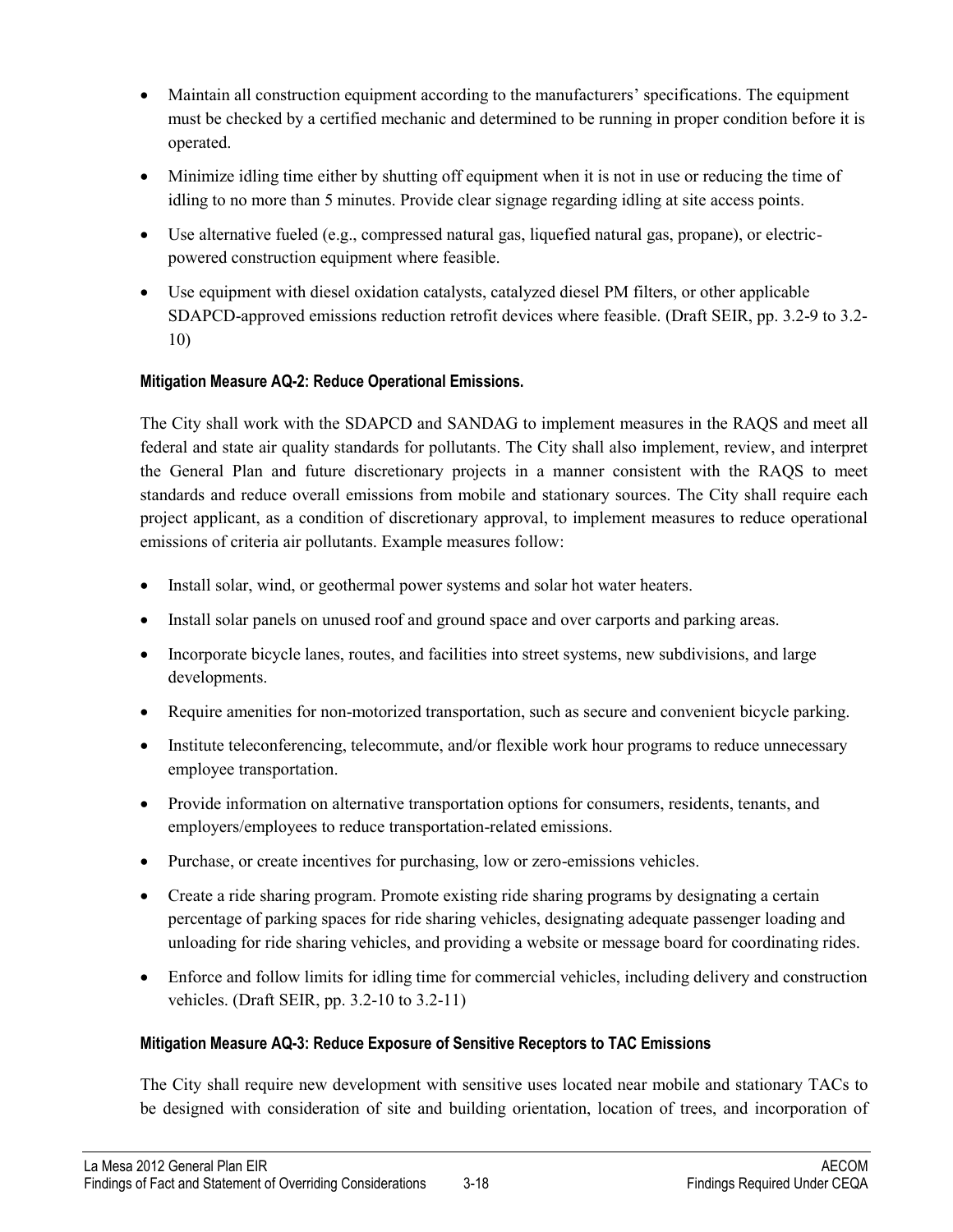appropriate technology for improved air quality (i.e., ventilation and filtration) to lessen any potential health risks.

The City shall require every new land use that has the potential to be a source of air pollution from being located closer than the specified minimum distance from any sensitive land use, as provided in Table 1-1, "Recommendations for Siting New Sensitive Land Uses," of the ARB Air Quality and Land Use Handbook (ARB 2005), or subsequent revisions to that document. The City shall require that land uses located closer than the recommended buffer distances must (1) implement all commercially feasible design, equipment, and control technology to reduce exposure and emissions to the maximum extent feasible, and (2) perform a health risk assessment to ensure that implementation of mitigation would reduce health risks to less-than-significant levels pursuant to the most current SDAPCD guidelines at the time of analysis before development of the proposed project. (Draft SEIR, p. 3.2-11)

## *Facts Supporting Findings*

The General Plan EIR determined that implementation of Mitigation Measure AQ-1 would ensure that all construction activities associated with the General Plan EIR would minimize fugitive dust and exhaust emissions. Adherence to SDAPCD rules and regulations, General Plan policies, and implementation of Mitigation Measure AQ-2 would reduce the impact associated with operational emissions that could result in a cumulatively considerable net increase of criteria pollutants. However, since the timing and intensity of construction activities cannot accurately be determined. Furthermore, Mitigation Measure AQ-3 would lessen health-related risks associated with operational sources of TAC emissions by considering site and building orientation, location of trees, and incorporation of appropriate technology for improved air quality; siting new development at specified distances from sensitive land uses; and performing health risk assessments. Cumulative air quality impacts would be reduced, but not to a level of less than significant. (Draft SEIR, p. 5-5)

Therefore, the proposed project would cause a cumulatively considerable significant impact associated with net increases of criteria pollutants that cannot be mitigated to a level of less than significant. As a result, impacts would remain cumulatively significant and unavoidable. No additional feasible mitigation is available to reduce the cumulative effects associated with cumulatively considerable net increase of criteria pollutants a less-thansignificant level.

## **CUMULATIVE IMPACTS FROM IMPLEMENTATION OF MEASURE E-9 OF THE CAP**

Assembly Bill 117, which was signed into law in 2002, enables California cities and counties, either individually or collectively, to supply electricity to customers within their borders through the establishment of a community choice aggregation district (CCA). CCAs provide flexibility in pursuing low-carbon electricity options in a community because procurement objectives are defined locally. For example, a San Diego County CCA could decide to provide 75 percent of its electricity from renewable sources, which would exceed State requirements directing California's utilities to provide 50 percent of their electricity from renewable sources by 2030. CCAs can also range in size from a city to an entire region.

CAP Measure E-9 directs the City to partner with other San Diego County jurisdictions to evaluate the development of a regional CCA option, including identification of the geographic scope and potential costs to participating jurisdictions and residents. Future projects that could occur under the CCA program may include development of new transmission lines, substations, and energy storage systems in the city. In addition,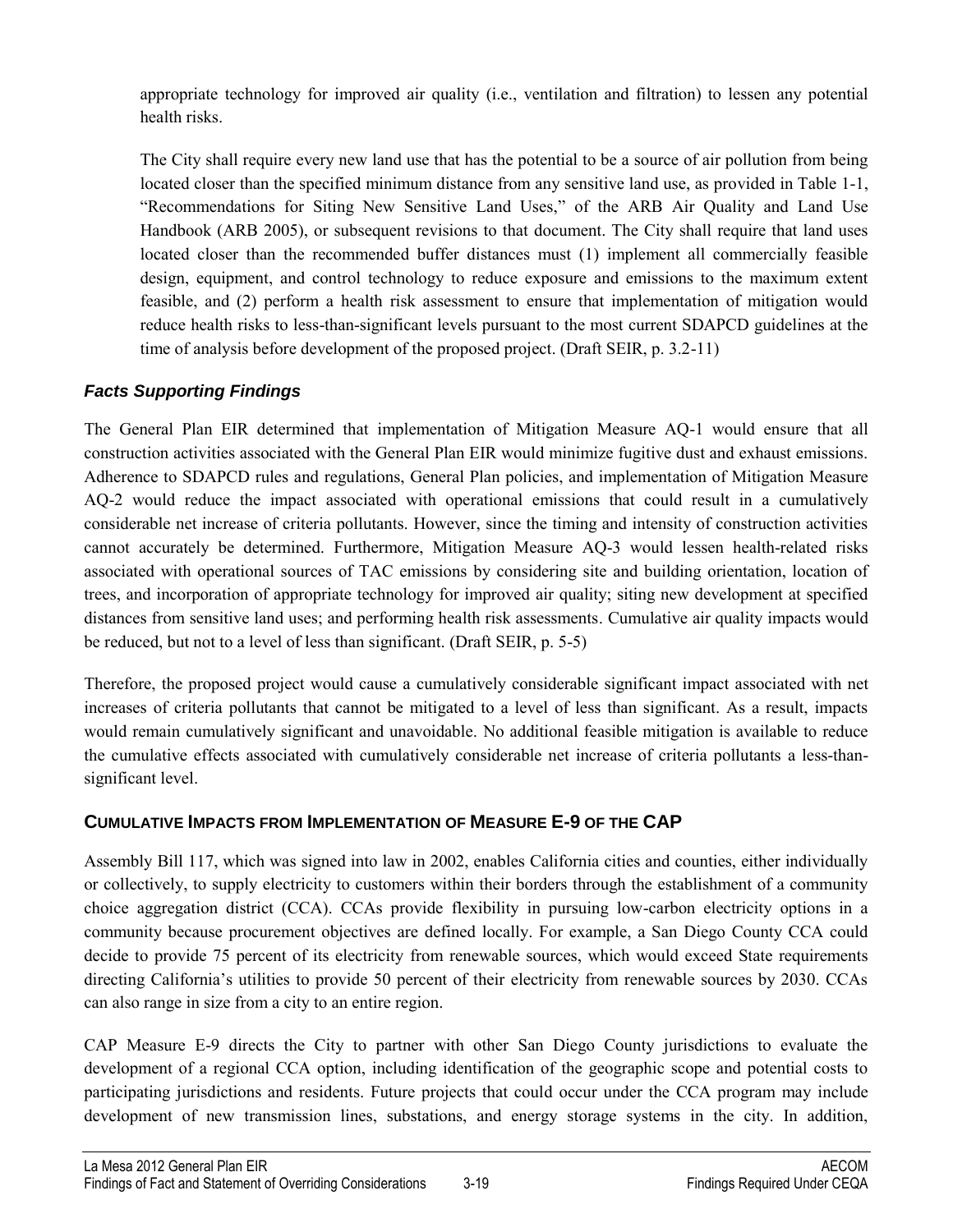implementation of the City's CCA program could indirectly result in future development of large-scale solar PV, thermal, or biomass facilities to meet demands of renewable energy supplies in the city. These projects would occur outside of the City limits and may include the City as a regional partner in development of these projects. Without Measure E-9, it is less likely that the City of La Mesa will not develop or contribute to the development of future large-scale solar PV, thermal, or other facilities.

The agency with land use authority over possible future projects implemented under a future regional CCA would conduct a separate CEQA or NEPA analysis, if necessary, to analyze impacts and identify any required mitigation measures for construction and operation of new facilities. These projects would be subject to applicable federal, State, regional, and local regulation, plans, and policies. However, there is no information presently available about the location, scale, character, type, construction techniques, phasing, or operational techniques associated with such possible future projects associated with a future regional CCA or other clean energy program.

Because the CCA would involve the City's participation in a regional program, Measure E-9 from the CAP is considered in this SEIR as part of the cumulative analysis.

Cumulative impacts associated with the implementation of Measure E-9 would be related to the construction and operation of new transmission lines, substations, energy storage systems, or renewable energy generation facilities. Future projects related to CCA could have aesthetic impacts. For example, a transmission lines, substations, or a large solar, thermal, or bio mass facilities could block views or impact the visual character of a location. Although the location of any potential future facility, transmission line, or other development associated with the CCA is unknown, development could impact biological resources by removing habitat or foraging areas, including trees or blocking wildlife corridors. If construction activities associated with the CCA were to occur during more noise-sensitive hours, construction source noise levels could also result in annoyance and/or sleep disruption to occupants of existing and proposed noise-sensitive land uses, and could create a substantial temporary increase in ambient noise levels. If ground disturbance occurs in paleontological or culturally sensitive areas, there is a potential for paleontological or cultural resources to occur. Construction-related activities associated with the CCA or operation of future facilities could require the use of off-road equipment (which would need to be delivered to the project sites), material delivery trucks, and worker vehicles.

## **Finding**

Considering the uncertainty associated with future development under Measure E-9, the City of La Mesa has determined that there could be a potential significant cumulative impact associated with implementing a regional CCA or similar clean energy program. In addition, La Mesa's participation in such a CCA could have a cumulatively considerable contribution to a potential significant cumulatively impact. The City has General Plan policies and Mitigation Measures that address the effects of new construction that could be applied in the case that there are physical changes associated with a future CCA or other clean energy program over which the City would have the ability to impose mitigation measures or other conditions. However, the City cannot control the design and implementation of a future CCA, and so cannot ensure that impacts would be less than cumulatively considerable. Thus, impacts associated with the CCA would be cumulatively significant and unavoidable.

Based on the analysis contained within the Final SEIR, other considerations in the record, and the impact evaluation criteria, the City of La Mesa finds that the impact associated with implementation of Measure E-9 is potentially significant. Although all feasible changes or alterations have been required in, or incorporated into, the project to mitigate or avoid significant cumulative environmental effects, the project will nonetheless result in a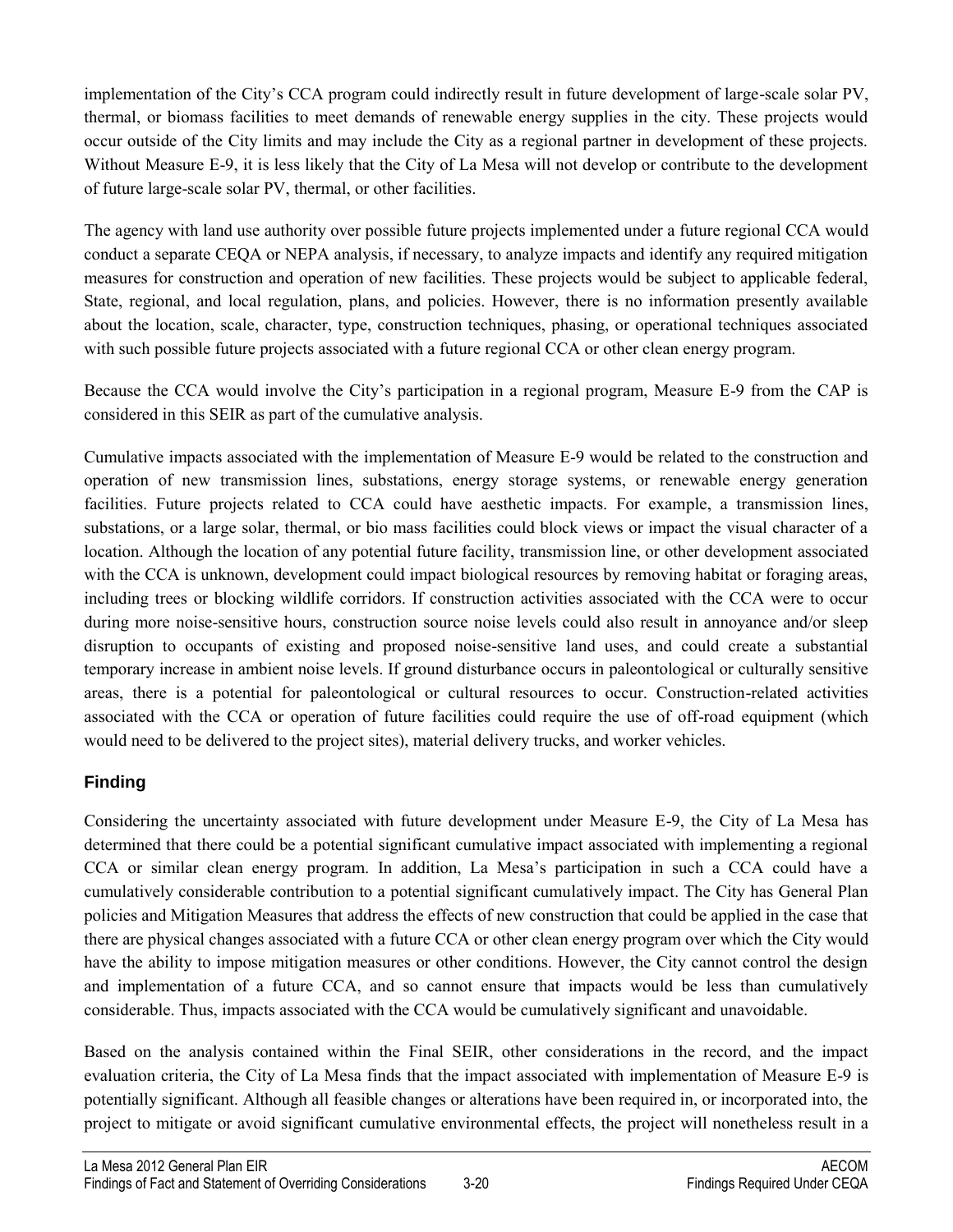cumulatively significant and unavoidable impact related to net increases of criteria pollutants and exposure of sensitive receptors to TACs.

## *Facts Supporting Findings*

The agency with land use authority over possible future projects implemented under a future regional CCA would conduct a separate CEQA or NEPA analysis, if necessary, to analyze impacts and identify any required mitigation measures for construction and operation of new facilities. These projects would be subject to applicable federal, State, regional, and local regulation, plans, and policies. However, there is no information presently available about the location, scale, character, type, construction techniques, phasing, or operational techniques associated with such possible future projects associated with a future regional CCA or other clean energy program.

Cumulative impacts associated with the implementation of Measure E-9 would be related to the construction and operation of new transmission lines, substations, energy storage systems, or renewable energy generation facilities. Future projects related to CCA could have aesthetic impacts. For example, a transmission lines, substations, or a large solar, thermal, or bio mass facilities could block views or impact the visual character of a location. Although the location of any potential future facility, transmission line, or other development associated with the CCA is unknown, development could impact biological resources by removing habitat or foraging areas, including trees or blocking wildlife corridors. If construction activities associated with the CCA were to occur during more noise-sensitive hours, construction source noise levels could also result in annoyance and/or sleep disruption to occupants of existing and proposed noise-sensitive land uses, and could create a substantial temporary increase in ambient noise levels. If ground disturbance occurs in paleontological or culturally sensitive areas, there is a potential for paleontological or cultural resources to occur. Construction-related activities associated with the CCA or operation of future facilities could require the use of off-road equipment (which would need to be delivered to the project sites), material delivery trucks, and worker vehicles. Although relevant federal, State, regional, and local regulations and policies would reduce potential impacts, there is no feasible mitigation that the City can impose that would reduce potential impacts to a less than cumulatively considerable level. (Draft SEIR, p. 5-4)

Therefore, the proposed project would have a cumulatively considerable significant impact associated with implementation of CAP Measure E-9 that cannot be mitigated to a level of less than significant. As a result, impacts would remain cumulatively significant and unavoidable. No additional feasible mitigation is available to reduce the cumulative effects associated with cumulatively considerable net increase of criteria pollutants a lessthan-significant level.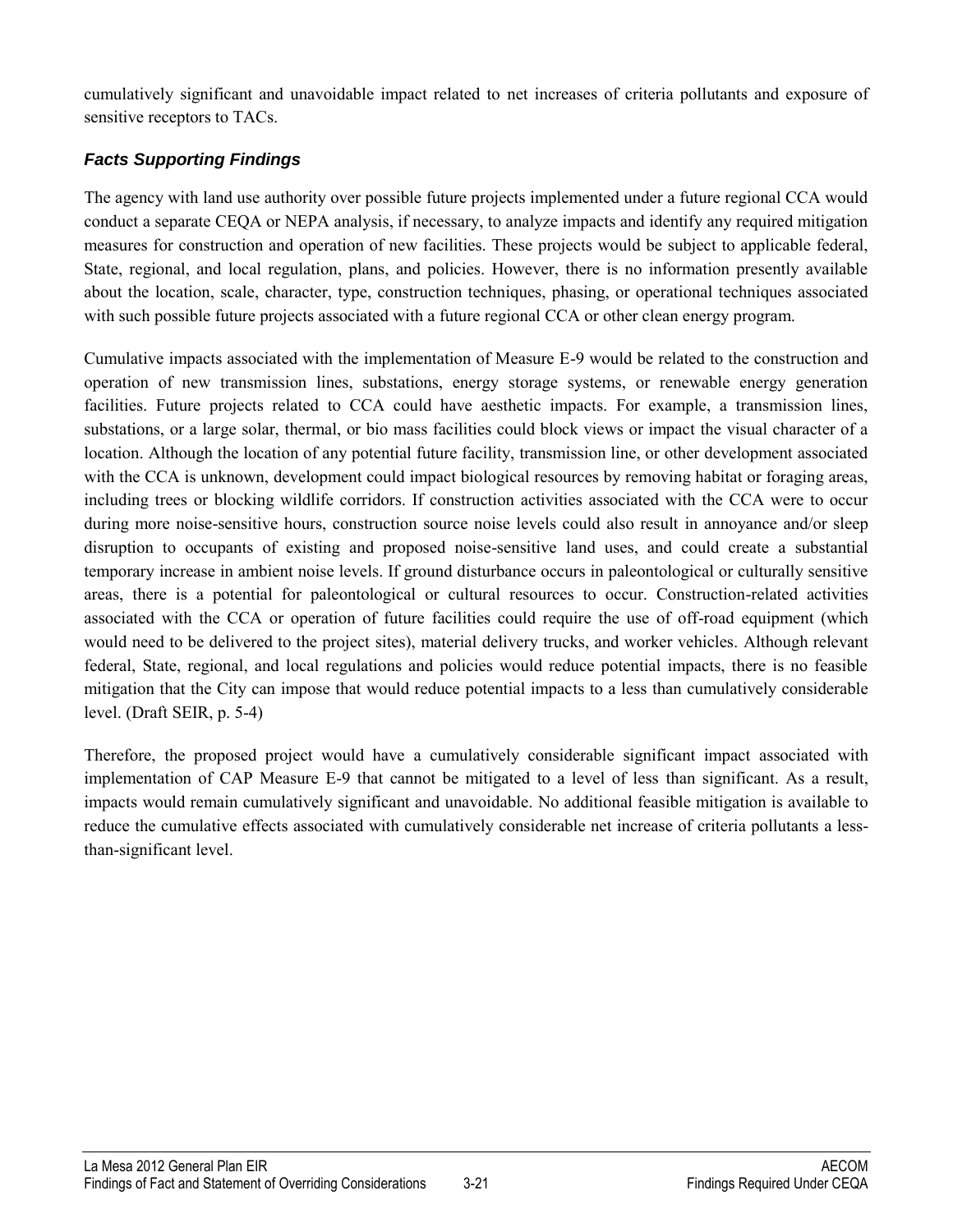This page intentionally left blank.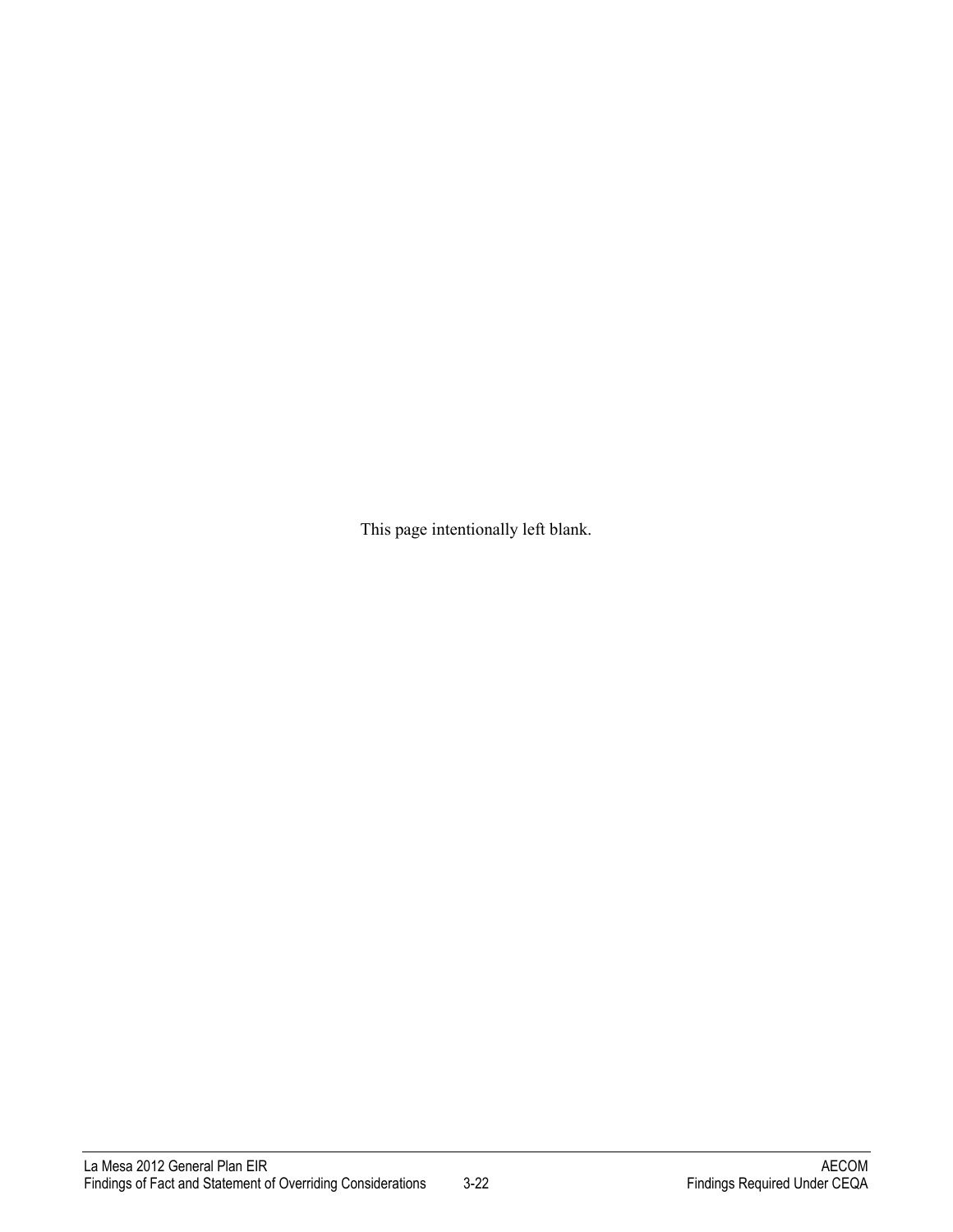# **4 PROJECT ALTERNATIVES**

<span id="page-36-0"></span>Where a lead agency has determined that, even after the adoption of all feasible mitigation measures, a project as proposed will still cause one or more significant environmental effects that cannot be substantially lessened or avoided, the agency, prior to approving the project as mitigated, the lead agency must first determine whether, with respect to such impacts, whether there remain any project alternatives that are both environmentally superior and feasible within the meaning of CEQA.

As noted under the heading "Findings Required under CEQA," an alternative may be "infeasible" if it fails to achieve the lead agency's underlying goals and objectives with respect to the project. Thus, "'feasibility' under CEQA encompasses 'desirability' to the extent that desirability is based on a reasonable balancing of the relevant economic, environmental, social, and technological factors" of a project (*City of Del Mar v. City of San Diego* [1982] 133 Cal.App.3d 401, 417).

## <span id="page-36-1"></span>**4.1 ALTERNATIVE 1: NO PROJECT – NO CAP**

Under Alternative 1, no CAP would be adopted or implemented. Without the CAP, La Mesa would continue to permit future development consistent with the General Plan. La Mesa has a history of implementing sustainability within the community in various ways, such as urban walking trails, the Safe Routes to School Program, a City fleet of hybrid vehicles, the Farmer's Market, transit-oriented developments, and the rehabilitation of existing building. On April 10, 2007, the City Council adopted Resolution No. 2007-039 endorsing the U.S. Mayors Climate Protection Agreement. In 2013, the City, in collaboration with SANDAG and San Diego Gas and Electric Company (SDG&E), developed an Energy Management Plan, or "Energy Roadmap". The Energy Roadmap provides a framework for La Mesa to identify ways to save energy in government operations and in the community, resulting in municipal cost savings and environmental benefits.

Without a CAP, La Mesa would not as clearly be able to demonstrate consistency with the State's own GHG emissions reduction goals. These goals are embodied in AB 32; the California Global Warming Solutions Act of 2006, which requires reduction of statewide GHG emissions to 1990 levels by 2020; as well as SB 32, which establishes a goal for the State government of 40 percent below 1990 statewide emissions levels by 2030; and Executive Order S-3-05, which establishes a goal for State government of 80 percent below 1990 statewide emissions levels by 2050. ARB recommends efficiency targets for post-2020 target years. The October 27, 2017 Draft 2017 Scoping Plan "recommends statewide targets of no more than six metric tons CO<sub>2</sub>e per capita by 2030 and no more than two metric tons  $CO<sub>2</sub>e$  per capita by 2050...CARB recommends that local governments evaluate and adopt robust and quantitative locally-appropriate goals that align with the statewide per capita targets and the State's sustainable development objectives and develop plans to achieve the local goals".

## <span id="page-36-2"></span>**4.2 ALTERNATIVE 2: CAP WITHOUT MEASURE E-9**

Alternative 2 would consist of the CAP, without Measure E-9 (Community Choice Aggregation Program: Partner with other San Diego County jurisdictions to develop a regional Community Choice Aggregation option [or similar program]).

Assembly Bill 117, which was signed into law in 2002, enables California cities and counties, either individually or collectively, to supply electricity to customers within their borders through the establishment of a community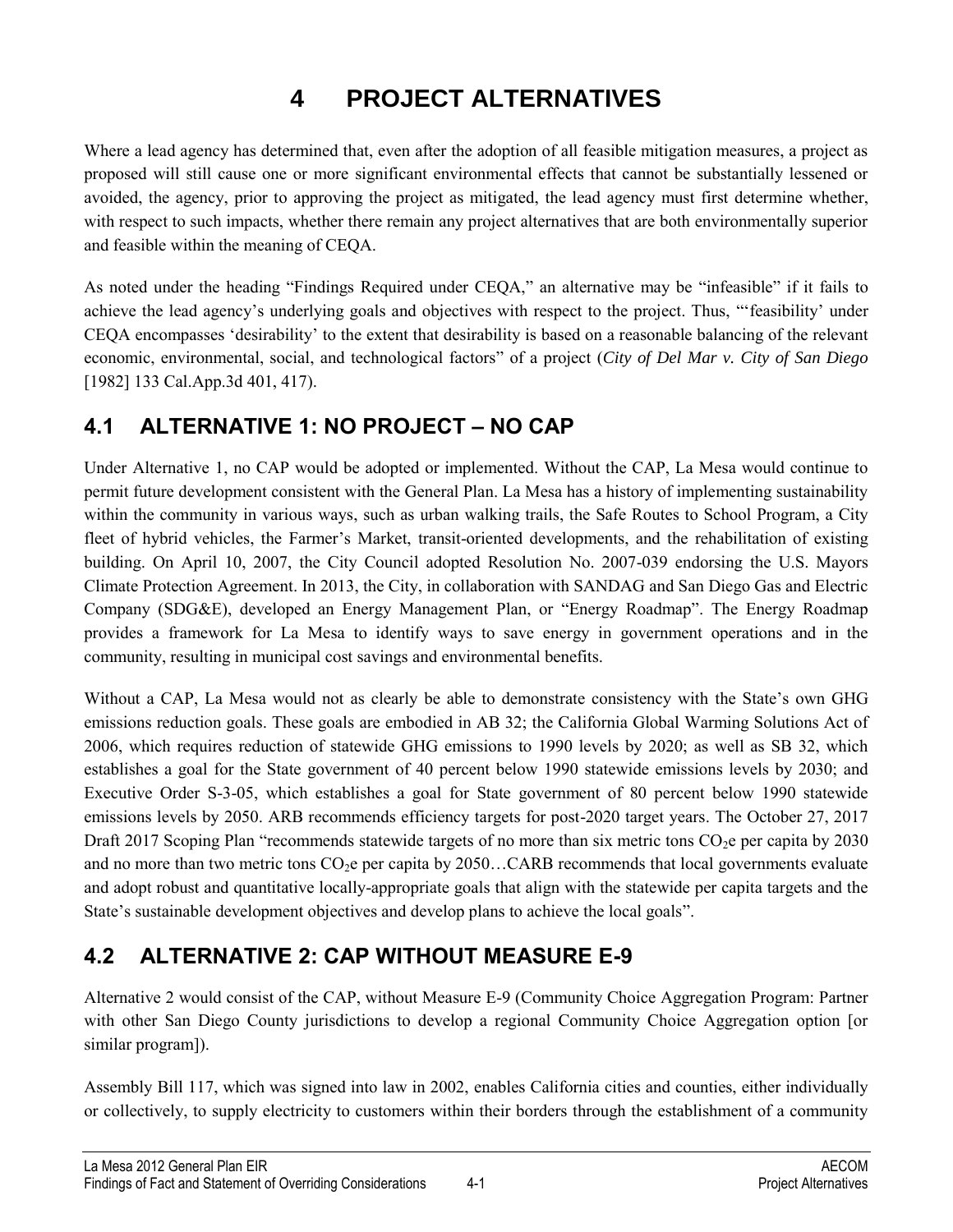choice aggregation district (CCA). CCAs provide flexibility in pursuing low-carbon electricity options in a community because procurement objectives are defined locally. For example, a San Diego County CCA could decide to provide 75 percent of its electricity from renewable sources, which would exceed State requirements directing California's utilities to provide 50 percent of their electricity from renewable sources by 2030. CCAs can also range in size from a city to an entire region. Future projects that could occur under the CCA program may include development of new transmission lines, substations, and energy storage systems in the city. In addition, implementation of the City's CCA program could indirectly result in future development of large-scale solar PV, thermal, or biomass facilities to meet demands of renewable energy supplies in the city. These projects would occur outside of the City limits and may include the City as a regional partner in development of these projects. Under this scenario, the agency with land use authority over the project, once future projects are proposed, would conduct a separate CEQA or NEPA analysis, if necessary, to analyze specific impacts and identify any required mitigation measures for construction and operation of new facilities. These projects would be subject to applicable federal, State, regional, and local regulations, plans, and policies that are intended to reduce impacts on water quality. The City's participation in a potential future CCA or other similar clean energy program could help to facilitate such a regional program, and depending on how this is implemented, it could have environmental effects. It is not possible at this time to know the location, scale, character, type, construction techniques, phasing, or operational techniques associated with such possible future projects. Without Measure E-9, it is likely that the City of La Mesa will not develop or contribute to the development of future large-scale solar PV, thermal, or biomass facilities.

Since electricity accounts for 38 percent of La Mesa's emissions inventory, participation in a regional CCA district could provide a significant source of future emissions reductions. The GHG reduction benefits are based on an assumption that La Mesa would implement a program by 2035, that 20 percent of residents and businesses would opt out and remain with SDG&E, and that the emissions profile of the CCA would be similar to the current emissions profile of the Sonoma Clean Power program's Clean Start Option. This option currently provides 36 percent of its electricity from Renewable Portfolio Standard (RPS)-compliant renewable sources, and an additional 41 percent from large hydroelectric facilities, which are also emissions free, for a total of approximately 80 percent emissions-free electricity.

## <span id="page-37-0"></span>**4.3 ALTERNATIVE 3: NO PROJECT – 2020 CAP**

In June 2015, a draft 2020 CAP was presented to the City's Planning Commission. The Planning Commission directed staff to conduct additional community outreach on potential measures to mitigate climate change. More specifically, certain environmental groups requested that the City address concerns regarding CEQA, climate action planning incentives (enforceable and mandatory measures), Community Choice Aggregation, and expanding the CAP horizon year. The City conducted additional public outreach through an online survey and the City's Connect La Mesa Block Party in November 2015. Alternative 3 would be the implementation of this 2020 CAP.

In March 2016, the City Council approved additional funds to revise the CAP to consider the following additions:

Estimate community-wide emissions through a 2035 horizon year to align with buildout of the City's General Plan and demographic growth estimates included in San Diego Association of Governments' (SANDAG's) Regional Transportation Plan (RTP).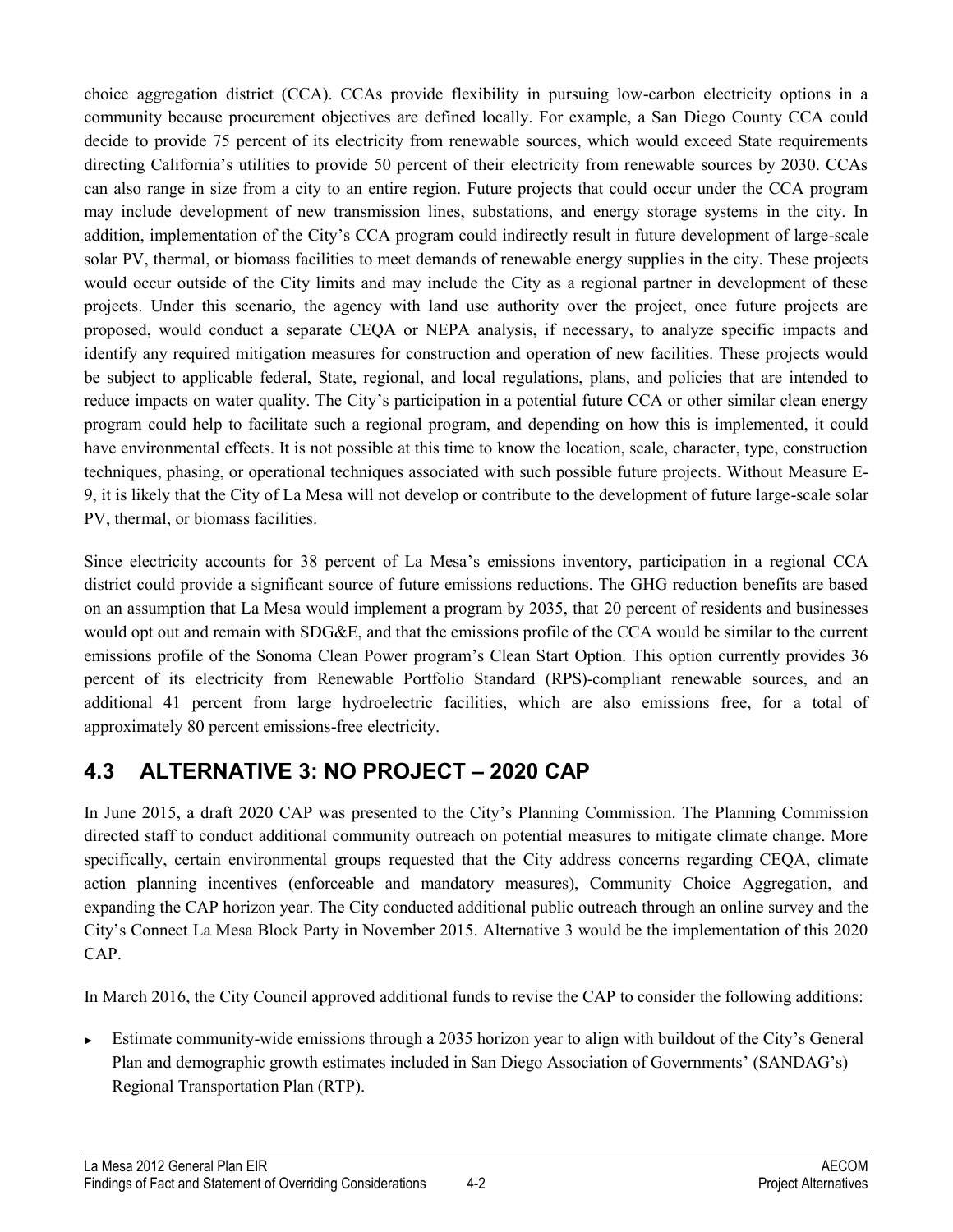- ► Provide revised emissions inventory that includes 2035 business-as-usual forecast calculations and supporting assumptions.
- Estimate statewide reductions through the 2035 horizon year to demonstrate progress towards the City's 2035 emissions target. The projection of emissions to this future year will allow the City to compare local emissions and reduction targets to longer-term statewide target years.
- Develop assumptions to estimate the reduction benefits of statewide measures beyond 2020 through the 2035 horizon year based on new information made available by the California Air Resources Board.
- Develop new reduction measures, as well as identify any appropriate revisions to existing draft measures to increase their long-term reduction potential.

The revisions added the following measures to the proposed project: E-8 (Zero Net Energy Construction), E-9 (Community Choice Aggregation Program), W-3 (Pure Water Program), SW-3 (75% Waste Diversion Strategy), and GI-2 (Expanded Urban Forestry Program). Alternative 3 would be the implementation of the 2020 CAP without these additional measures.

## <span id="page-38-0"></span>**4.4 FINDINGS**

Alternative 1 would not be consistent with the General Plan and EIR, and would not implement EIR Mitigation Measure GHG-1, which provides that the City develop and adopt a Climate Action Plan that complies with the requirements of CEQA Guidelines Section 15183.5. Without a CAP, the City would not have an estimate of GHG emissions under baseline and future conditions and would not as easily be able to demonstrate emissions reductions that are consistent with the State's goals. The City would not be evaluated towards meeting any reduction targets and future projects would not be provided with a streamlining process. In summary, Alternative 1 (No Project Alternative) would not meet any of the objectives of the proposed project.

Alternative 2 could meet most of the project objectives. The CAP still provides an estimate of GHG emissions under baseline and future conditions and still provides reduction targets. Without Measure E-9, the City would not be able to achieve its long-term targets without supplementing with other reduction measures targeting energy efficiency and transportation-related emissions. The CAP could still include a mechanism to evaluate the City's progress and provide a streamlining process for future projects. In summary, Alternative 2 would not achieve the project objectives to the same degree or extent as the proposed project, would not undertake a potentially feasible measure that could help achieve long-term emission reduction targets, and would require the City to identify other energy efficiency and transportation-related emission reduction measures to meet long-term GHG reduction targets.

Although it would meet or partially meet several project objectives, Alternative 3 would not meet the first two project objectives to estimate GHG emissions under future conditions (post-2020) and to present reduction targets consistent with State law and court direction for 2030 and 2050. The 2020 CAP included an estimate of baseline (2010) and future (2020) conditions, although it did not analyze 2035 conditions. The 2020 CAP included reduction targets consistent with State goals, although longer-term (post 2020) goals are not explicitly evaluated. The 2020 CAP included a mechanism to evaluate the City's progress towards the targets. In addition, the 2020 CAP indicated that future projects may be able to rely on an environmental document prepared for the 2020 CAP. However, an environmental document was never prepared for the 2020 CAP. If this alternative were selected, an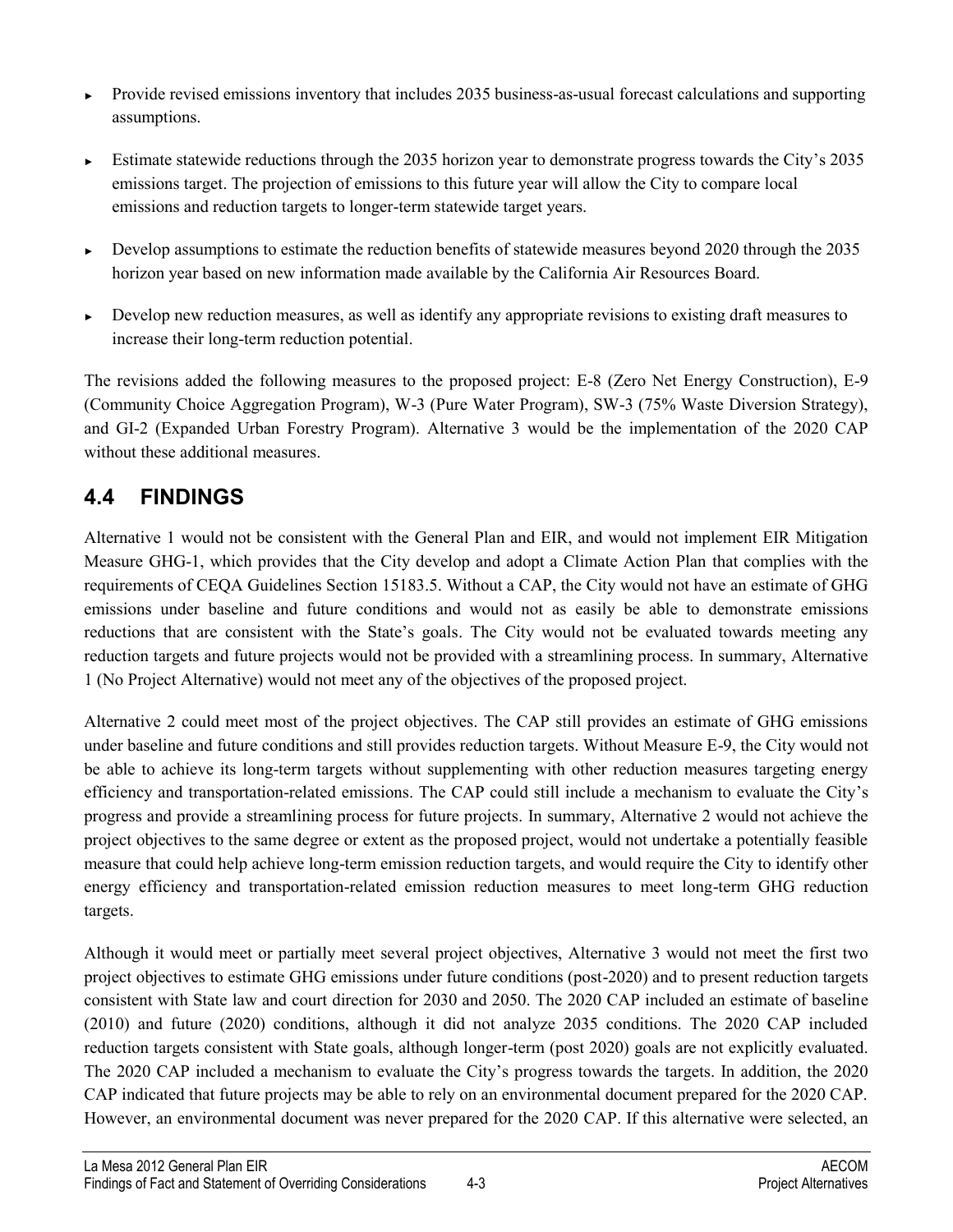additional environmental document would be required. In summary, Alternative 3 would not achieve fundamental objectives of the proposed project and would not address post-2020 emission reduction targets as required by state law.

Table 4-1 identifies whether each of the three alternatives would have increased, reduced, or similar impacts compared with the proposed project for each of the environmental issue areas evaluated in this SEIR.

<span id="page-39-0"></span>

|                                        | <b>Alternatives</b>                   |                                                         |                                         |  |
|----------------------------------------|---------------------------------------|---------------------------------------------------------|-----------------------------------------|--|
| <b>Environmental Issue Area</b>        | Alternative 1: No<br>Project - No CAP | <b>Alternative 2: CAP</b><br><b>Without Measure E-9</b> | Alternative 3: No<br>Project - 2020 CAP |  |
| Aesthetics                             | Reduced                               | Reduced                                                 | Reduced                                 |  |
| Air Quality                            | Reduced                               | Reduced                                                 | Reduced                                 |  |
| <b>Biological Resources</b>            | Similar                               | Reduced                                                 | Reduced                                 |  |
| <b>Cultural Resources</b>              | Similar                               | Similar                                                 | Similar                                 |  |
| Greenhouse Gas Emissions               | <b>Increased</b>                      | Increased                                               | Increased                               |  |
| Hazards and Hazardous Materials        | Similar                               | Similar                                                 | Similar                                 |  |
| Hydrology and Water Quality            | Reduced                               | Reduced                                                 | Reduced                                 |  |
| Land Use                               | Increased                             | Similar                                                 | Similar                                 |  |
| Noise                                  | Reduced                               | Reduced                                                 | Reduced                                 |  |
| Paleontological Resources              | Similar                               | Similar                                                 | Similar                                 |  |
| Population and Housing                 | Similar                               | Similar                                                 | Similar                                 |  |
| Public Services, Utilities, and Energy | Similar/Increased                     | Reduced/Increased                                       | Reduced/Increased                       |  |
| Transportation and Traffic             | Increased                             | Reduced                                                 | Similar                                 |  |
| <b>Totals</b>                          |                                       |                                                         |                                         |  |
| <b>Increased Impacts</b>               | $\overline{4}$                        | 2                                                       | $\overline{2}$                          |  |
| <b>Reduced Impacts</b>                 | $\overline{4}$                        | 7                                                       | 6                                       |  |
| <b>Similar Impacts</b>                 | 5<br>6<br>6                           |                                                         |                                         |  |

(increased, similar, reduced).

Source: Compiled by AECOM 2017

Alternative 1 increases as many impacts as it decreases compared to the proposed project. Alternative 2 reduces impacts in 7 areas and increases impacts in 2 areas. Alternative 3 reduces impacts in 6 areas and increases impacts in 2 areas. Thus, Alternative 2 is the environmentally-superior alternative. However, as described above, Alternative 2 would not meet the 2035 emission reduction targets, and the City may need to consider additional programs targeting energy efficiency and transportation-related emissions, which could themselves have environmental effects.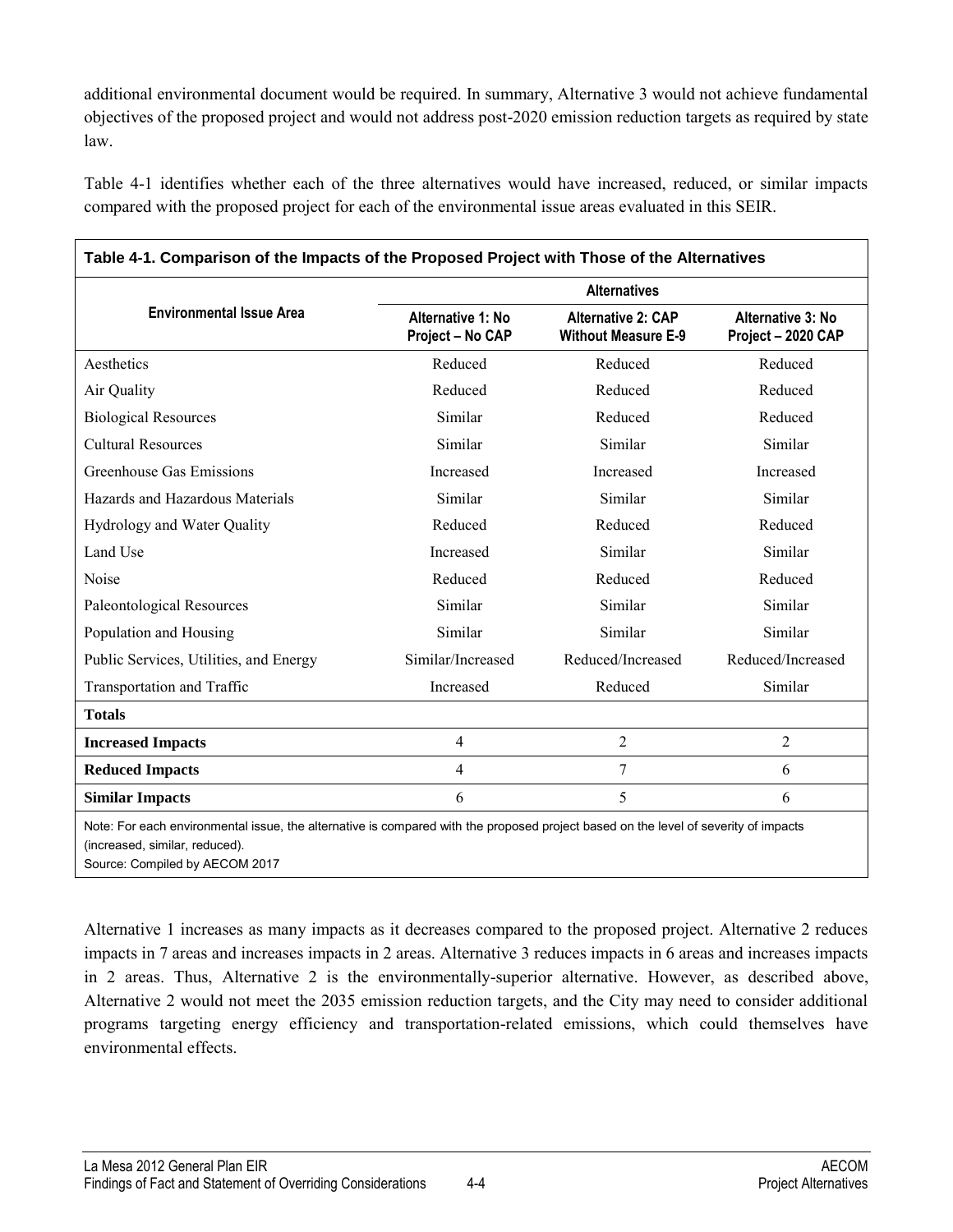Based on impacts identified in the EIR and throughout this findings document, the City of La Mesa finds that the proposed project is the most desirable, feasible, and appropriate, and rejects other alternatives and other combinations and/or variations of alternatives as infeasible.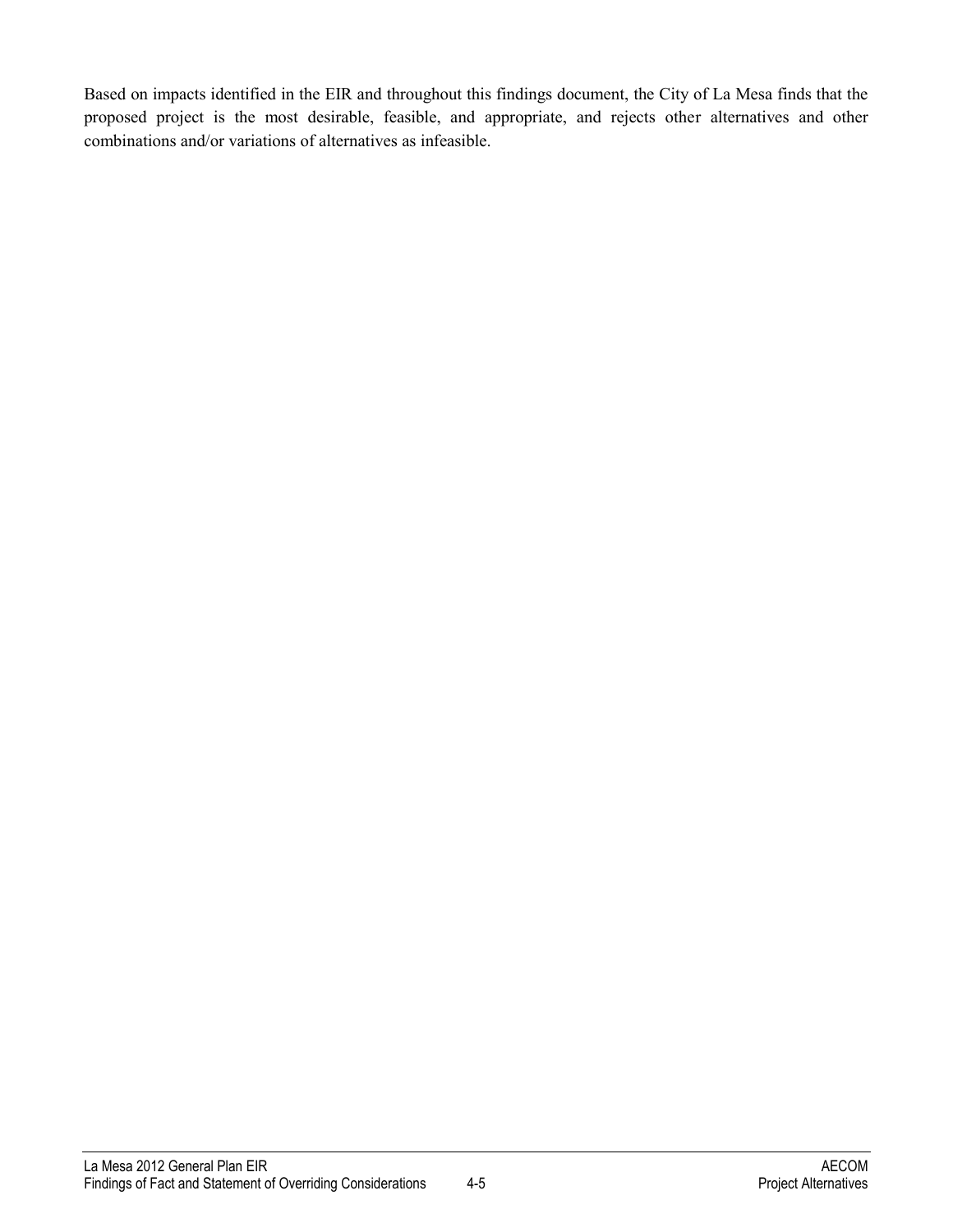# **5 STATEMENT OF OVERRIDING CONSIDERATIONS**

<span id="page-41-0"></span>Pursuant to Section 21081 of the Public Resources Code and Section 15093 of the CEQA Guidelines, the City of La Mesa adopts and makes the following statement of overriding considerations regarding the remaining significant unavoidable impacts of the project, as discussed above, and the anticipated economic, social, and other benefits of the project.

The City of La Mesa finds and determines that (1) the majority of the significant impacts of the project will be reduced to acceptable levels by implementation of the mitigation measures recommended in these findings; (2) The City of La Mesa's approval of the project as proposed will result in certain significant adverse environmental effects that cannot be avoided or reduced to a less-than-significant level even with the incorporation of all feasible mitigation measures into the project; and (3) there are no other feasible mitigation measures or feasible project alternatives that will further mitigate, avoid, or reduce to a less-than-significant level the remaining significant environmental effects.

In light of the environmental, social, economic, and other considerations identified in the findings for the project, and the considerations set forth below related to this project, City of La Mesa chooses to approve the project because, in its view, the economic, social, technological, and other benefits resulting from the project substantially outweigh the project's significant and unavoidable adverse environmental effects.

The following statements identify the reasons why, in City of La Mesa's judgment, the benefits of the project outweigh the significant and unavoidable effects. The substantial evidence supporting the enumerated benefits of the project can be found in the preceding findings, which are herein incorporated by reference; in the project itself; and in the record of proceedings as defined above. Each of the overriding considerations set forth below constitutes a separate and independent ground for finding that the benefits of the project outweigh its significant adverse environmental effects and is an overriding consideration warranting approval.

The City of La Mesa finds that the project, as conditionally approved, will have the following economic, social, technological, and environmental benefits:

- The City's 2020 CAP reduction target supports the State's AB 32 reduction target and is consistent with the Scoping Plan recommendation that local governments reduce communitywide and municipal operation emissions to a level approximately 15 percent below baseline levels by 2020.
- ► The CAP provides a 2035 efficiency target consistent with the City's General Plan horizon year, consistent with the State's longer-term goals expressed in SB 32 for 2030.
- ► The CAP's 2050 target demonstrates the City's commitment to California's long-term GHG goal expressed under Executive Order S-3-05 (i.e., 80 percent below 1990 levels).
- ► The CAP sets forth municipal operations and communitywide GHG reduction measures, including actions and progress indicators that will collectively achieve the specified emissions reduction targets.
- ► The CAP sets forth procedures to implement, monitor, and verify the effectiveness of the CAP measures and adjust efforts moving forward, if necessary, to achieve the City's targets.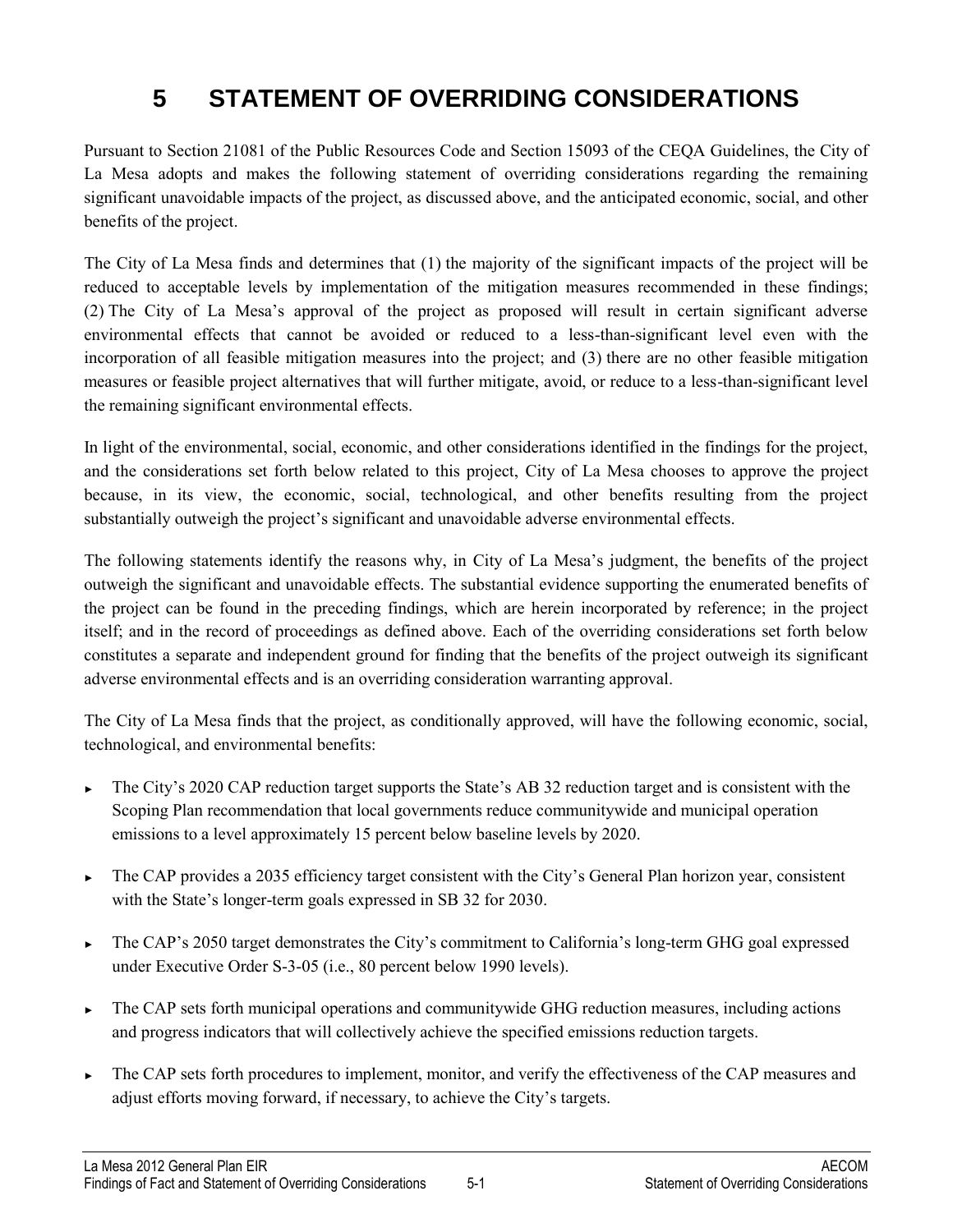- ► The CAP provides a process for projects consistent with the CAP to undergo a streamlined analysis and mitigation of GHG emissions under CEQA consistent with the tiering and streamlining provisions of Section 15183.5 of the CEQA Guidelines.
- ► The CAP will help achieve multiple community goals, such as lowering energy costs, reducing air pollution, supporting local economic development, and improving public health and quality of life.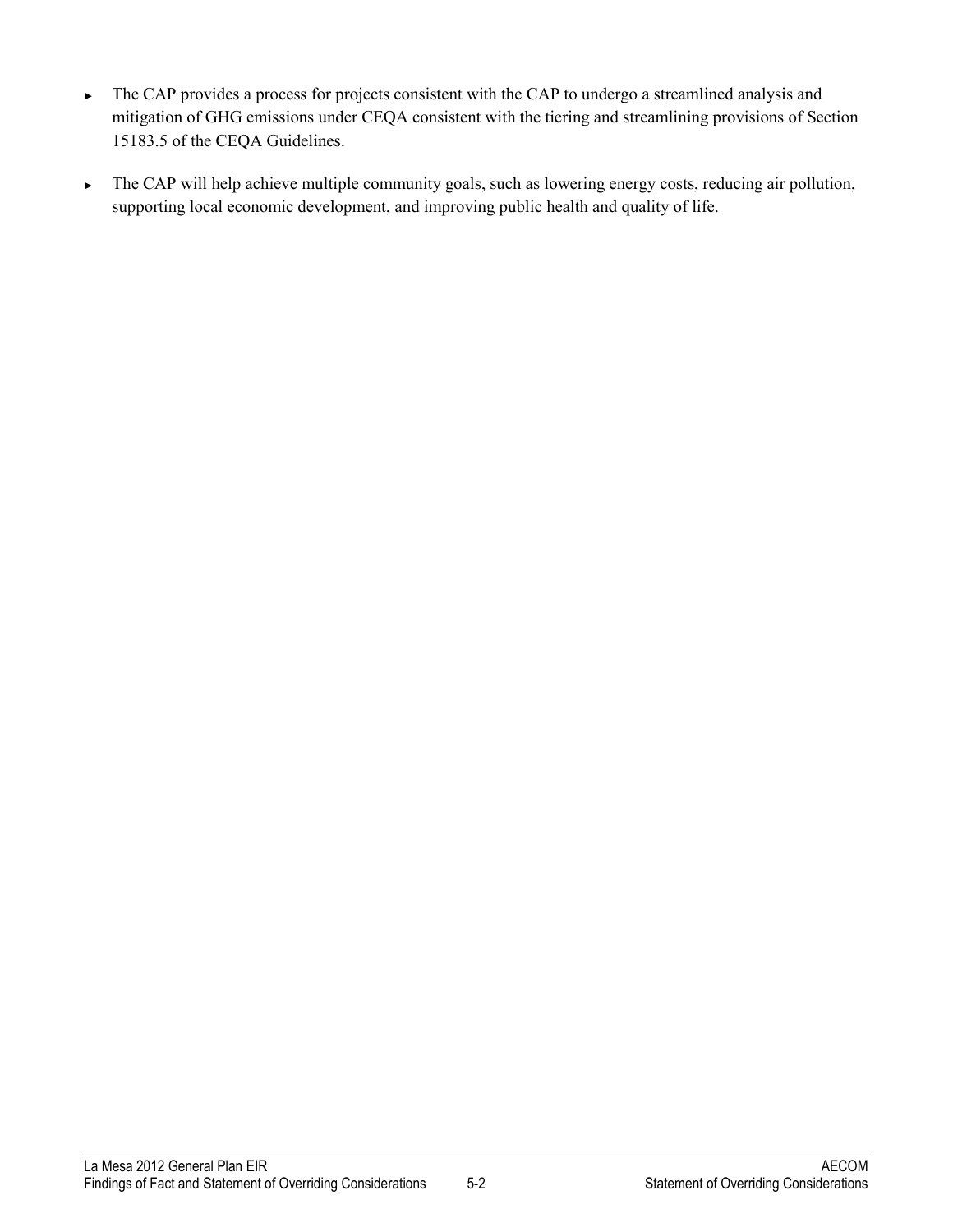## **6 REFERENCES**

<span id="page-43-0"></span>ARB. *See* California Air Resources Board.

California Air Resources Board. 2005. *Air Quality and Land Use Handbook: A Community Health Perspective*. Sacramento, California. Available at [http://www.arb.ca.gov/ch/landuse.htm. Accessed February 2010.](http://www.arb.ca.gov/ch/landuse.htm.%20Accessed%20February%202010)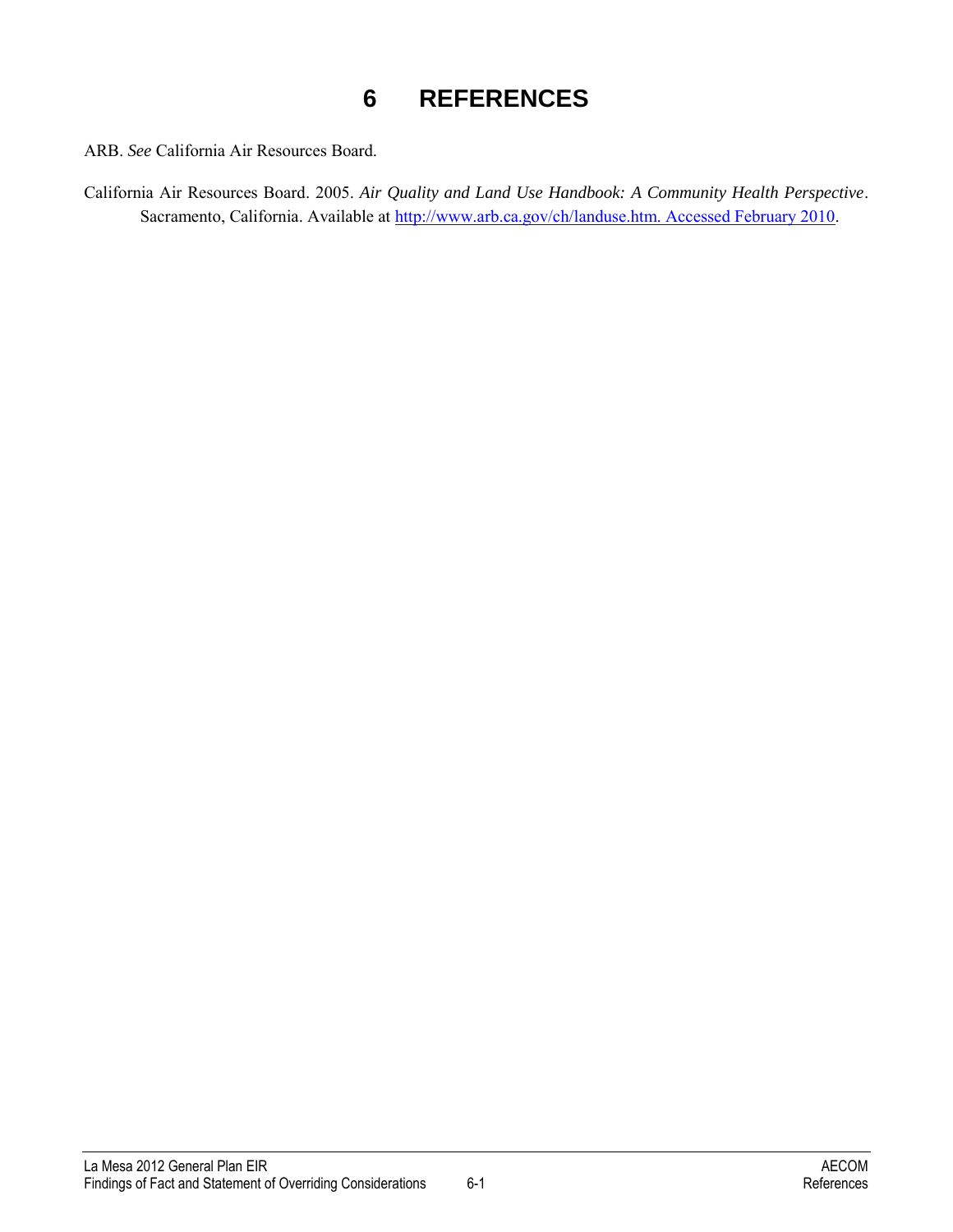This page intentionally left blank.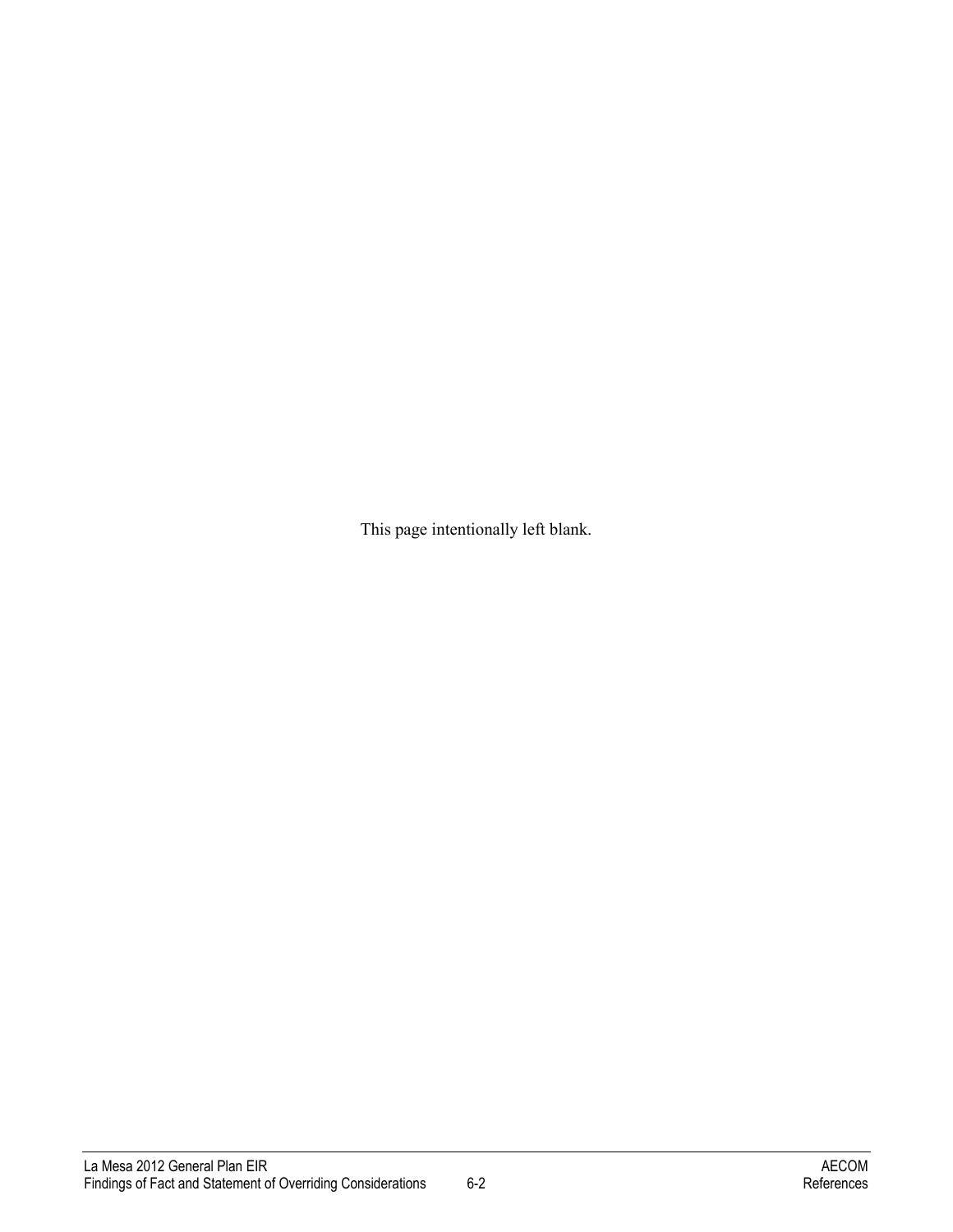# **EXHIBIT B**

Mitigation Monitoring and Reporting Program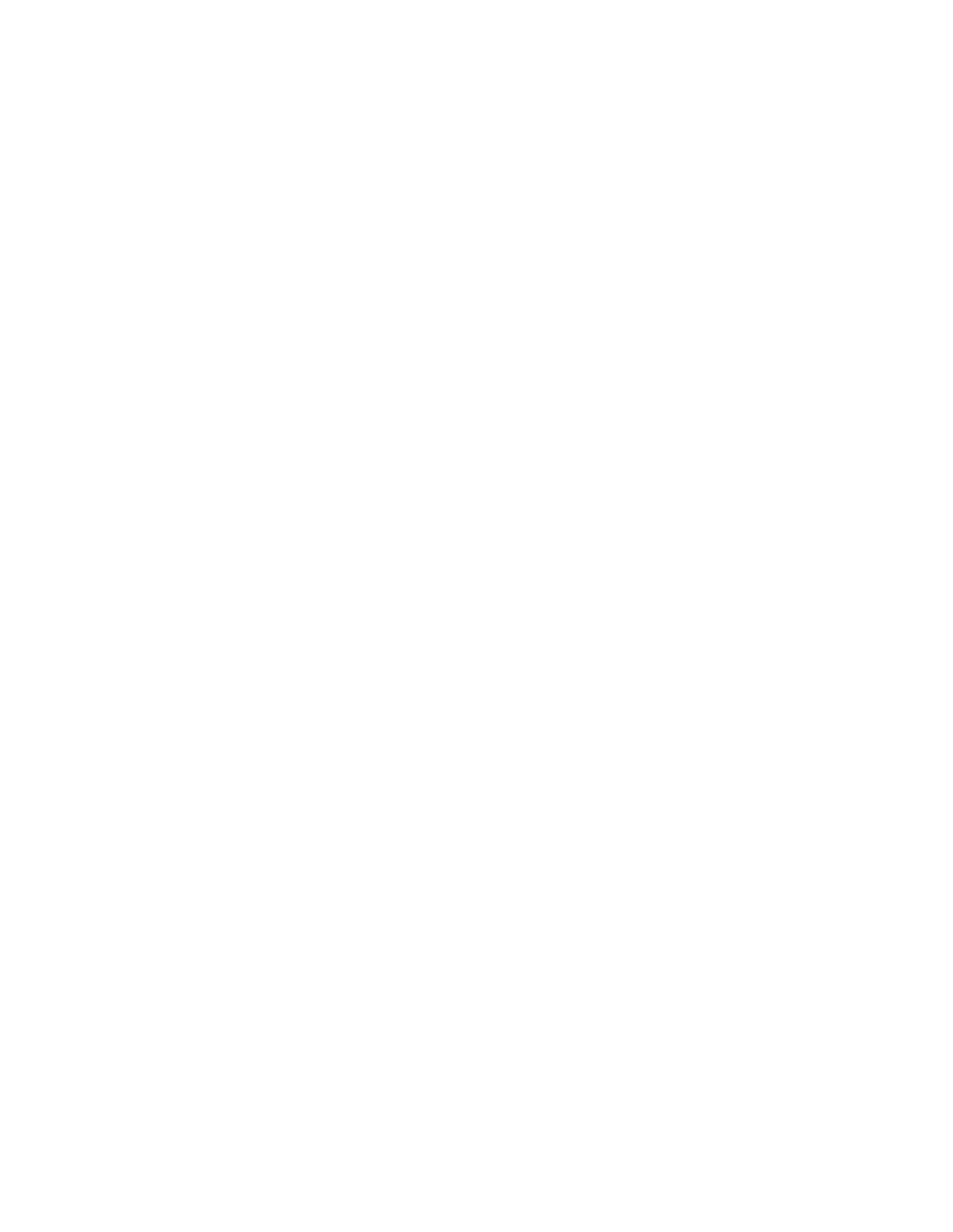## **MITIGATION MONITORING AND REPORTING PROGRAM**

## **CALIFORNIA ENVIRONMENTAL QUALITY ACT REQUIREMENT**

Where a California Environmental Quality Act (CEQA) document has identified significant environmental effects, Public Resources Code Section 21081.6 requires adoption of a "reporting or monitoring program for the changes to the project which it has adopted or made a condition of a project approval to mitigate or avoid significant effects on the environment."

This Environmental Mitigation Monitoring and Reporting Program (MMRP) has been prepared to provide for the monitoring of mitigation measures required of the Climate Action Plan (CAP), as set forth in the Final Environmental Impact Report (FEIR).

The City of La Mesa (the City) is the Lead Agency that must adopt the MMRP for development and operation of the CAP. This report will be kept on file with the City of La Mesa Community Development Department at 8130 Allison Avenue, La Mesa, CA 91942.

The CEQA Statutes and Guidelines provide direction for clarifying and managing the complex relationships between a Lead Agency and other agencies with implementing and monitoring mitigation measures. In accordance with CEQA Guidelines Section 15097(d), "each agency has the discretion to choose its own approach to monitoring or reporting; and each agency has its own special expertise." This discretion will be exercised by implementing agencies at the time they undertake any of portion of the project, as identified in the EIR.

## **PURPOSE OF MITIGATION MONITORING AND REPORTING PROGRAM**

The intent of the MMRP is to ensure the effective implementation and enforcement of adopted mitigation measures. The MMRP is intended to be used by City staff and others responsible for project implementation.

This document identifies the individual mitigation measures, the party responsible for monitoring implementation of the measure, the timing of implementation, and space to confirm implementation of the mitigation measures.

## **ROLES AND RESPONSIBILITIES**

The City will oversee monitoring and documenting the implementation of mitigation measures and is responsible for fully understanding and effectively implementing all of the mitigation measures contained within this MMRP. Certain mitigation measures also will require that the applicant coordinate or consult with one or more other public agencies in implementing mitigation measures specified herein.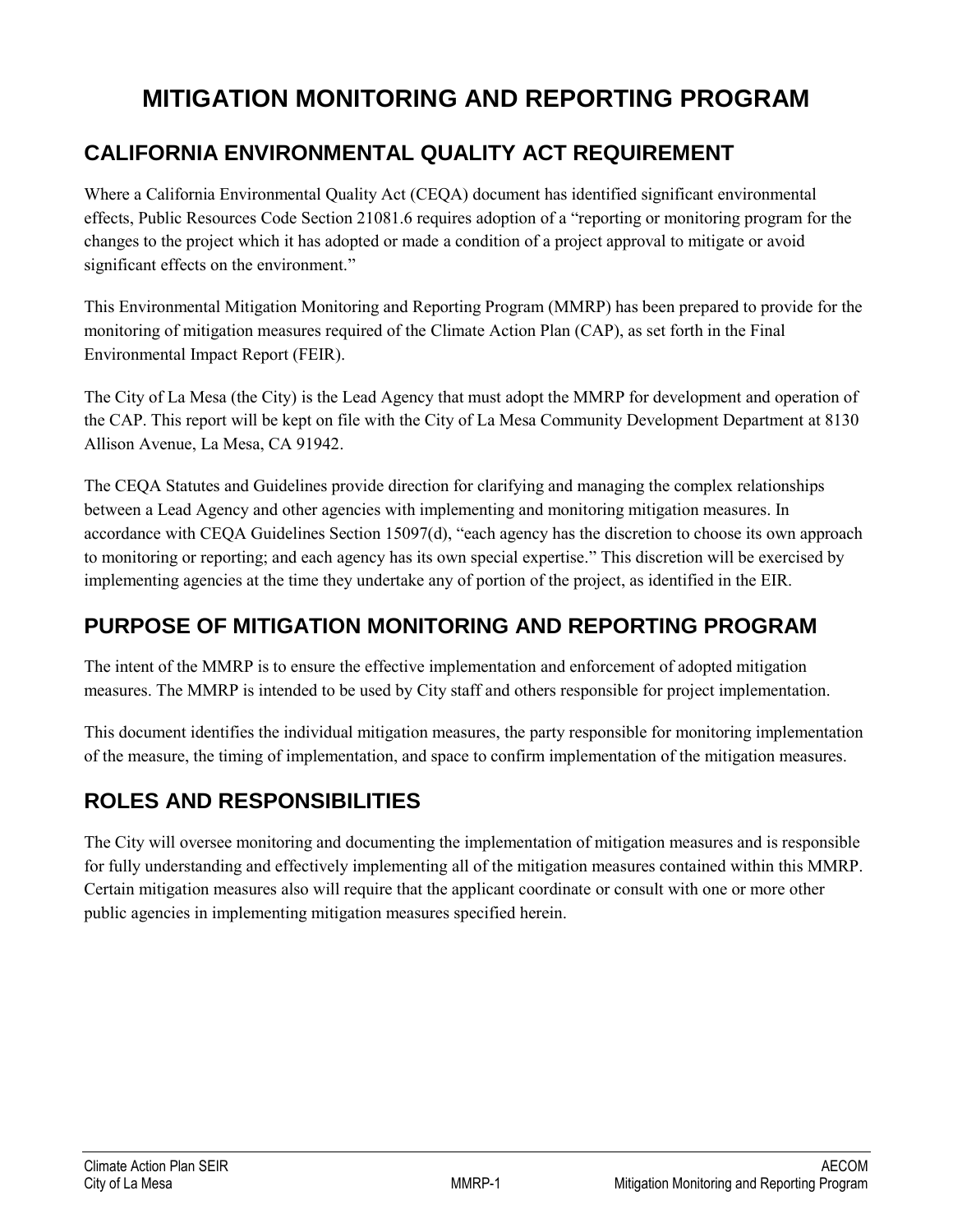## **CHANGES TO MITIGATION MEASURES**

Any substantive change in the MMRP is required to be reported in writing. Modifications to the mitigation measures may be made by the City, subject to one of the following findings, and documented by evidence included in the public record:

► The mitigation measure included in the FEIR and the MMRP is no longer required because the significant environmental impact identified in the FEIR has been found not to exist, or to occur at a level which makes the impact less than significant as a result of changes in the project, changes in environment conditions, or other factors.

OR,

- ► The modified or substitute mitigation measure provides a level of environmental protection equal to, or greater than that afforded by the mitigation measure included in the FEIR and the MMRP; and,
- ► The modified or substitute mitigation measure or measures do not have significant adverse effects on the environment in addition to, or greater than those which were considered by the responsible hearing bodies in their decisions on the FEIR and the proposed project; and,
- ► The modified or substitute mitigation measures are feasible, and the City, through measures included in the MMRP or other City procedures, can ensure implementation.

## **SUPPORT DOCUMENTATION**

Findings and related documentation supporting the findings involving modifications to mitigation measures shall be maintained in the project file with this MMRP and shall be made available to the public upon request.

This MMRP will be kept on file at:

City of La Mesa Community Development Department 8130 Allison Avenue La Mesa, CA 91942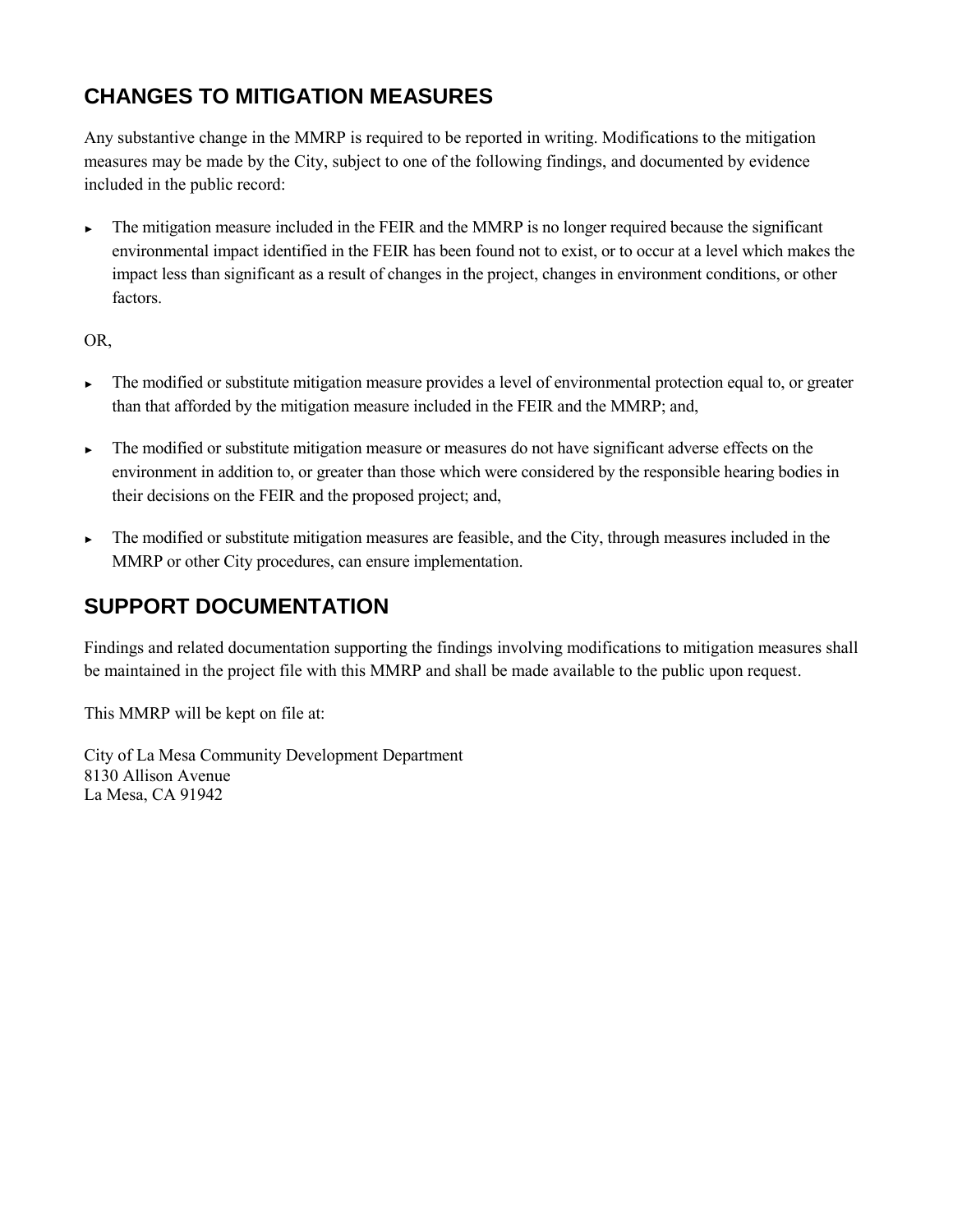| Impact                                                                                                                         | <b>CAP SEIR Mitigation Measure</b>                                                                                                                                                                                                                                                                                                                                                                                                                                                                                                                                                                                                                                                                                                                                                                                                                                                                                                                                                                                                                                                                                                                                                                                                                                                                                        | <b>Timing</b>                                                        | Implementation<br><b>Responsibility</b> | <b>Date</b><br>Completed |
|--------------------------------------------------------------------------------------------------------------------------------|---------------------------------------------------------------------------------------------------------------------------------------------------------------------------------------------------------------------------------------------------------------------------------------------------------------------------------------------------------------------------------------------------------------------------------------------------------------------------------------------------------------------------------------------------------------------------------------------------------------------------------------------------------------------------------------------------------------------------------------------------------------------------------------------------------------------------------------------------------------------------------------------------------------------------------------------------------------------------------------------------------------------------------------------------------------------------------------------------------------------------------------------------------------------------------------------------------------------------------------------------------------------------------------------------------------------------|----------------------------------------------------------------------|-----------------------------------------|--------------------------|
| 3.1 Aesthetics                                                                                                                 |                                                                                                                                                                                                                                                                                                                                                                                                                                                                                                                                                                                                                                                                                                                                                                                                                                                                                                                                                                                                                                                                                                                                                                                                                                                                                                                           |                                                                      |                                         |                          |
| Scenic Vistas and Scenic<br>Resources                                                                                          | AES-1: As new development and revitalization projects come forward, the City<br>shall work with developers to preserve scenic views and vistas of natural and built<br>landmarks that are visible from public locations and streets. For proposed<br>buildings taller than four stories, visual simulations and shadow studies shall be<br>required to be provided by the applicant during the development review process so<br>that the City can effectively evaluate visual impacts. In response to City review of<br>the simulations and studies, if significant visual impacts are identified by the City,<br>building designs shall be modified by the applicant to reduce such impacts.                                                                                                                                                                                                                                                                                                                                                                                                                                                                                                                                                                                                                             | As new development<br>and revitalization<br>projects come<br>forward | City of La Mesa                         |                          |
| Visual Character                                                                                                               | AES-1: As new development and revitalization projects come forward, the City<br>shall work with developers to preserve scenic views and vistas of natural and built<br>landmarks that are visible from public locations and streets. For proposed<br>buildings taller than four stories, visual simulations and shadow studies shall be<br>required to be provided by the applicant during the development review process so<br>that the City can effectively evaluate visual impacts. In response to City review of<br>the simulations and studies, if significant visual impacts are identified by the City,<br>building designs shall be modified by the applicant to reduce such impacts.                                                                                                                                                                                                                                                                                                                                                                                                                                                                                                                                                                                                                             | As new development<br>and revitalization<br>projects come<br>forward | City of La Mesa                         |                          |
| 3.2 Air Quality                                                                                                                |                                                                                                                                                                                                                                                                                                                                                                                                                                                                                                                                                                                                                                                                                                                                                                                                                                                                                                                                                                                                                                                                                                                                                                                                                                                                                                                           |                                                                      |                                         |                          |
| Violate any Air Quality<br><b>Standard or Contribute</b><br>Substantially to an Existing or<br>Projected Air Quality Violation | AQ-1: Reduce Construction-Related Emissions. The City and project<br>contractors shall implement the following measures during all construction<br>activities:<br>► Comply with and implement all applicable SDAPCD rules and regulations that<br>pertain to construction activities (e.g., asphalt paving ROG requirements,<br>administrative requirements, and fugitive dust management practices).<br>Implement all construction-related requirements recommended by the SDAPCD<br>or local government.<br>$\triangleright$ Water all exposed surfaces three times a day or sufficiently to prevent visible<br>dust emissions.<br>Apply water, nontoxic chemical stabilizers, or dust suppressants, or use tarps or<br>other suitable material in all disturbed areas that will not be used for 10 days or<br>more.<br>$\triangleright$ Prevent carryout and track-out of fugitive dust on construction vehicles.<br>Methods to limit carryout and track-out include using wheel washers; sweeping<br>any track-out on adjacent public streets at the end of each work day; and lining<br>access points with gravel, mulch, or wood chips.<br>► Cover or wet the filled cargo compartment of all transport trucks to limit visible<br>dust emissions during transport, and maintain at least 2 feet of freeboard space | During all<br>construction<br>activities                             | City of La Mesa                         |                          |

Climate Action Plan SEIR<br>City of La Mesa City of La Mesa Climate Action Plan SEIR

MMRP-3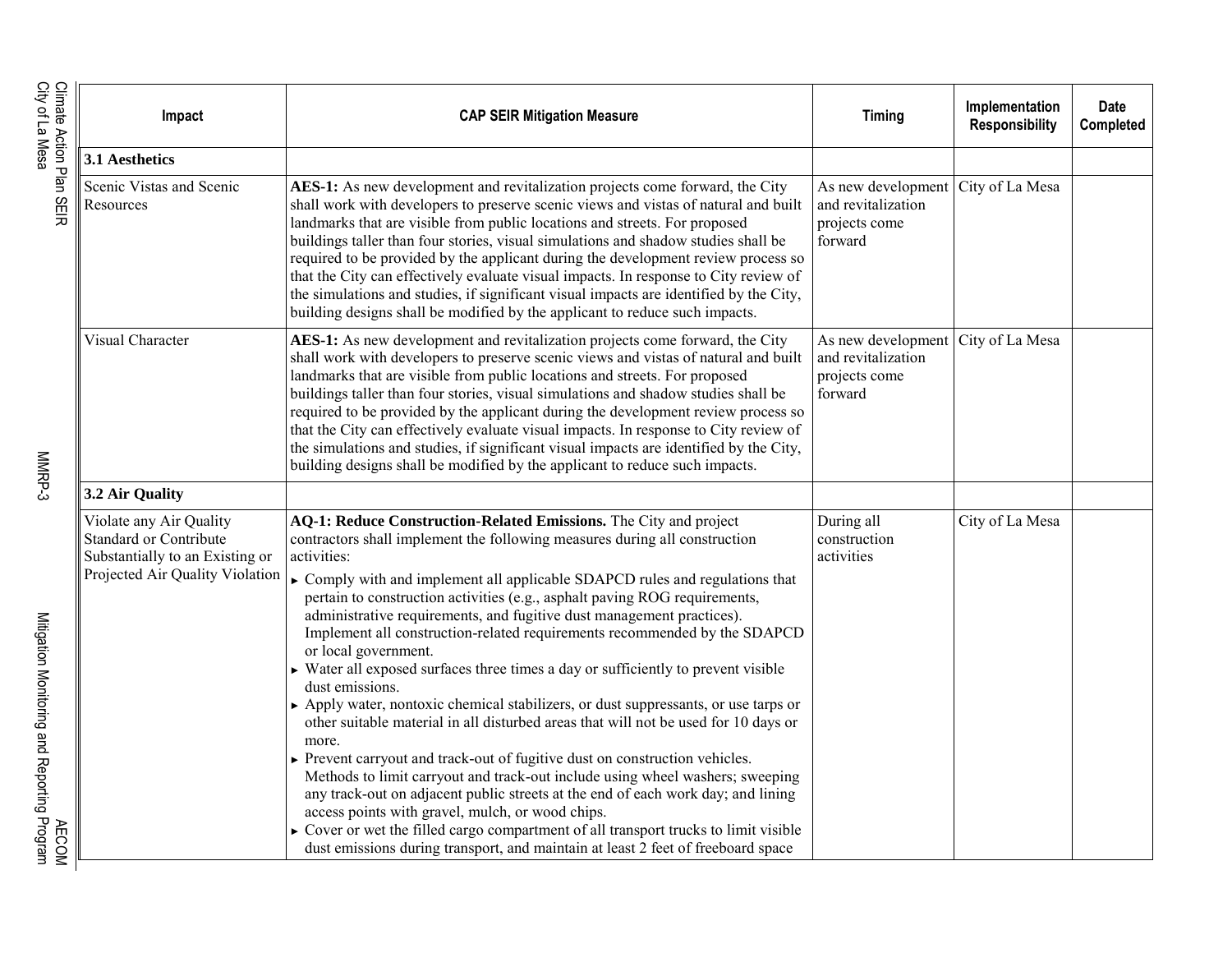| <b>AECOM</b>           | Impact                                                                        | <b>CAP SEIR Mitigation Measure</b>                                                                                                                                                                                                                                                                                                                                                                                                                                                                                                                                                                                                                                                                                                                                                                                                                                                                                                                                                                                                                                                                                                                                                                                                                                                                                                                                                                                                                                                                                                                                                                                                                                                                                                      | <b>Timing</b>                            | Implementation<br><b>Responsibility</b> | <b>Date</b><br>Completed |
|------------------------|-------------------------------------------------------------------------------|-----------------------------------------------------------------------------------------------------------------------------------------------------------------------------------------------------------------------------------------------------------------------------------------------------------------------------------------------------------------------------------------------------------------------------------------------------------------------------------------------------------------------------------------------------------------------------------------------------------------------------------------------------------------------------------------------------------------------------------------------------------------------------------------------------------------------------------------------------------------------------------------------------------------------------------------------------------------------------------------------------------------------------------------------------------------------------------------------------------------------------------------------------------------------------------------------------------------------------------------------------------------------------------------------------------------------------------------------------------------------------------------------------------------------------------------------------------------------------------------------------------------------------------------------------------------------------------------------------------------------------------------------------------------------------------------------------------------------------------------|------------------------------------------|-----------------------------------------|--------------------------|
|                        |                                                                               | from the top of a container.<br>Install sandbags or other erosion-control measures on sites with a slope greater<br>than 1 percent to prevent silt runoff to public roadways.<br>• Maintain all construction equipment according to the manufacturers'<br>specifications. The equipment must be checked by a certified mechanic and<br>determined to be running in proper condition before it is operated.<br>$\triangleright$ Minimize idling time either by shutting off equipment when it is not in use or<br>reducing the time of idling to no more than 5 minutes. Provide clear signage<br>regarding idling at site access points.<br>$\triangleright$ Use alternative fueled (e.g., compressed natural gas, liquefied natural gas,<br>propane), or electric-powered construction equipment where feasible.<br>► Use equipment with diesel oxidation catalysts, catalyzed diesel PM filters, or<br>other applicable SDAPCD-approved emissions reduction retrofit devices where<br>feasible.                                                                                                                                                                                                                                                                                                                                                                                                                                                                                                                                                                                                                                                                                                                                       |                                          |                                         |                          |
| Climate Action Plan SE | Result in cumulatively<br>considerable net increase of<br>criteria pollutants | AQ-1: Reduce Construction-Related Emissions. The City and project<br>contractors shall implement the following measures during all construction<br>activities:<br>Comply with and implement all applicable SDAPCD rules and regulations that<br>pertain to construction activities (e.g., asphalt paving ROG requirements,<br>administrative requirements, and fugitive dust management practices).<br>Implement all construction-related requirements recommended by the SDAPCD<br>or local government.<br>$\triangleright$ Water all exposed surfaces three times a day or sufficiently to prevent visible<br>dust emissions.<br>▶ Apply water, nontoxic chemical stabilizers, or dust suppressants, or use tarps or<br>other suitable material in all disturbed areas that will not be used for 10 days or<br>more.<br>► Prevent carryout and track-out of fugitive dust on construction vehicles.<br>Methods to limit carryout and track-out include using wheel washers; sweeping<br>any track-out on adjacent public streets at the end of each work day; and lining<br>access points with gravel, mulch, or wood chips.<br>$\triangleright$ Cover or wet the filled cargo compartment of all transport trucks to limit visible<br>dust emissions during transport, and maintain at least 2 feet of freeboard space<br>from the top of a container.<br>Install sandbags or other erosion-control measures on sites with a slope greater<br>than 1 percent to prevent silt runoff to public roadways.<br>• Maintain all construction equipment according to the manufacturers'<br>specifications. The equipment must be checked by a certified mechanic and<br>determined to be running in proper condition before it is operated. | During all<br>construction<br>activities | City of La Mesa                         |                          |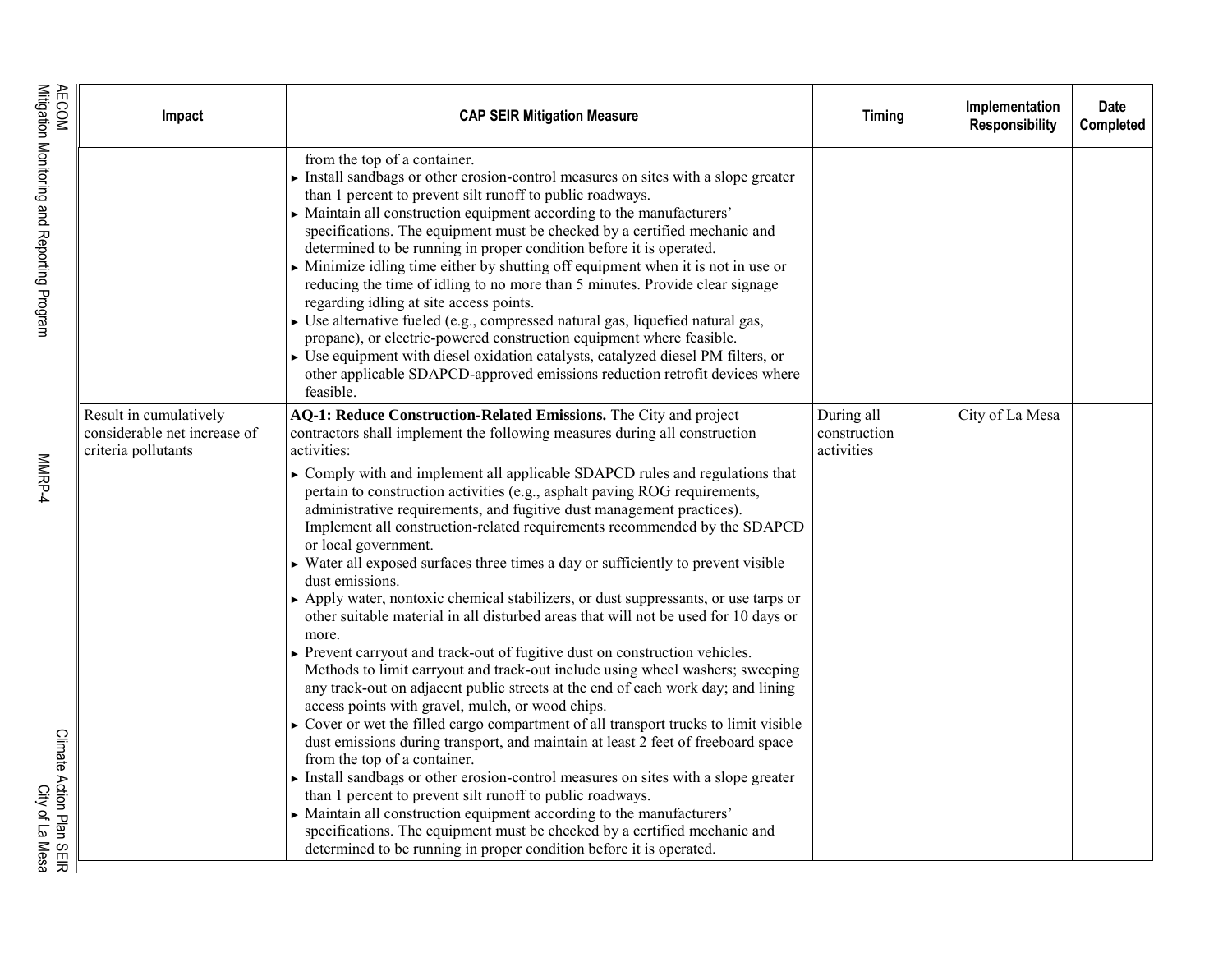|                          | Impact                                                                                         | <b>CAP SEIR Mitigation Measure</b>                                                                                                                                                                                                                                                                                                                                                                                                                                                                                                                                                                                                                                                                                                                                                                                                                                                                                                                                                                                                                                                                                                                                                                                                                                                                                                                                                                                                                                                                                                                                                                                                                                                                                                                                                                                                                                                                                                                                                                                                                                                                                                                                                                                                                                                                                                                                                                                                                                                                                                                        | Timing                        | Implementation<br><b>Responsibility</b> | <b>Date</b><br>Completed |
|--------------------------|------------------------------------------------------------------------------------------------|-----------------------------------------------------------------------------------------------------------------------------------------------------------------------------------------------------------------------------------------------------------------------------------------------------------------------------------------------------------------------------------------------------------------------------------------------------------------------------------------------------------------------------------------------------------------------------------------------------------------------------------------------------------------------------------------------------------------------------------------------------------------------------------------------------------------------------------------------------------------------------------------------------------------------------------------------------------------------------------------------------------------------------------------------------------------------------------------------------------------------------------------------------------------------------------------------------------------------------------------------------------------------------------------------------------------------------------------------------------------------------------------------------------------------------------------------------------------------------------------------------------------------------------------------------------------------------------------------------------------------------------------------------------------------------------------------------------------------------------------------------------------------------------------------------------------------------------------------------------------------------------------------------------------------------------------------------------------------------------------------------------------------------------------------------------------------------------------------------------------------------------------------------------------------------------------------------------------------------------------------------------------------------------------------------------------------------------------------------------------------------------------------------------------------------------------------------------------------------------------------------------------------------------------------------------|-------------------------------|-----------------------------------------|--------------------------|
| Climate Action Plan SEIR |                                                                                                | $\triangleright$ Minimize idling time either by shutting off equipment when it is not in use or<br>reducing the time of idling to no more than 5 minutes. Provide clear signage<br>regarding idling at site access points.<br>► Use alternative fueled (e.g., compressed natural gas, liquefied natural gas,<br>propane), or electric-powered construction equipment where feasible.<br>• Use equipment with diesel oxidation catalysts, catalyzed diesel PM filters, or<br>other applicable SDAPCD-approved emissions reduction retrofit devices where<br>feasible.<br>AQ-2: Reduce Operational Emissions. The City shall work with the SDAPCD<br>and SANDAG to implement measures in the RAQS and meet all federal and state<br>air quality standards for pollutants. The City shall also implement, review, and<br>interpret the General Plan and future discretionary projects in a manner consistent<br>with the RAQS to meet standards and reduce overall emissions from mobile and<br>stationary sources. The City shall require each project applicant, as a condition of<br>discretionary approval, to implement measures to reduce operational emissions of<br>criteria air pollutants. Example measures follow:<br>Install solar, wind, or geothermal power systems and solar hot water heaters.<br>Install solar panels on unused roof and ground space and over carports and<br>parking areas.<br>Incorporate bicycle lanes, routes, and facilities into street systems, new<br>subdivisions, and large developments.<br>Require amenities for non-motorized transportation, such as secure and<br>convenient bicycle parking.<br>$\triangleright$ Institute teleconferencing, telecommute, and/or flexible work hour programs to<br>reduce unnecessary employee transportation.<br>$\triangleright$ Provide information on alternative transportation options for consumers,<br>residents, tenants, and employers/employees to reduce transportation-related<br>emissions.<br>► Purchase, or create incentives for purchasing, low or zero-emissions vehicles.<br>$\triangleright$ Create a ride sharing program. Promote existing ride sharing programs by<br>designating a certain percentage of parking spaces for ride sharing vehicles,<br>designating adequate passenger loading and unloading for ride sharing vehicles,<br>and providing a website or message board for coordinating rides.<br>$\triangleright$ Enforce and follow limits for idling time for commercial vehicles, including<br>delivery and construction vehicles. |                               |                                         |                          |
| <b>AECON</b>             | Result in the Exposure of<br>Sensitive Receptors to<br>Substantial Pollutant<br>Concentrations | AQ-3: Reduce Exposure of Sensitive Receptors to TAC Emissions. The City<br>shall require new development with sensitive uses located near mobile and<br>stationary TACs to be designed with consideration of site and building orientation,<br>location of trees, and incorporation of appropriate technology for improved air                                                                                                                                                                                                                                                                                                                                                                                                                                                                                                                                                                                                                                                                                                                                                                                                                                                                                                                                                                                                                                                                                                                                                                                                                                                                                                                                                                                                                                                                                                                                                                                                                                                                                                                                                                                                                                                                                                                                                                                                                                                                                                                                                                                                                            | Prior to project<br>approvals | City of La Mesa                         |                          |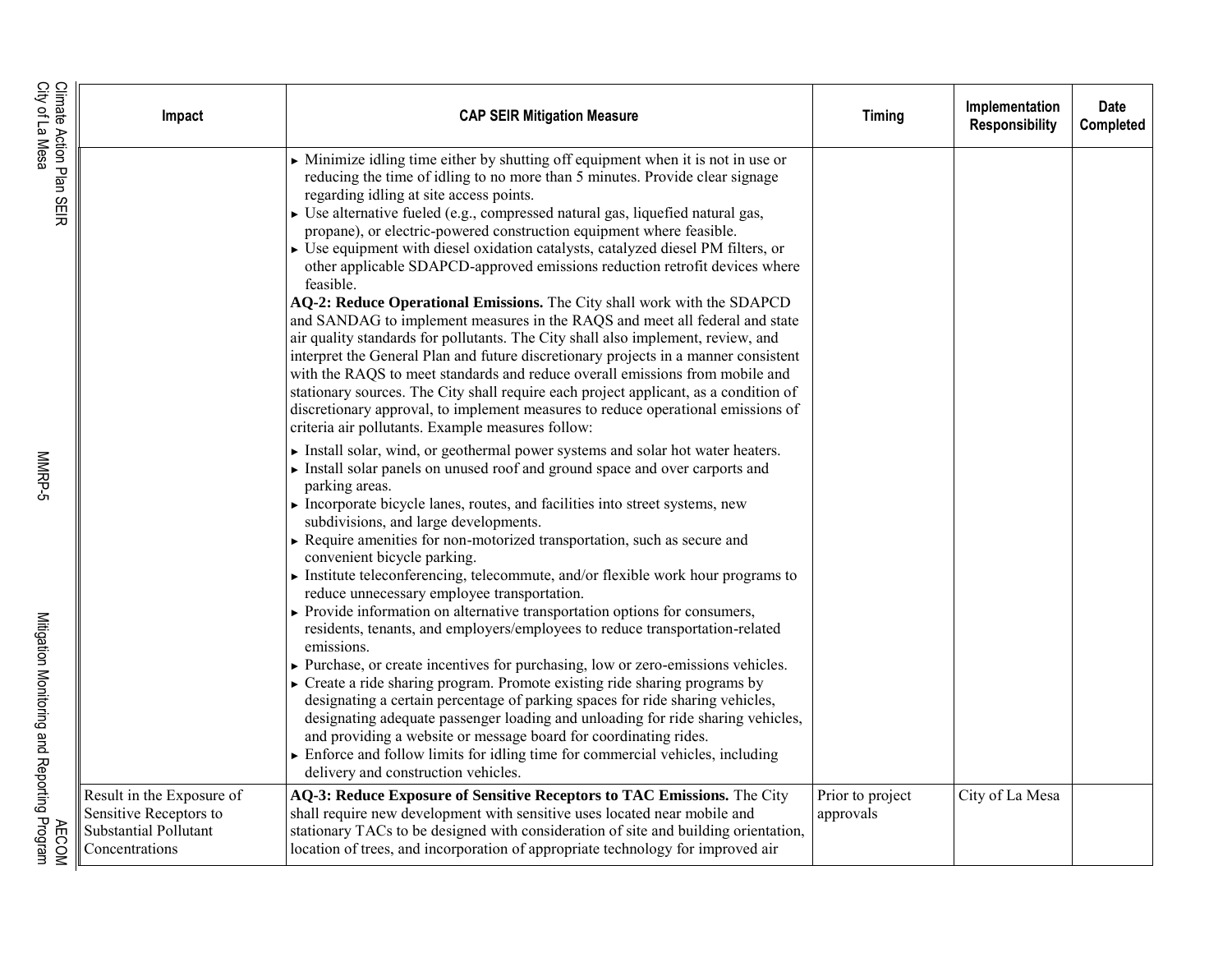| <b>AECOM</b>             | Impact                        | <b>CAP SEIR Mitigation Measure</b>                                                                                                                                                                                                                                                                                                                                                                                                                                                                                                                                                                                                                                                                                                                                                                                                                                                                                                                                                                                                                                                                                                                          | Timing                | Implementation<br><b>Responsibility</b> | <b>Date</b><br>Completed |
|--------------------------|-------------------------------|-------------------------------------------------------------------------------------------------------------------------------------------------------------------------------------------------------------------------------------------------------------------------------------------------------------------------------------------------------------------------------------------------------------------------------------------------------------------------------------------------------------------------------------------------------------------------------------------------------------------------------------------------------------------------------------------------------------------------------------------------------------------------------------------------------------------------------------------------------------------------------------------------------------------------------------------------------------------------------------------------------------------------------------------------------------------------------------------------------------------------------------------------------------|-----------------------|-----------------------------------------|--------------------------|
|                          |                               | quality (i.e., ventilation and filtration) to lessen any potential health risks. The City<br>shall require every new land use that has the potential to be a source of air<br>pollution from being located closer than the specified minimum distance from any<br>sensitive land use, as provided in Table 1-1, "Recommendations for Siting New<br>Sensitive Land Uses," of the ARB Air Quality and Land Use Handbook (ARB<br>2005), or subsequent revisions to that document. The City shall require that land<br>uses located closer than the recommended buffer distances must (1) implement all<br>commercially feasible design, equipment, and control technology to reduce<br>exposure and emissions to the maximum extent feasible, and (2) perform a health<br>risk assessment to ensure that implementation of mitigation would reduce health<br>risks to less-than-significant levels pursuant to the most current SDAPCD<br>guidelines at the time of analysis before development of the proposed project.                                                                                                                                       |                       |                                         |                          |
|                          | <b>3.3 Cultural Resources</b> |                                                                                                                                                                                                                                                                                                                                                                                                                                                                                                                                                                                                                                                                                                                                                                                                                                                                                                                                                                                                                                                                                                                                                             |                       |                                         |                          |
|                          | <b>Historic Resources</b>     | CR-1: Prior to construction of specific development projects that would disturb a<br>historic structure listed or eligible to be listed in the NRHP, the CRHR, or the<br>Inventory of Historic Resources, the City shall require the development of feasible<br>project-level mitigation measures, identified in consultation with the State Historic<br>Preservation Office when appropriate, to avoid or substantially reduce impacts to<br>significant cultural resources. Feasible project-level mitigation measures include<br>maintenance, repair, stabilization, rehabilitation, restoration, preservation,<br>conservation, relocation, or reconstruction of any impacted historic resource,<br>which shall be conducted in a manner consistent with the Secretary of the<br>Interior's Guidelines for Preserving, Rehabilitating, Restoring, and Reconstructing<br>Historic Buildings.                                                                                                                                                                                                                                                             | Prior to construction | City of La Mesa                         |                          |
| Climate Action Plan SEIR | Archaeological Resources      | CR-2: During construction of specific development projects, the City shall require<br>monitoring by a qualified archeologist of grading, ground-disturbing, and other<br>major earth-moving activities in previously undisturbed areas with known<br>archaeological resources. The archaeologist shall observe grading, ground-<br>disturbing, and other major earth-moving activities.<br>CR-3: The City shall require a qualified archaeologist to evaluate and determine<br>the significance of any cultural resources discovered during site construction<br>activities. Should an archaeological deposit and/or feature be encountered during<br>construction, an archaeological data recovery program shall be prepared and<br>implemented, including consultation with interested Native American tribes. The<br>archeologist and Native American monitor shall strive for agreement on the<br>determined significance of an artifact or cultural resource. Once in agreement,<br>either the archeologist or Native American monitor may divert or halt ground-<br>disturbing activities for the purposes of implementing a data recovery program. A | During construction   | City of La Mesa                         |                          |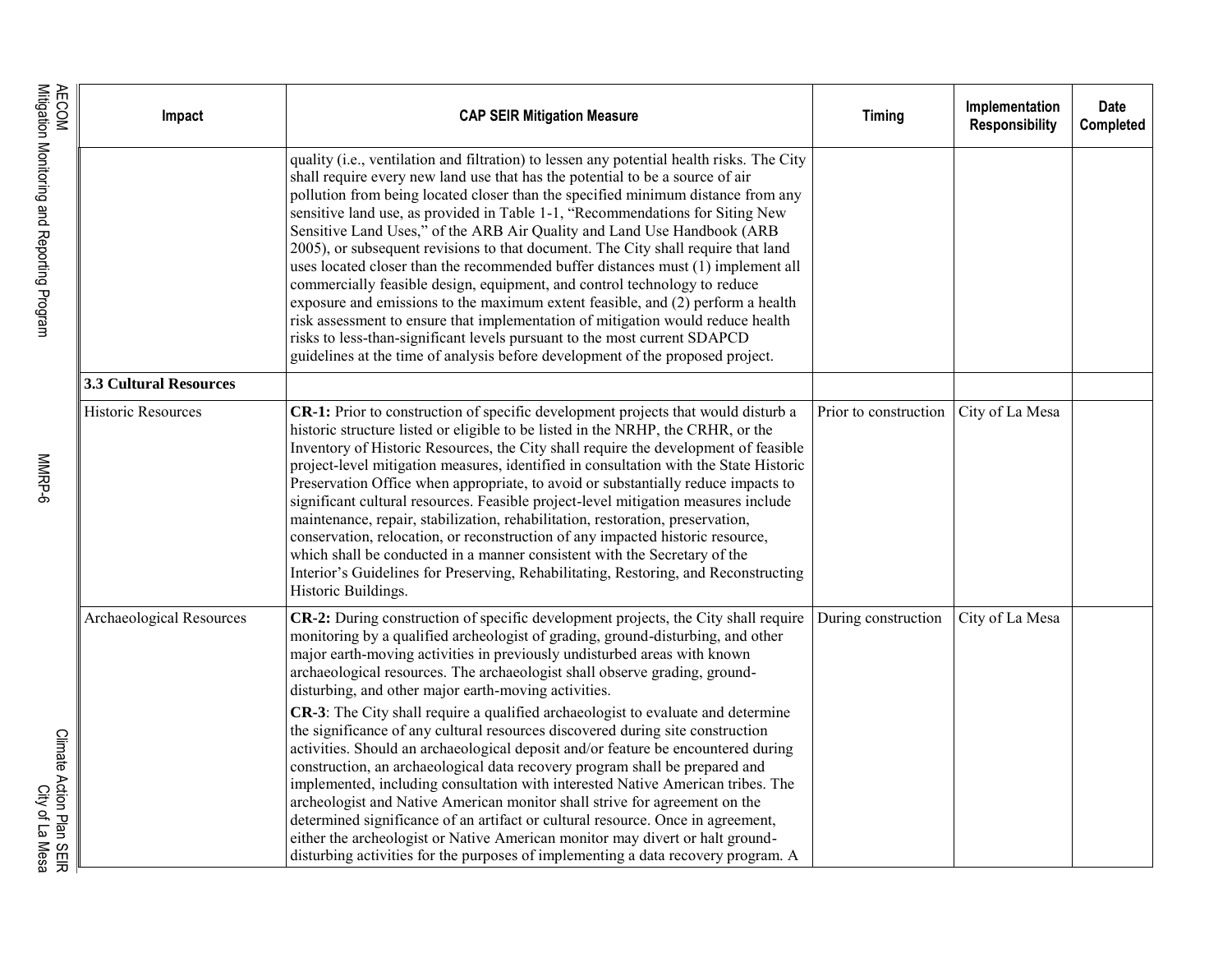| Climate Artion Plan SFIR | Impact                                     | <b>CAP SEIR Mitigation Measure</b>                                                                                                                                                                                                                                                                                                                                                                                                                                                  | <b>Timing</b>                 | Implementation<br><b>Responsibility</b> | <b>Date</b><br>Completed |
|--------------------------|--------------------------------------------|-------------------------------------------------------------------------------------------------------------------------------------------------------------------------------------------------------------------------------------------------------------------------------------------------------------------------------------------------------------------------------------------------------------------------------------------------------------------------------------|-------------------------------|-----------------------------------------|--------------------------|
|                          |                                            | data recovery program for archaeological sites consists of excavation of a<br>percentage of the site, determined in consultation with the project implementer, to<br>provide information necessary to answer significant research questions.                                                                                                                                                                                                                                        |                               |                                         |                          |
|                          |                                            | All Native American human remains and associated grave goods discovered shall<br>be returned to their Most Likely Descendent and repatriated. The final disposition<br>of artifacts not directly associated with Native American graves shall be negotiated<br>during consultation with interested Native American tribes. Artifacts shall consist<br>of material recovered from all phases of work, including initial survey, testing,<br>indexing, data recovery, and monitoring. |                               |                                         |                          |
|                          |                                            | The qualified archaeologist shall apply mitigation measures prior to the resuming<br>of construction work. Local Native American tribes shall be consulted in the<br>identification of mitigation measures to address impacts, consistent with California<br>requirements, including provisions to address inadvertent discoveries.                                                                                                                                                 |                               |                                         |                          |
|                          | 3.8 Noise                                  |                                                                                                                                                                                                                                                                                                                                                                                                                                                                                     |                               |                                         |                          |
|                          | Local/ Applicable Noise-Level<br>Standards | N-1: The City shall require all new projects to meet acceptable exterior noise<br>standards:<br>$\triangleright$ Review all development proposals, public and private, for consistency with the                                                                                                                                                                                                                                                                                     | Prior to project<br>approvals | City of La Mesa                         |                          |
|                          |                                            | policies of the Noise Element of the General Plan.<br>$\triangleright$ Discourage development of noise-sensitive land uses in areas exposed to<br>existing or future noise levels exceeding 65 dBA CNEL.                                                                                                                                                                                                                                                                            |                               |                                         |                          |
|                          |                                            | $\triangleright$ Incorporate noise reduction features during site planning to ensure that areas<br>intended for frequent outdoor use are subjected to 60 dBA CNEL or less for<br>single-family land uses and 65 dBA CNEL or less for multi-family residential<br>land uses and multi-family residential land uses within mixed-use developments.                                                                                                                                    |                               |                                         |                          |
|                          |                                            | $\triangleright$ Control and abate undesirable sounds through the use of the land use<br>compatibility criteria shown in the requirements of Municipal Code Chapter<br>10.80.                                                                                                                                                                                                                                                                                                       |                               |                                         |                          |
|                          |                                            | $\triangleright$ Provide developers and builders with noise policy guidelines. The guidelines<br>shall provide specific design criteria, minimum standards for submittal of<br>acoustical studies, and descriptions of acceptable noise mitigation measures.                                                                                                                                                                                                                        |                               |                                         |                          |
|                          |                                            | $\triangleright$ N-2: The City shall ensure that interior noise levels do not exceed 45 dBA<br>CNEL for single-family and multi-family residential land uses:                                                                                                                                                                                                                                                                                                                       |                               |                                         |                          |
| アコンコ                     |                                            | Enforce the California Noise Insulation Standards (California Code of<br>Regulations Title 24). Title 24 requires that an acoustical analysis be performed<br>for all new multi-family residences in areas where the exterior sound level<br>exceeds 60 dBA CNEL. The analysis shall ensure that the building design limits                                                                                                                                                         |                               |                                         |                          |

Cilmate Action Plan SEIR<br>City of La Mesa City of La Mesa Climate Action Plan SEIR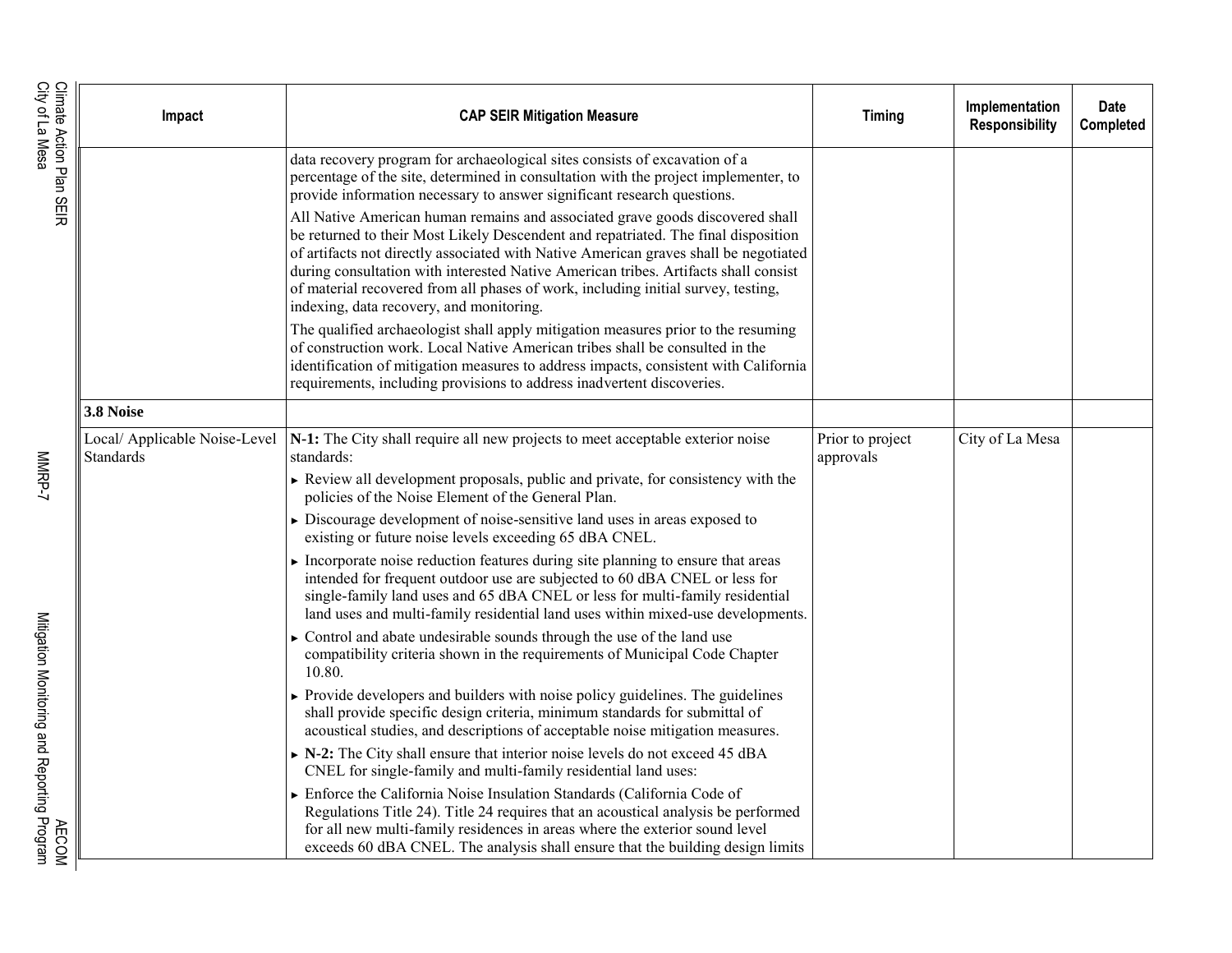| <b>AECOM</b>                | Impact              | <b>CAP SEIR Mitigation Measure</b>                                                                                                                                                                                                                                                                                                                                                                                                                                                                                                                                                                                                                                                                                                                                                                                                                                                                                                                                                                                                                                                                                                                                                                                                                                                                                                                                                                                                                                                                              | <b>Timing</b>                 | Implementation<br>Responsibility | <b>Date</b><br>Completed |
|-----------------------------|---------------------|-----------------------------------------------------------------------------------------------------------------------------------------------------------------------------------------------------------------------------------------------------------------------------------------------------------------------------------------------------------------------------------------------------------------------------------------------------------------------------------------------------------------------------------------------------------------------------------------------------------------------------------------------------------------------------------------------------------------------------------------------------------------------------------------------------------------------------------------------------------------------------------------------------------------------------------------------------------------------------------------------------------------------------------------------------------------------------------------------------------------------------------------------------------------------------------------------------------------------------------------------------------------------------------------------------------------------------------------------------------------------------------------------------------------------------------------------------------------------------------------------------------------|-------------------------------|----------------------------------|--------------------------|
|                             |                     | the interior noise environment to 45 dBA CNEL or below.<br>$\triangleright$ Ensure that an acoustical analysis be performed for all new single-family<br>residences in areas where the exterior sound level exceeds 60 dBA CNEL. The<br>analysis shall ensure that the building design limits the interior noise<br>environment to 45 dBA CNEL or below.                                                                                                                                                                                                                                                                                                                                                                                                                                                                                                                                                                                                                                                                                                                                                                                                                                                                                                                                                                                                                                                                                                                                                        |                               |                                  |                          |
|                             |                     | N-3: The City shall achieve noise compatibility between industrial/commercial<br>and surrounding land uses:                                                                                                                                                                                                                                                                                                                                                                                                                                                                                                                                                                                                                                                                                                                                                                                                                                                                                                                                                                                                                                                                                                                                                                                                                                                                                                                                                                                                     |                               |                                  |                          |
|                             |                     | $\triangleright$ Control excessive noise through the planning and regulatory process with<br>emphasis on noise/land-use compatibility planning.                                                                                                                                                                                                                                                                                                                                                                                                                                                                                                                                                                                                                                                                                                                                                                                                                                                                                                                                                                                                                                                                                                                                                                                                                                                                                                                                                                 |                               |                                  |                          |
|                             |                     | Ensure that the design and construction of commercial, industrial, office, and<br>mixed-use structures includes noise attenuation methods to comply with<br>Municipal Code Chapter 10.80.                                                                                                                                                                                                                                                                                                                                                                                                                                                                                                                                                                                                                                                                                                                                                                                                                                                                                                                                                                                                                                                                                                                                                                                                                                                                                                                       |                               |                                  |                          |
|                             |                     | Encourage commercial, industrial, office, and mixed-use developments to locate<br>loading areas, parking lots, driveways, trash enclosures, mechanical equipment,<br>and other noisier components away from noise-sensitive land uses.                                                                                                                                                                                                                                                                                                                                                                                                                                                                                                                                                                                                                                                                                                                                                                                                                                                                                                                                                                                                                                                                                                                                                                                                                                                                          |                               |                                  |                          |
|                             |                     | • Limit delivery hours for businesses with loading areas or docks fronting, siding,<br>bordering, or gaining access on driveways adjacent to noise-sensitive land uses.                                                                                                                                                                                                                                                                                                                                                                                                                                                                                                                                                                                                                                                                                                                                                                                                                                                                                                                                                                                                                                                                                                                                                                                                                                                                                                                                         |                               |                                  |                          |
| Climate Action Plan SE<br>ᆕ | Ambient Noise Level | N-1: The City shall require all new projects to meet acceptable exterior noise<br>standards:<br>Review all development proposals, public and private, for consistency with the<br>policies of the Noise Element of the General Plan.<br>$\triangleright$ Discourage development of noise-sensitive land uses in areas exposed to<br>existing or future noise levels exceeding 65 dBA CNEL.<br>$\triangleright$ Incorporate noise reduction features during site planning to ensure that areas<br>intended for frequent outdoor use are subjected to 60 dBA CNEL or less for<br>single-family land uses and 65 dBA CNEL or less for multi-family residential<br>land uses and multi-family residential land uses within mixed-use developments.<br>• Control and abate undesirable sounds through the use of the land use<br>compatibility criteria shown in the requirements of Municipal Code Chapter<br>10.80.<br>$\triangleright$ Provide developers and builders with noise policy guidelines. The guidelines<br>shall provide specific design criteria, minimum standards for submittal of<br>acoustical studies, and descriptions of acceptable noise mitigation measures.<br>N-2: The City shall ensure that interior noise levels do not exceed 45 dBA CNEL<br>for single-family and multi-family residential land uses:<br>$\triangleright$ Enforce the California Noise Insulation Standards (California Code of<br>Regulations Title 24). Title 24 requires that an acoustical analysis be performed | Prior to project<br>approvals | City of La Mesa                  |                          |

Mitigation Monitoring and Reporting Program Mitigation Monitoring and Reporting Program

MMRP-8

Action Plan SEIR<br>City of La Mesa City of La Mesa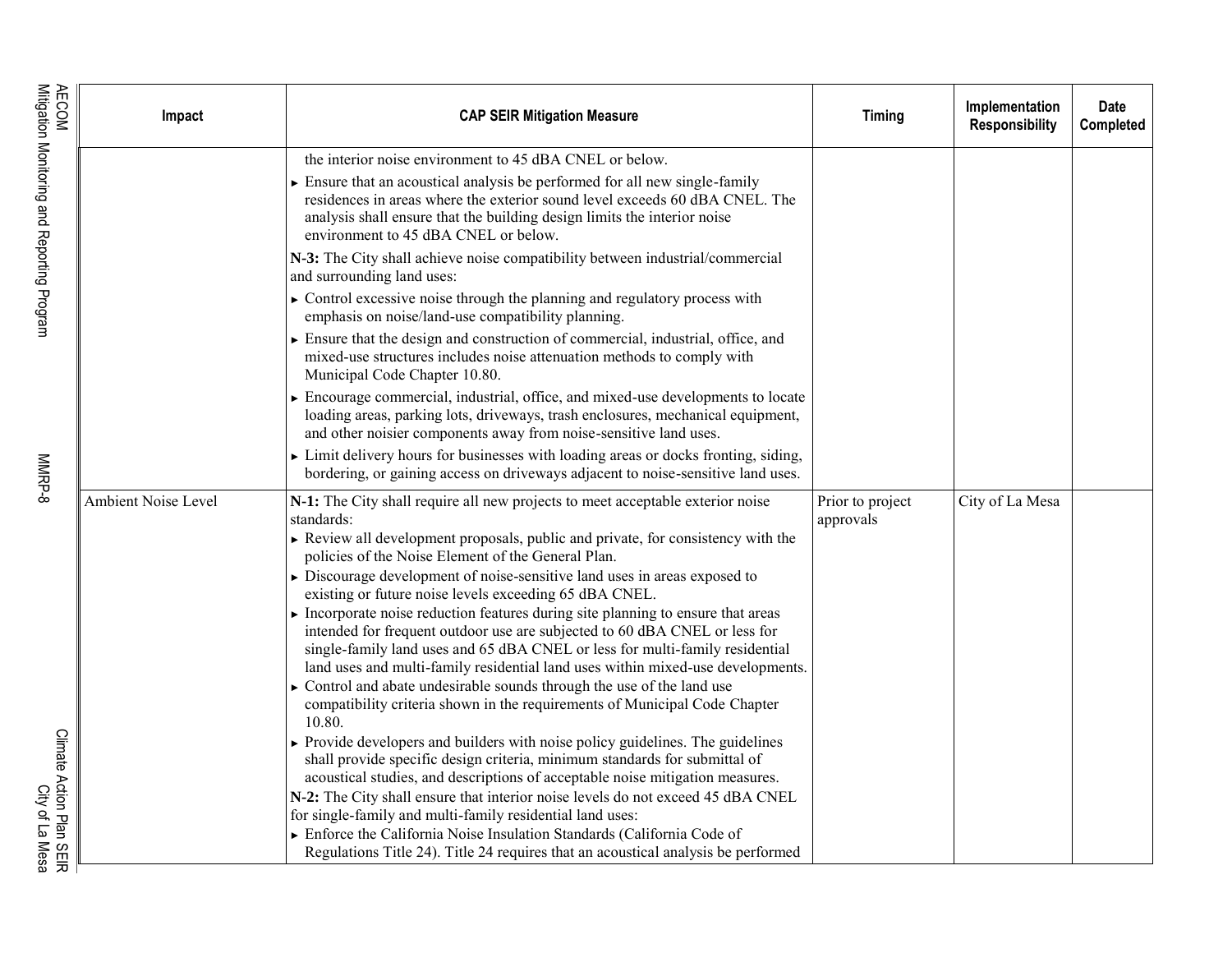| Impact | <b>CAP SEIR Mitigation Measure</b>                                                                                                                                                                                                                                                                                                                                                                                                                                                                                                                                                                                                                                                                                                                                                                                                                                                                                                                                                                                                                                                                                                                                                                                                                                                                                                                                                                                                                                                             | <b>Timing</b> | Implementation<br><b>Responsibility</b> | <b>Date</b><br>Completed |
|--------|------------------------------------------------------------------------------------------------------------------------------------------------------------------------------------------------------------------------------------------------------------------------------------------------------------------------------------------------------------------------------------------------------------------------------------------------------------------------------------------------------------------------------------------------------------------------------------------------------------------------------------------------------------------------------------------------------------------------------------------------------------------------------------------------------------------------------------------------------------------------------------------------------------------------------------------------------------------------------------------------------------------------------------------------------------------------------------------------------------------------------------------------------------------------------------------------------------------------------------------------------------------------------------------------------------------------------------------------------------------------------------------------------------------------------------------------------------------------------------------------|---------------|-----------------------------------------|--------------------------|
|        | for all new multi-family residences in areas where the exterior sound level<br>exceeds 60 dBA CNEL. The analysis shall ensure that the building design limits<br>the interior noise environment to 45 dBA CNEL or below.<br>$\triangleright$ Ensure that an acoustical analysis be performed for all new single-family<br>residences in areas where the exterior sound level exceeds 60 dBA CNEL. The<br>analysis shall ensure that the building design limits the interior noise<br>environment to 45 dBA CNEL or below.<br>N-3: The City shall achieve noise compatibility between industrial/commercial<br>and surrounding land uses:<br>• Control excessive noise through the planning and regulatory process with<br>emphasis on noise/land-use compatibility planning.<br>$\triangleright$ Ensure that the design and construction of commercial, industrial, office, and<br>mixed-use structures includes noise attenuation methods to comply with<br>Municipal Code Chapter 10.80.<br>Encourage commercial, industrial, office, and mixed-use developments to locate<br>loading areas, parking lots, driveways, trash enclosures, mechanical equipment,<br>and other noisier components away from noise-sensitive land uses.<br>• Limit delivery hours for businesses with loading areas or docks fronting, siding,                                                                                                                                                                    |               |                                         |                          |
|        | bordering, or gaining access on driveways adjacent to noise-sensitive land uses.<br>N-4: The City shall require construction contractors to implement the following<br>measures during construction activities through contract provisions and/or<br>conditions of approval:<br>• Construction equipment shall be properly maintained per manufacturers'<br>specifications and fitted with the best available noise-suppression devices (e.g.,<br>mufflers, silencers, wraps).<br>$\triangleright$ Construction operations and related activities shall comply with the operational<br>hours outlined in the City Noise Ordinance.<br>$\triangleright$ Construction equipment shall not be idled for extended periods of time in the<br>vicinity of noise-sensitive receptors.<br>$\triangleright$ Fixed and/or stationary construction equipment (e.g., generators, compressors,<br>rock crushers, cement mixers) shall be located as far as possible from noise-<br>sensitive receptors.<br>All impact tools shall be shrouded or shielded, and all intake and exhaust ports<br>on powered construction equipment shall be muffled or shielded.<br>• Where feasible, temporary barriers shall be placed as close to the noise source or<br>as close to the receptor as possible to break the line of sight between the source<br>and receptor where modeled levels exceed applicable standards. Acoustical<br>barriers shall be constructed of material having a minimum surface weight of 2 |               |                                         |                          |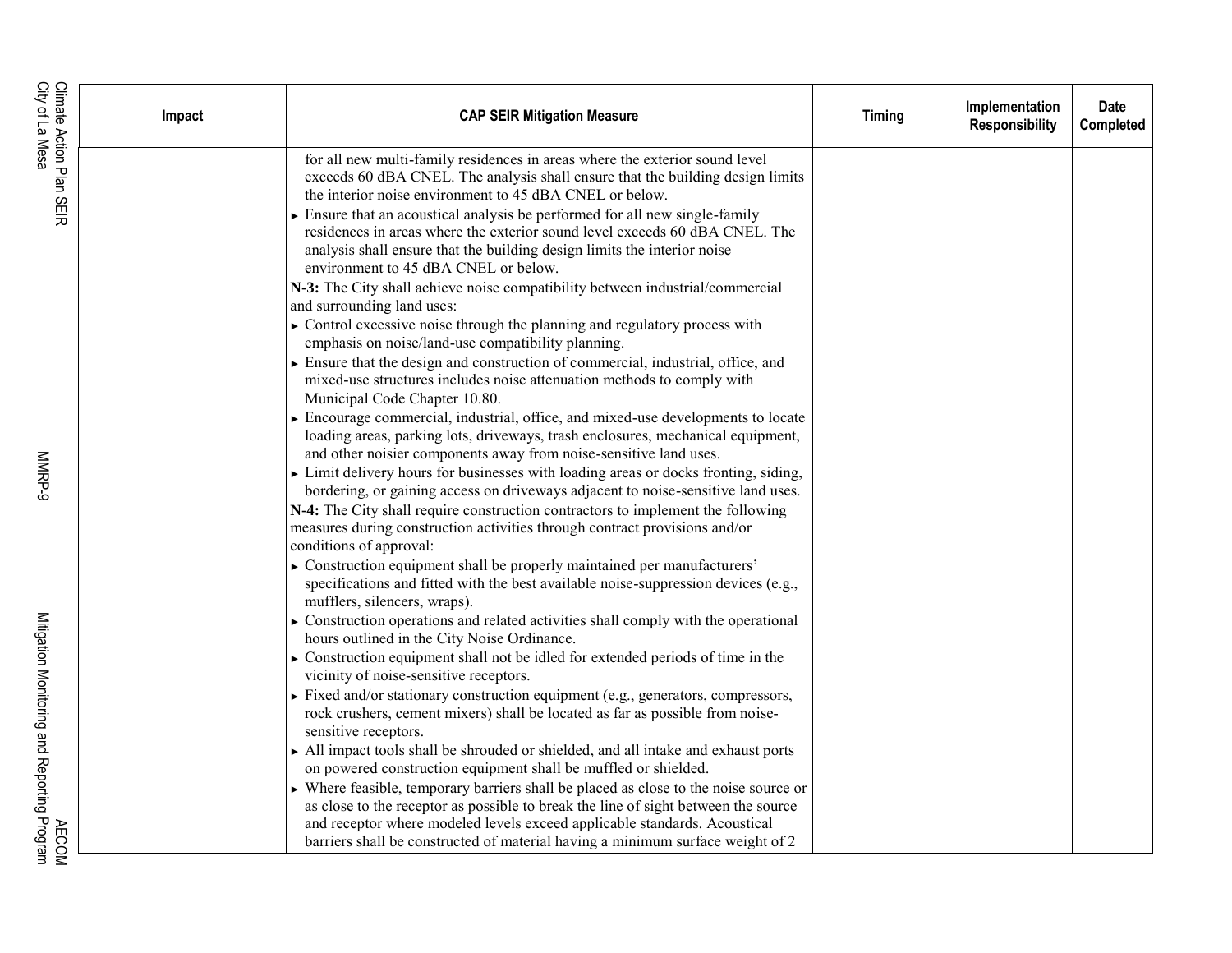| <b>AECOM</b>                | Impact                                                          | <b>CAP SEIR Mitigation Measure</b>                                                                                                                                                                                                                                                                                                                                                                                                                                                                                                                                                                                                                                                                                                                                                                                                                                                                                                                                                                                                                                                                                                                                                                                                                                                                                                                                                                                                                                                                | <b>Timing</b>                                        | Implementation<br><b>Responsibility</b> | <b>Date</b><br>Completed |
|-----------------------------|-----------------------------------------------------------------|---------------------------------------------------------------------------------------------------------------------------------------------------------------------------------------------------------------------------------------------------------------------------------------------------------------------------------------------------------------------------------------------------------------------------------------------------------------------------------------------------------------------------------------------------------------------------------------------------------------------------------------------------------------------------------------------------------------------------------------------------------------------------------------------------------------------------------------------------------------------------------------------------------------------------------------------------------------------------------------------------------------------------------------------------------------------------------------------------------------------------------------------------------------------------------------------------------------------------------------------------------------------------------------------------------------------------------------------------------------------------------------------------------------------------------------------------------------------------------------------------|------------------------------------------------------|-----------------------------------------|--------------------------|
|                             |                                                                 | pounds per square foot or greater, and a demonstrated Sound Transmission<br>Class rating of 25 or greater as defined by American Society for Testing and<br>Materials Test Method E90. Placement, orientation, size, and density of<br>acoustical barriers shall be determined by analysis.<br>N-5: The City shall control undesirable or objectionable noise:<br>$\triangleright$ Review traffic flow systems and synchronize signals to avoid traffic stops that<br>produce excessive noise, wherever possible.<br>$\triangleright$ Limit truck traffic in noise-sensitive areas.<br>> Where feasible, finish roadway surfaces with rubberized pavement to minimize<br>noise levels at adjacent land uses.<br>$\triangleright$ Encourage the enforcement of state motor vehicle noise standards for cars,<br>trucks, and motorcycles through cooperation with the California Highway Patrol<br>and the La Mesa Police Department.<br>Encourage agencies outside of the City's jurisdiction to incorporate noise-<br>reduction methods in new and existing roads, rail projects, and other mobile or<br>stationary noise sources.<br>Coordinate with state and local agencies to maintain and enforce noise control<br>policies and standards.<br>Review the Noise Element of the General Plan, and update as necessary, when<br>major changes in the noise environment occur.<br>► Periodically review and update the standards found in the Noise Ordinance<br>(Municipal Code Chapter 10.80). |                                                      |                                         |                          |
|                             | <b>3.9 Paleontological Resources</b>                            |                                                                                                                                                                                                                                                                                                                                                                                                                                                                                                                                                                                                                                                                                                                                                                                                                                                                                                                                                                                                                                                                                                                                                                                                                                                                                                                                                                                                                                                                                                   |                                                      |                                         |                          |
| Climate Action Plan SE<br>ヵ | Paleontological resource, site,<br>or unique geological feature | PALEO-1: If it is determined during the environmental review process that<br>projects implementing CAP reduction measures would result in ground<br>disturbance within an area of high or moderate paleontological resource<br>sensitivity, the City of La Mesa shall require a qualified researcher to be stationed<br>on-site to observe during grading operations and recover scientifically valuable<br>specimens or enforce avoidance of the paleontological feature. A certified<br>paleontologist or qualified researcher shall be retained (or required to be retained)<br>by the project-implementing agency prior to construction to establish procedures<br>for surveillance and the preconstruction salvage of exposed resources if fossil-<br>bearing rocks have the potential to be impacted. The monitor shall provide<br>preconstruction coordination with contractors, oversee original cutting in<br>previously undisturbed areas of sensitive geologic formations, halt or redirect<br>construction activities as appropriate to allow recovery of newly discovered fossil<br>remains, and oversee fossil salvage operations and reporting. This measure shall<br>be placed as a condition on all grading plans where grading is proposed in                                                                                                                                                                                                                                   | Prior to resuming<br>ground disturbing<br>activities | City of La Mesa                         |                          |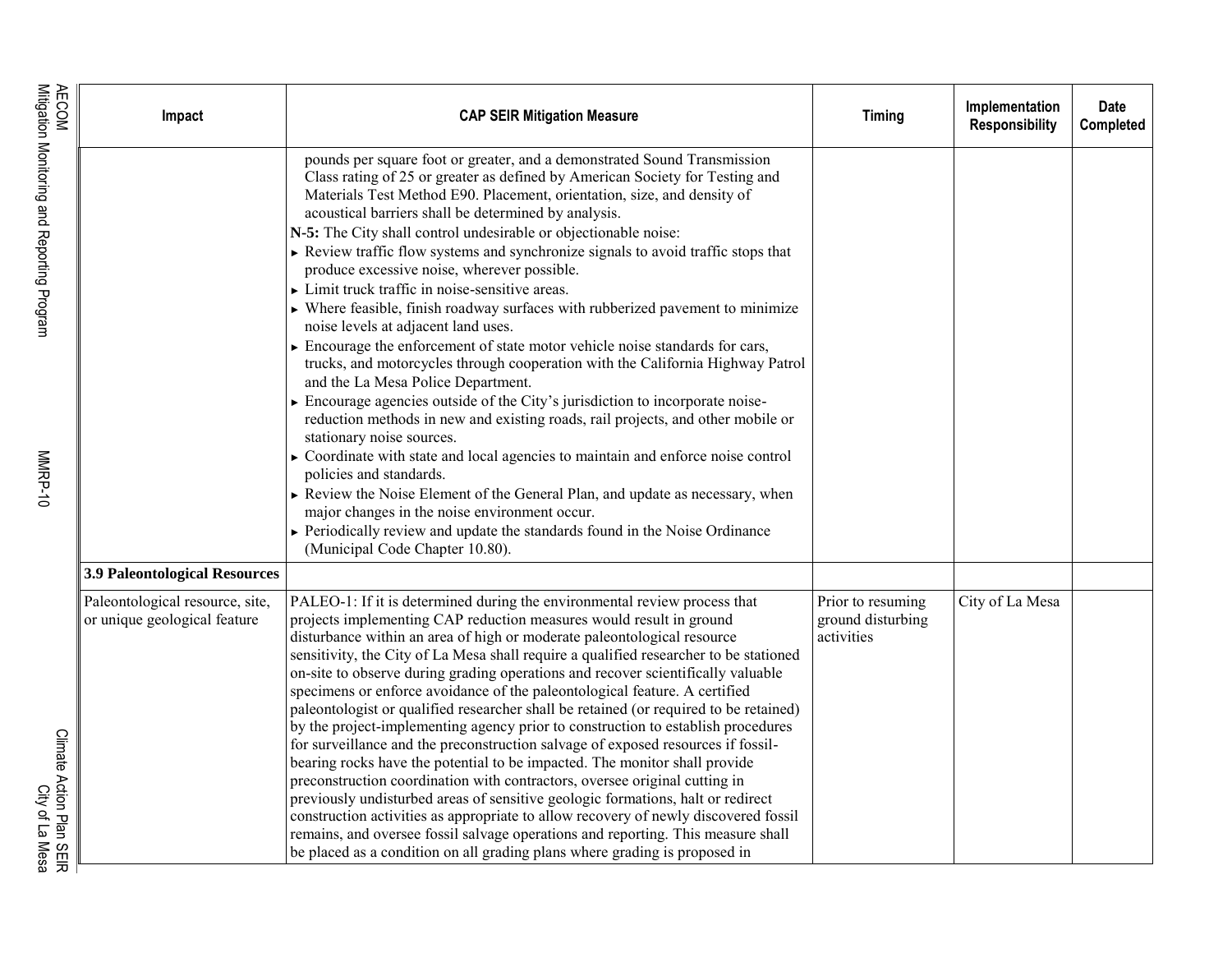| <b>Impact</b> | <b>CAP SEIR Mitigation Measure</b>                                                       | <b>Timing</b> | Implementation<br>Responsibility | <b>Date</b><br>Completed |
|---------------|------------------------------------------------------------------------------------------|---------------|----------------------------------|--------------------------|
|               | geologic units defined as having a moderate or high potential for containing<br>fossils. |               |                                  |                          |